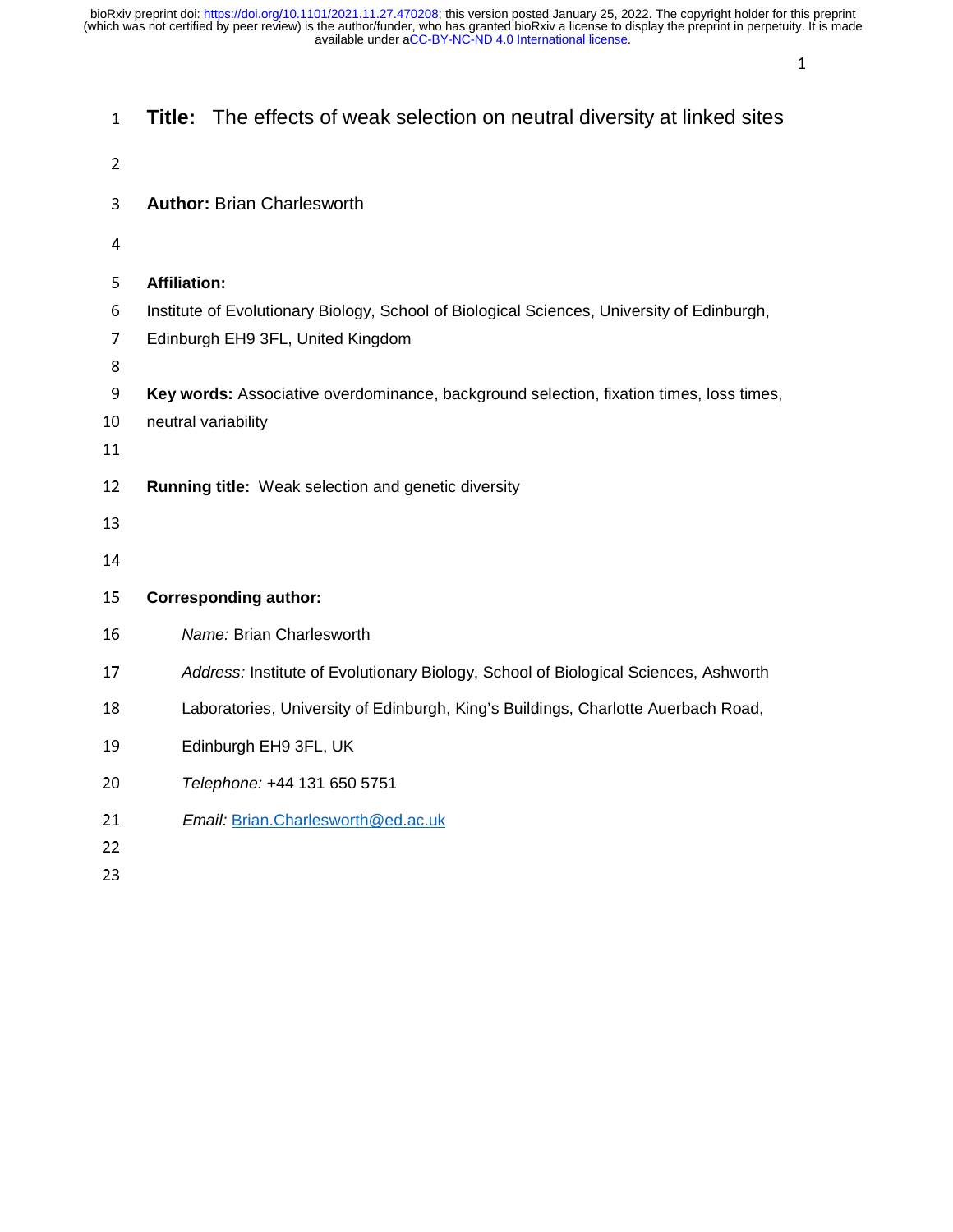## 24 Abstract

25

26 The effects of selection on variability at linked sites have an important influence on 27 levels and patterns of within-population variation across the genome. Most theoretical 28 models of these effects have assumed that selection is sufficiently strong that allele 29 frequency changes at the loci concerned are largely deterministic. These models have 30 led to the conclusion that directional selection for selectively favorable mutations, or 31 against recurrent deleterious mutations, reduces nucleotide site diversity at linked 32 neutral sites. Recent work has shown, however, that fixations of weakly selected 33 mutations, accompanied by significant stochastic changes in allele frequencies, can 34 sometimes cause higher diversity at linked sites when compared with the effects of 35 fixations of neutral mutations. The present paper extends this work by deriving 36 approximate expressions for the mean conditional times to fixation and loss of 37 mutations subject to selection, and analysing the conditions under which selection 38 increases rather than reduces these times. Simulations are used to examine the relations 39 between diversity at a neutral site and the fixation and loss times of mutations at a 40 linked site that is subject to selection. It is shown that the long-term level of neutral 41 diversity can be increased over the purely neutral value by recurrent fixations and losses 42 of linked, weakly selected dominant or partially dominant favorable mutations, or linked 43 recessive or partially recessive deleterious mutations. The results are used to examine 44 the conditions under which associative overdominance, as opposed to background 45 selection, is likely to operate. 46

- 
- 47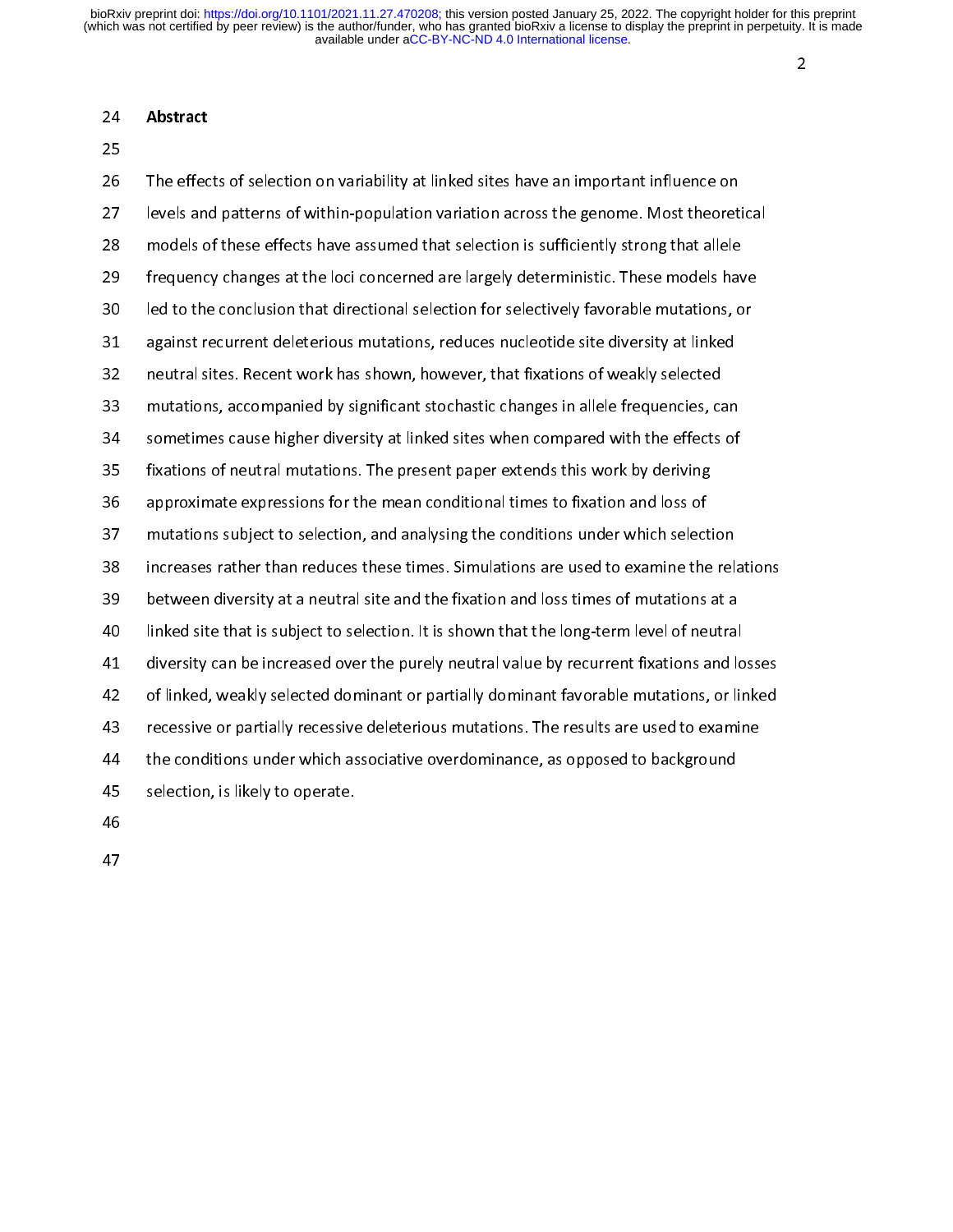# 3

# <sup>48</sup>**Introduction**

<sup>49</sup>There is now a large body of data showing that the levels of within-population DNA sequence 50 diversity across the genomes of many organisms are significantly affected by the effects of selection 51 on sites linked to those under observation, especially in genomic regions or species where 52 recombination rates are low; for recent reviews, see Cutter and Payseur (2013) and Charlesworth 53 and Jensen (2021). Interpretations of these observations have mainly focussed on reductions in 54 variation at linked neutral or nearly neutral sites caused by the spread of selectively favorable 55 variants (selective sweeps), or the elimination of rare, deleterious mutations (background selection). 56 The population genetic models used to describe these processes usually assume that selection is 57 sufficiently strong in relation to genetic drift that deterministic equations are sufficient to describe 58 the behavior of the sites under selection, except for the initial and final periods of the fixation of 59 beneficial mutations (reviewed by Charlesworth and Jensen 2021). <sup>60</sup>Interest has, however, recently been revived in the process known as associative 61 overdominance (Frydenberg 1963; Sved 1968; Ohta 1971; Latter 1998; Pamilo and Palsson 1998, <sup>62</sup>1999; Wang and Hill 1999; Zhao and Charlesworth 2016; Waller 2021), whereby the level of 63 diversity at a neutral locus in a diploid population can be enhanced by the presence of linked 64 deleterious alleles maintained by mutation pressure. Recent theoretical work has shown that this can <sup>65</sup>happen when the deleterious alleles concerned are sufficiently recessive, and selection is 66 sufficiently weak in relation to drift (Zhao and Charlesworth 2016). The latter condition requires the 67 product of the effective size of the population  $(N_e)$  and the selection coefficient against 68 homozygotes for a mutation  $(s)$  to be the order of 1 or less, consistent with previous results from <sup>69</sup>computer simulations (Latter 1998; Palsson and Pamilo 1999; Wang and Hill 1999). There is 70 evidence for the operation of associative overdominance (AOD) in both small populations (Latter <sup>71</sup>1998; Zhao and Charlesworth 2016; Schou et al. 2017; Waller 2021), and in genomic regions with 72 low recombination, where  $N_e$  is reduced as a result of background selection and selective sweeps 73 (Becher et al. 2020; Gilbert et al. 2020). In contrast, if the effects of drift on the frequencies of <sup>74</sup>deleterious alleles are negligible, background selection (BGS) operates, causing a reduction in 75 variability at linked sites (Charlesworth et al. 1993; Hudson and Kaplan 1995; Nordborg et al. 76 1996). 1996). 77 Under conditions where AOD is acting, deleterious variants at sites under selection are

<sup>78</sup>likely to become fixed as a result of drift, and reverse mutations that increase fitness can eventually 79 arise and replace them as a result of the joint effects of drift and selection. In the long term, a 80 population that is constant in size will reach a stochastic equilibrium under the joint effects of drift,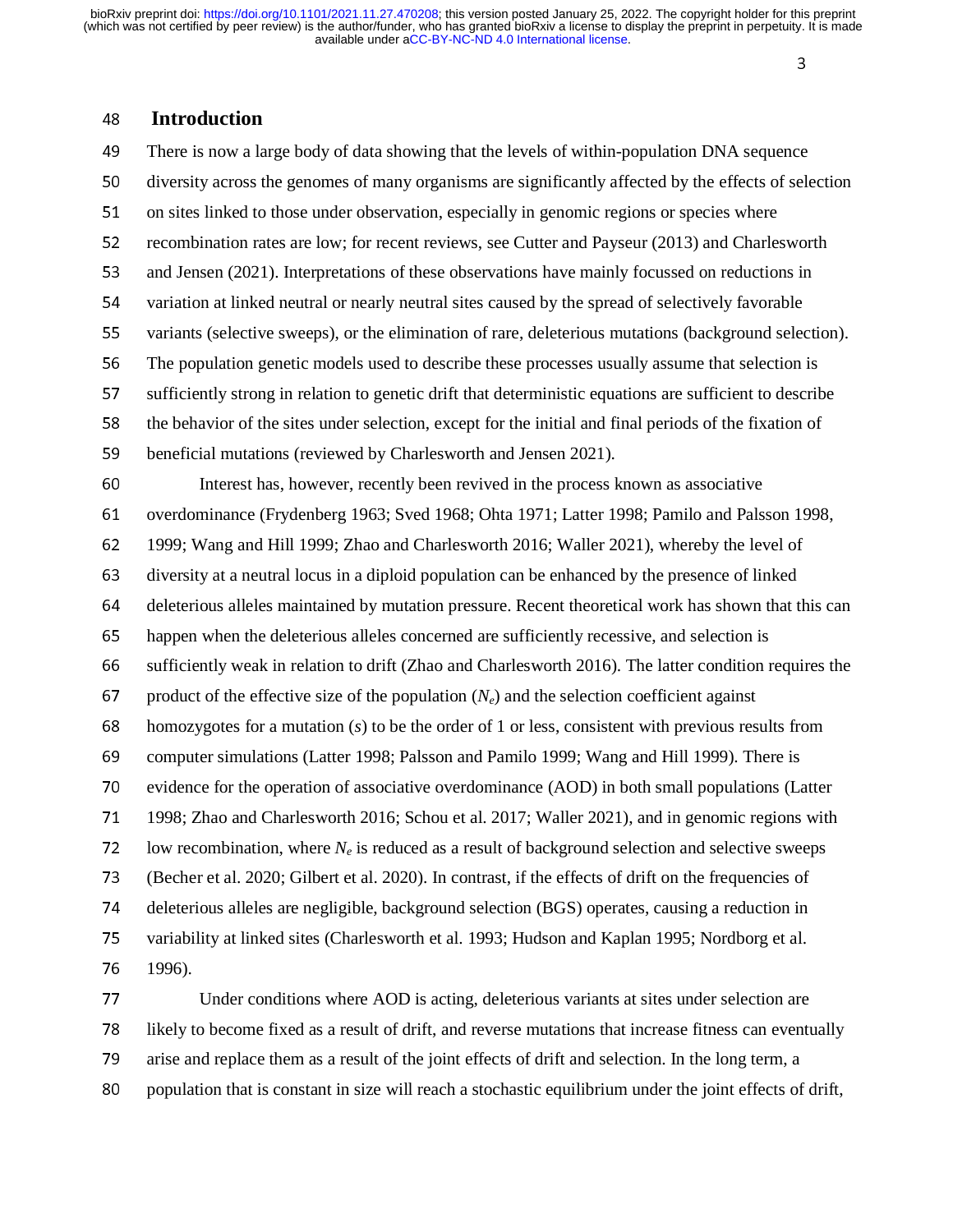de la construcción de la construcción de la construcción de la construcción de la construcción de la construcc<br>A la construcción de la construcción de la construcción de la construcción de la construcción de la construcci

81 mutation and selection, a situation that is similar to that envisaged in the Li-Bulmer model of the 82 evolution of codon usage bias, which assumes a constant flux of fixations of favorable and 83 beneficial mutations at sites under selection (Li 1987; Bulmer 1991; McVean and Charlesworth 84 1999). In order to understand the effects of AOD, it is therefore important to have a model of the 85 effects of this flux on variability at linked neutral sites. 86 A basis for such a model is provided by the results of Mafessoni and Lachmann (2015) on 87 the expected times to fixation and loss of new autosomal mutations in a randomly mating 88 population, and on the effects of fixation events on the patterns of variability at linked neutral loci. <sup>89</sup>They showed that a weakly selected (*Nes* of order 1), favorable mutation destined for fixation can 90 have a longer mean time to fixation or loss than a neutral mutation, provided that it is dominant or 91 partially dominant. The same applies to weakly selected, partially recessive deleterious mutations. 92 Furthermore, the fixation of a dominant or partially dominant favorable mutation, or of a recessive 93 or partially recessive deleterious mutation, can enhance variability at a linked neutral site compared 94 with the effect of fixation of a neutral variant, although variability is still lower than in an 95 equilibrium population without any selection. These conclusions have been confirmed in the <sup>96</sup>simulations described by Johri *et al.* (2021); similar situations where fitnesses fluctuate over time 97 have been studied by Kaushik and Jain (2021). As pointed out by Charlesworth and Jensen (2021), 98 these results are relevant to the analysis of AOD by Zhao and Charlesworth (2016), who showed 99 that a neutral locus closely linked to a locus subject to mutation to deleterious alleles can lose

100 variability more slowly than in the absence of selection, provided that the mutations are recessive or 101 partially recessive and selection is sufficiently weak relative to the effects of genetic drift.

<sup>102</sup>The purpose of this paper is to obtain approximate analytical expressions for the expected 103 sojourn times of new mutations for the case of weak selection, and to use these to illuminate the 104 results of Mafessoni and Lachmann (2015) on the fixation and loss of weakly selected mutations. 105 Computer simulations are used in conjunction with these results to examine the effects of fixations<br>106 and losses of weakly selected mutations on variability at linked neutral sites. The results are used to and losses of weakly selected mutations on variability at linked neutral sites. The results are used to 107 develop a semi-analytical model of AOD for the case of stochastic equilibrium between mutation, 108 selection and drift. They also provide a new way of describing BGS, when applied to situations 109 when selection is so strong in relation to drift that deleterious mutations have a negligible chance of 110 becoming fixed in the population. The focus is on the case when there is no recombination between 111 neutral and selected sites, since this gives the clearest signal and allows the causes of the observed 112 patterns to be analysed without the complications introduced by recombination.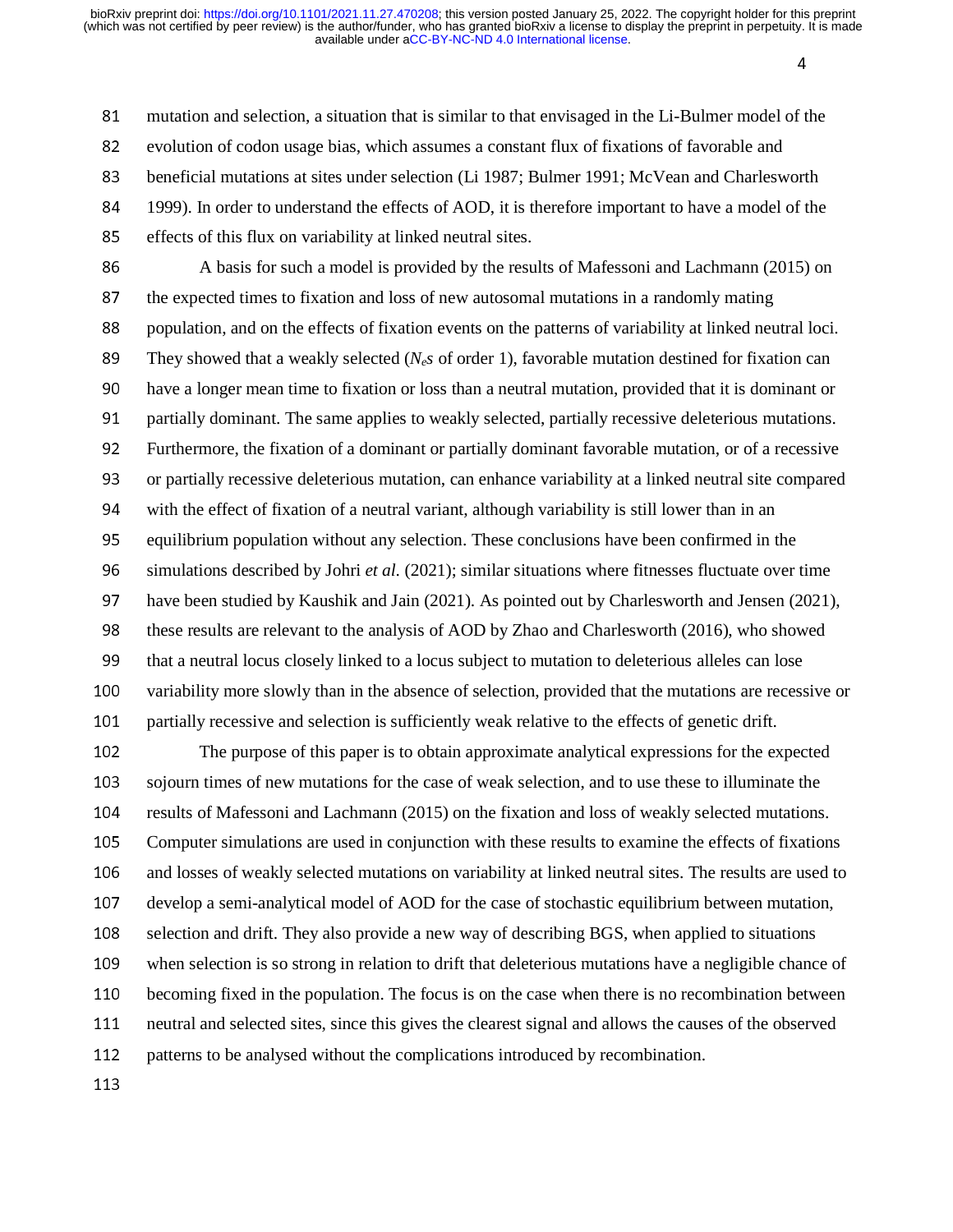# 5

# <sup>114</sup>**Material and methods**

# <sup>115</sup>**Simulation methods**

To check the accuracy of the diffusion equation results for expected times to fixation or loss (see the section *Theoretical Results*), a biallelic autosomal locus in a Wright-Fisher population with 117 constant size *N* was modeled, implying that the effective population size  $N_e$  is equal to *N*. For a 119 given simulation run, a single  $A_2$  allele was introduced into the population that was fixed for its 120 alternative allele  $A_1$ . The mutant allele could be either selectively favorable or deleterious. The expected change in the frequency  $x$  of  $A_2$  in a given generation for an assigned selection model was 122 calculated using the standard discrete-generation selection formulation (for details of the model of selection, see the section *Theoretical Results, Approximate times to fixation and loss of a new* 123 *mutation*). Binomial sampling using the frequency of  $A_2$  after selection and 2*N* as parameters was 125 used to obtain the value of  $x$  in the next generation. Large numbers of replicate simulations were run in order to obtain the mean times to fixation and loss of  $A_2$ , conditioned on its fixation or loss, 127 respectively.

 This procedure was modified in order to calculate the effects of a sweep on pairwise 128 diversity at a neutral locus with an arbitrary degree of linkage to the selected locus. As described in 129 130 Charlesworth (2020a) and Johri et al. (2021), the algorithm of Tajima (1990) was used to calculate the effects of a sweep on pairwise diversity at a neutral locus with an arbitrary degree of linkage to a selected locus with two alleles,  $A_1$  and  $A_2$ . Tajima's Equations (27) provide three coupled, 133 forward-in-time recurrence relations for the expected diversities at the neutral locus for pairs of haplotypes carrying either  $A_1$  or  $A_2$ , and the divergence between  $A_1$  and  $A_2$  haplotypes. These are conditioned on a given generation-by-generation trajectory of allele frequencies at the selected 135 locus, assuming the infinite sites model of mutation and drift (Kimura 1971). In the present study, 136 there is interest in the effects of both losses and fixations of either deleterious or advantageous  $A_2$ 137 138 mutations on diversity statistics over the time-course leading to loss or fixation of  $A_2$ , whereas the previous studies only considered the effects of fixations.<br>140

For a given simulation run, a single  $A_2$  allele was introduced into the population, with 141 zero expected pairwise diversity at the associated neutral locus. The initial expected pairwise diversity among  $A_1$  alleles and divergence between  $A_1$  and  $A_2$  were set equal to those for an equilibrium population in the absence of selection,  $θ = 4N_eμ$ , where  $μ$  is the neutral mutation 144 rate. Since only diversities relative to  $\theta$  are of interest here,  $\theta$  was set to 0.001 in order to satisfy the infinite sites assumption. Equations (27) of Tajima (1990) were applied to the previous value 146 of the allele frequency in order to obtain the state of the neutral locus in the new generation.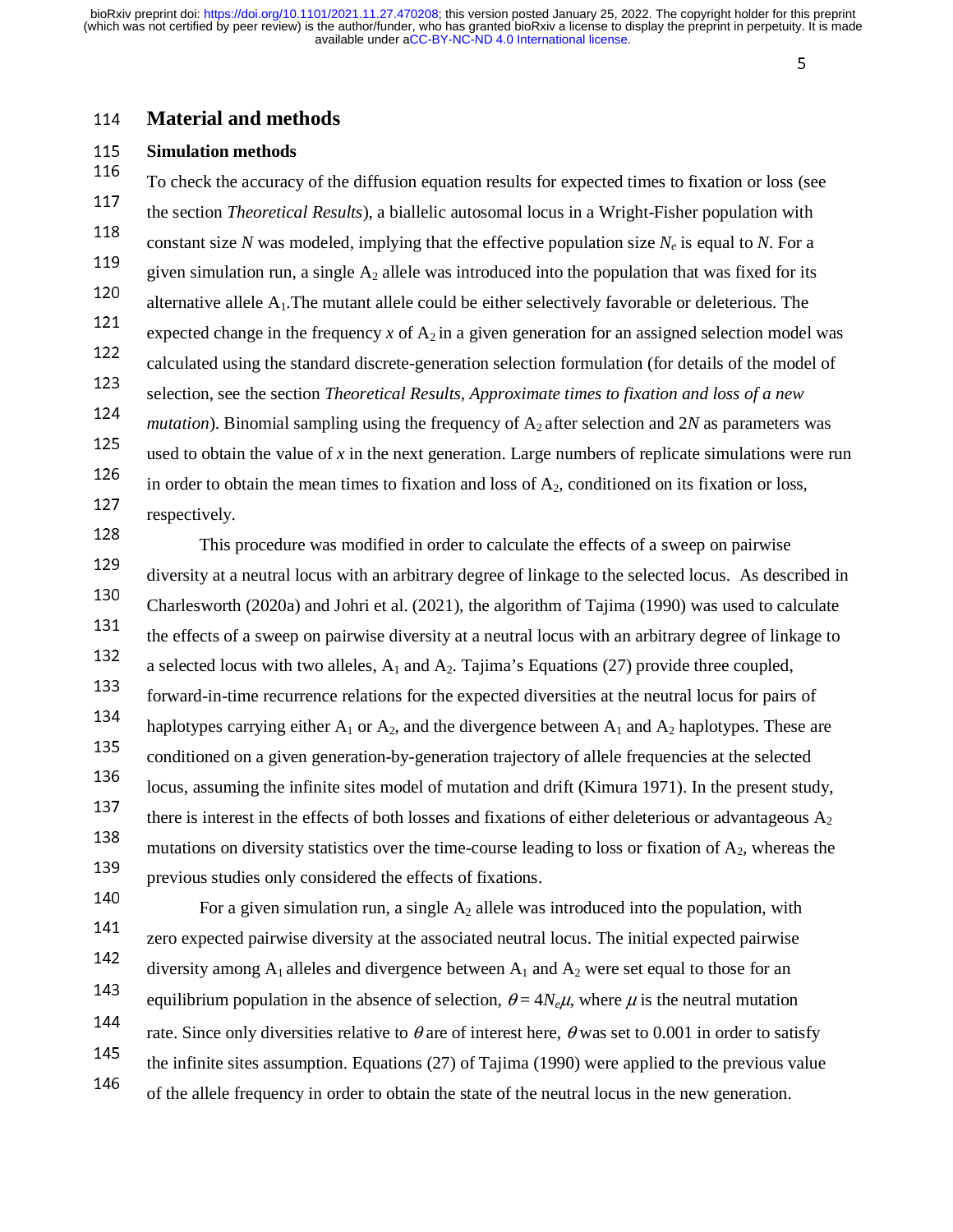$\overline{\mathcal{O}}$ 

 The simulation procedure for selection and drift at the selected locus was repeated 147 148 generation by generation until  $A_2$  was lost or fixed; if the effect of loss on diversity at the neutral 149 locus was of interest, only runs in which  $A_2$  was lost were retained, and the value of the pairwise diversity among  $A_2$  alleles at the time of its loss was determined. Similarly, the effects of 151 fixations were studied by recording the properties of runs in which  $A_2$  was fixed. Large numbers 152  $152$  of replicate simulations were used (between  $10^4$  and  $10^6$ , depending on the parameter values), 153 because there is a large amount of variation in the values of the population statistics between 154 replicate runs.

 Diversity statistics were obtained in each generation for the three genotypes at the 155 selected locus. They were measured relative to the equilibrium neutral values, and were thus 156 equivalent to the mean coalescent times on the timescale of  $2N_e$  generations. The sums of the pairwise diversity statistics were taken over the whole time course of a loss or fixation, for  $A_1$ 158 159 versus  $A_1$ ,  $A_1$  versus  $A_2$ , and  $A_2$  versus  $A_2$  haplotypes, as well as the mean over all three of these comparisons, weighted by their frequencies in the generation in question. In addition, the neutral 160 diversity of fixed haplotypes at the time of loss or fixation of the mutation was determined. 161

162

# **Numerical integrations** 163

164 The notation and results described in Ewens (2004, Chapters 4 and 5) are used here, with some slight modifications. The diffusion equation expressions shown in the Appendix yield the sojourn 165 time densities at frequency *x* of A<sub>2</sub> given an initial frequency *q*, which are denoted by  $t^*(x, q)$  and 167  $t^{**}(x, q)$  for fixations and losses conditioned on fixation or loss, respectively (see Equations A1 and A6). The mean times spent between frequencies *x* and  $x + dx$  are given by  $t^*(x, q) dx$  and 169  $t^{**}(x, q)$  dx, respectively, where dx is an arbitrarily small increment in x. The sojourn time 170 densities involve integrals of the function  $\psi(y)$ , defined by Equation (A1c). For a given value of <sup>171</sup> *x*, these integrals can be evaluated for specified upper and lower values of *y* by using the series expansions in Equations (A3). The simplest way to obtain the corresponding conditional mean times to fixation and loss,  $t^*$  and  $t^{**}$ , for a new mutation with a haploid population size  $N_H$  (see next section) is to sum the products  $t^*(x, q) / N_H$  and  $t^{**}(x, q) / N_H$  over all values of *x* between *q* 174 175 and 1, with  $q = 1/N_H$  (Ewens 2004, p.142).

176

# <sup>177</sup>**Theoretical results**

<sup>178</sup>**Approximate expected times to fixation and loss of a new mutation**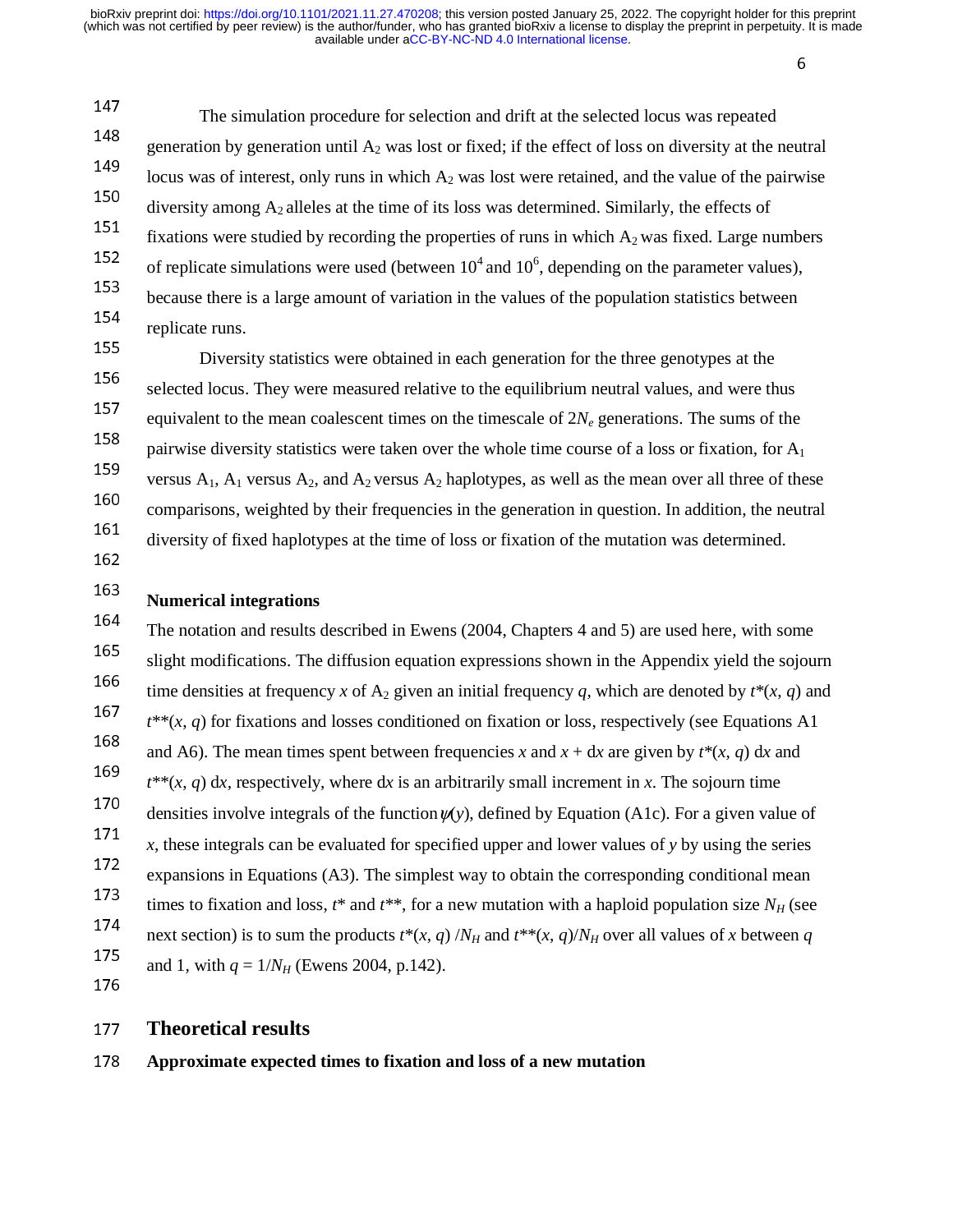<sup>1</sup>

| 179 | A more general model of selection than that used by Mafessoni and Lachmann (2015) is employed                                                     |
|-----|---------------------------------------------------------------------------------------------------------------------------------------------------|
| 180 | here, using the notation of Charlesworth (2020a,b). A biallelic locus in a discrete generation,                                                   |
| 181 | panmictic population is assumed, with frequencies x and $1 - x$ in a given generation of alleles $A_2$                                            |
| 182 | and $A_1$ , respectively; the population is initially fixed for $A_1$ . The new mutation, $A_2$ , is introduced as                                |
| 183 | a single copy. To accommodate a general genetic system, the number of haploid genomes at a locus                                                  |
| 184 | that are present in the population is denoted by $N_H$ , so that the initial frequency of $A_2$ is $q = 1/N_H$                                    |
| 185 | (Charlesworth 2020a). Selection is sufficiently weak that second-order terms in the selection                                                     |
| 186 | coefficient s for A <sub>2</sub> A <sub>2</sub> homozygotes can be neglected (s is negative if A <sub>2</sub> A <sub>2</sub> individuals are at a |
| 187 | selective disadvantage); $1 + s$ is the fitness of $A_2A_2$ relative to the fitness of $A_1A_1$ . The effective                                   |
| 188 | population size is $N_e$ ; time is measured in units of the coalescent time, $2N_e$ generations. The scaled                                       |
| 189 | selection coefficient is defined as $\gamma = 2N_e s$ . Under these assumptions, the rate of change in                                            |
| 190 | frequency of $A_2$ can be written as:                                                                                                             |
| 191 |                                                                                                                                                   |
| 192 | $\Delta x \approx x(1-x)\gamma(a+bx)$<br>(1)                                                                                                      |
| 193 |                                                                                                                                                   |
| 194 | where the coefficients $a$ and $b$ depend on the genetic system and breeding system, and higher-order                                             |
| 195 | terms in s have been neglected (Charlesworth 2020a). In the case of an autosomal locus with                                                       |
| 196 | random mating, $a = h$ and $b = 1 - 2h$ . Here, h is the dominance coefficient, such that the fitness of                                          |
| 197 | $A_1A_2$ heterozygotes relative to that of $A_1A_1$ homozygotes is equal to $1 + hs$ . This familiar case will                                    |
| 198 | be the focus of this study, but the conclusions can easily be extended to other cases, as described in                                            |
| 199 | Table 1 of Charlesworth (2020a). For example, for an autosomal locus and an inbreeding coefficient                                                |
| 200 | F, we have $a = F + (1 - F)h$ , and $b = (1 - F)(1 - 2h)$ . The sign of b describes whether A <sub>2</sub> is                                     |
| 201 | (partially) dominant or recessive, $b$ being negative with dominance and positive with recessivity; $b$                                           |
| 202 | $= 0$ for a semi-dominant mutation.                                                                                                               |
| 203 | For the present purpose, the main quantities of interest are the sojourn time densities $t^*(x, q)$                                               |
| 204 | and $t^{**}(x, q)$ for mutations destined for fixation and loss, respectively, as defined in the Material                                         |
| 205 | and Methods, Numerical integrations. These are expressed in units of the coalescent time $2N_e$ ; the                                             |
| 206 | corresponding absolute times can be obtained by multiplying by $2N_e$ . When A <sub>2</sub> is initially present as                               |
| 207 | a single copy, only the situation when $q \le x \le 1$ need be considered; the relevant expressions for                                           |
| 208 | $t^*(x, q)$ and $t^{**}(x, q)$ are given in the Appendix. Approximations that use only first- and second-                                         |
| 209 | order terms in yare given by Equations (A5) and (A7), for $t^*(x, 1/N_H)$ and $t^{**}(x, 1/N_H)$ ,                                                |
| 210 | respectively.                                                                                                                                     |
|     |                                                                                                                                                   |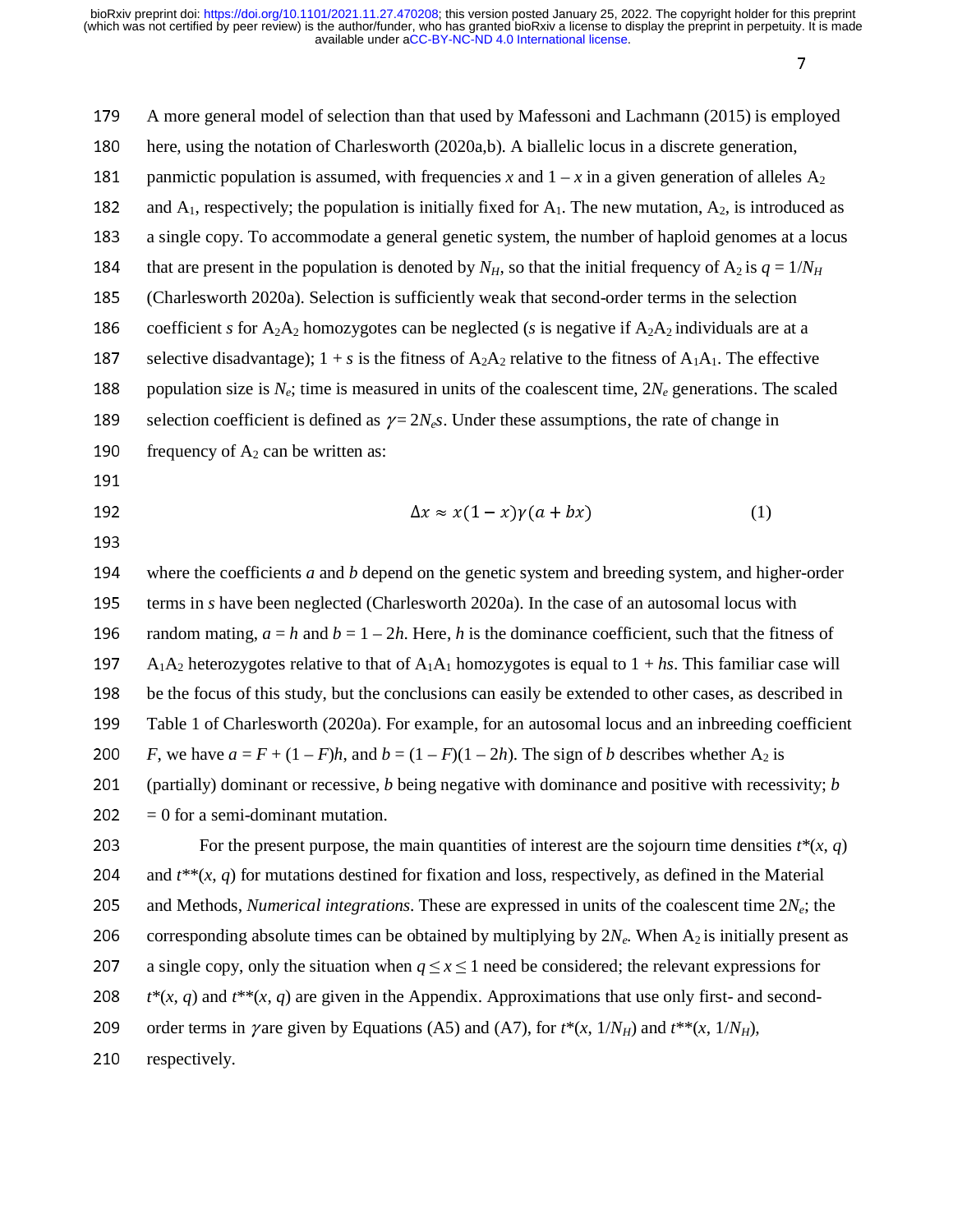$\mathcal{S}$ 

| 211 | Equations (A5) and (A7) can be integrated over the interval $1/N_H \le x \le 1$ , yielding                                                                                      |     |
|-----|---------------------------------------------------------------------------------------------------------------------------------------------------------------------------------|-----|
| 212 | approximate expected conditional times to fixation and loss for a new mutation. We have:                                                                                        |     |
| 213 |                                                                                                                                                                                 |     |
| 214 | $t^* \approx 2\{1-\frac{1}{12}\gamma b - \frac{1}{12}\gamma^2 \left[ a(a+b) + \frac{59}{200}b^2 \right] \}$                                                                     | (2) |
| 215 |                                                                                                                                                                                 |     |
| 216 | $t^{**} \approx 2N_H^{-1} \left\{ \ln(N_H) - 1 - \frac{5}{12} \gamma b - \frac{1}{12} \gamma^2 \left[ a \left( 5a + \frac{7}{2}b \right) + \frac{17}{120} b^2 \right] \right\}$ | (3) |
|     |                                                                                                                                                                                 |     |

217 218

219 For greater accuracy, Euler's constant (0.5772...) should be added to the terms inside the brackets 220 on the right-hand side of Equation (3), to correct for the difference between the summation and 221 integration of  $1/x$  (Ewens 2004, p.23). Kaushik and Jain (2021, Equation 9) have independently <sup>222</sup>derived an approximation similar to Equation (2) for the case of an autosomal locus and random 223 mating. Their *H* corresponds to  $h - \frac{1}{2}$ ; if terms in  $H^2$  are neglected, their equation is the same as 224 Equation (2), except for the fact that their expression for  $t^*$  differs by a factor of  $\frac{1}{2}$ , because of their 225 assumption of a continuous time birth-death process rather than a Wright-Fisher model.

226 The first-order terms in *γ* in these equations show that when  $b > 0$  ( $h < 0.5$  in the case of 227 autosomal inheritance), the mean times to fixation and loss of a favorable mutation ( $\gamma$  > 0) are 228 reduced below their neutral value, if  $\gamma$  is sufficiently close to 0. These times are increased when  $b <$ 229  $0 (h > 0.5$  with autosomal inheritance). The converse relations hold for the case of a deleterious 230 mutation ( $\gamma$  < 0).

231 These results correspond to those of Mafessoni and Lachmann (2015), based on numerical 232 evaluations of the relevant general equations. Furthermore, when  $b = 0$  (corresponding to semi-233 dominance with diploid inheritance),  $t^*$  and  $t^{**}$  are at a maximum with respect to γ when  $\gamma = 0$ , so 234 that selection on a semi-dominant autosomal mutation (or a semi-dominant mutation with respect to <sup>235</sup>female fitness with X-linkage) is always associated with a shorter conditional time to fixation or 236 loss than under neutrality. The results are of interest for the main topic of this paper, because the 237 flux of mutations between deleterious and favorable alleles at a site is the basis for the analysis of <sup>238</sup>the long-term effects of weak selection on variability (see the section below on *Relevance to*  <sup>239</sup>*associative overdominance and background selection*). An analysis of the effects of the quadratic 240 terms in γ on the implications of Equations (2) and (3) is given in the Supplementary File S1,  $241$  section 1.

242 A similar treatment can be given for the means of the sum of the diversity  $2x(1 - x)$  in each 243 generation over the paths to fixation or loss of a new mutation  $(H^*$  and  $H^{**}$ , respectively), which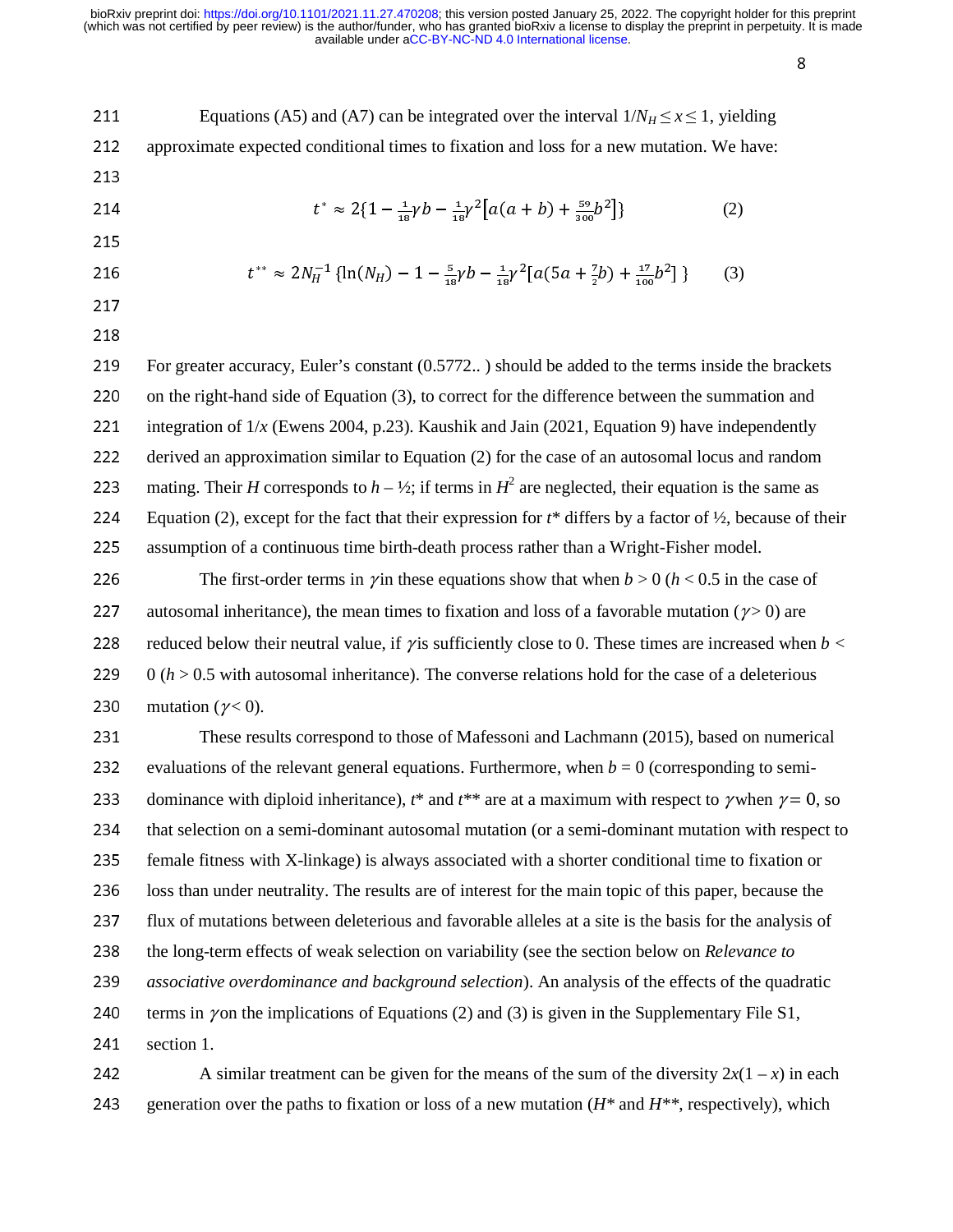en de la componentación de la componentación de la componentación de la componentación de la componentación de<br>En la componentación de la componentación de la componentación de la componentación de la componentación de la

244 are obtained by integrating the product of  $4N_e x(1 - x)$  with  $t^*(x, q)$  or  $t^{**}(x, q)$ , respectively, over *x* 245 between 0 and 1. The relevant integrations give: 246 247  $H^* \approx \frac{4}{3} N_e \{1 - \frac{1}{15} \gamma b - \frac{1}{15} \gamma^2 [a(a+b) + \frac{4}{21} b^2] \}$  (4) 248 249  $H^{**} \approx \frac{8}{3} N_H^{-1} N_e \{ 1 - \frac{2}{15} \gamma b - \gamma^2 \left[ \frac{2}{15} a^2 + \frac{1}{10} a b + \frac{1}{210} b^2 \right] \}$  (5) 250 251 These expressions show that  $H^*$  and  $H^{**}$  have similar properties to  $t^*$  and  $t^{**}$  with respect to 252 their dependence on  $b$  when selection is sufficiently weak that first-order terms in  $\gamma$  predominate. 253 Weak selection with  $\psi$  < 0 can thus result in an increase in these measures of diversity relative to 254 neutral expectation, contrary to what is commonly assumed in discussions of molecular variability. 255 This can happen either when  $\gamma$  < 0 and  $b > 0$  (a deleterious, partially recessive or recessive 256 mutation) or  $\gamma$  < 0 and *b* > 0 (a favorable, partially dominant or dominant mutation). 257 The sojourn time density functions in Equations (A8) and (A9) can be used to find the 258 corresponding net mean sojourn time between loss or fixation for a new mutation, to an accuracy of 259 order  $\gamma^2$ : 260 261  $t \approx 2N_H^{-1}\{\ln(N_H) + 0.5772 + \gamma a - \frac{1}{36}\gamma^2 b(5a + b)\}$  (6) 262 263 Similarly, the expected sum of the diversity values over the sojourn of a mutation in the 264 population before its loss or fixation is approximated by: 265 266  $H \approx 4N_e N_H^{-1} \{ 1 + \frac{1}{3} \gamma a - \frac{1}{18} \gamma^2 b \left( a + \frac{1}{5} b \right) \}$  (7) Ī -267 268 With respect to terms of the first order in  $\gamma$ , there is no dependence on  $\gamma b$  of the net mean 269 sojourn time and net diversity, but they are both increasing functions of  $\chi$ *a*. This is consistent with 270 the classical result for the case of a semi-dominant autosomal mutation with random mating, where <sup>271</sup>*H* is an increasing function of γ (Fisher 1930, Figure 3; Kimura 1983, p.44). At first sight, it seems 272 paradoxical that semi-dominant mutations subject to positive selection should yield a higher net 273 diversity than neutral mutations during their sojourn in the population. But this is simply a 274 reflection of the fact that they have a higher chance of establishing themselves in the population, 275 and hence of contributing to diversity. 276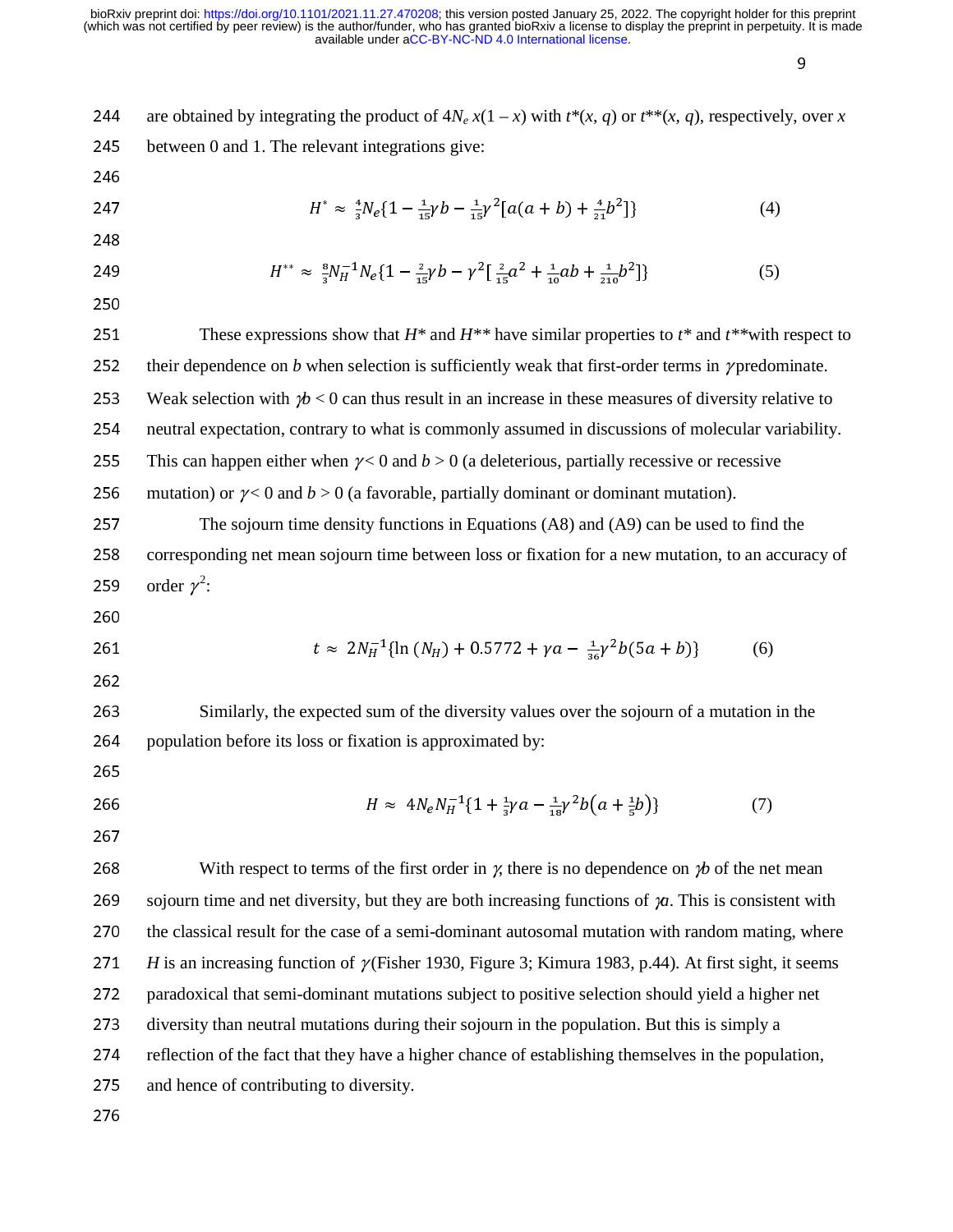10

#### <sup>277</sup>**Numerical results for conditional times to loss and fixation and net diversity**

278 The accuracy of these approximations was checked by comparison with the results of numerical 279 integrations of the relevant diffusion equation formulae, as described in the Material and Methods 280 and the Appendix, and by computer simulations of an autosomal locus in a randomly mating 281 population of size *N*, with binomial sampling of post-selection gametes. In this case,  $N_e = N$  and  $N_H$  $282 = 2N$ . Figure 1 shows the mean fixation time of a new mutation (conditioned on its fixation) for a 283 range of values of the magnitude of the scaled selection coefficient,  $|\gamma| = 2N_e$  *IsI*. Both deleterious 284 mutations  $(s < 0)$  with dominance coefficient  $h = 0.1$  and favorable mutations with dominance 285 coefficient  $h = 0.9$  ( $s > 0$ ) were modeled. The values for a neutral mutation, obtained by integration 286 of the sojourn time density function in the absence of selection with respect to *x* between  $1/N_H$  and 287  $1 - 1/N_H$ , are indicated by the horizontal lines. The results from the numerical integrations of the 288 sojourn time densities (black curves) are in close agreement with the simulation results (red points) 289 over the whole range of *γ* values used here. The approximate values from Equation (2) (blue curves) 290 are in good agreement with the more exact values for  $|\gamma|$  up to 2 or so, but then tend to overestimate 291 the fixation times. Nonetheless, the qualitative pattern of an increase in fixation time above the 292 neutral value as  $|\gamma|$  increases to a value near 2, followed by a decrease, is captured by the 293 approximation. The more exact results show that the neutral value of  $t^*$  is returned to more quickly, 294 at  $|\gamma| \approx 3$ , than is indicated by the approximation. As expected from the results of Maruyama (1972) 295 and Maruyama and Kimura (1974), the curves for favorable and deleterious mutations, with their 296 complementary values of  $h$ , are identical.

297 Figure 2 shows similar results for the mean times to loss of new mutations, conditioned on 298 their loss. These are necessarily much smaller than the mean times to fixation, and are also inverse 299 functions of the population size when measured on the coalescent timescale of  $2N_e$  generations, as 300 implied by Equation (3). In terms of generations, the loss times are logarithmically increasing 301 functions of *N*, since  $N_e = N$  in the cases shown here. There are noticeable differences between the 302 results for deleterious and favorable mutations, with the partially deleterious mutations having 303 longer mean times to loss than the complementary partially dominant favorable mutations (with 304 dominance coefficient equal to  $1 - h$ , where *h* is the value for the corresponding partially recessive 305 mutations), due to the multiplicands of  $-\gamma^2$  being smaller for the deleterious than the complementary 306 favorable mutations. Similarly, the deleterious mutations return to the neutral value at larger values 307 of  $|\gamma|$  than the complementary favorable mutations. The multiplicand of  $-\gamma b$  is larger for losses than 308 fixations, so that the condition on  $|\gamma|$  for  $t^{**}$  to exceed the neutral value is more liberal for losses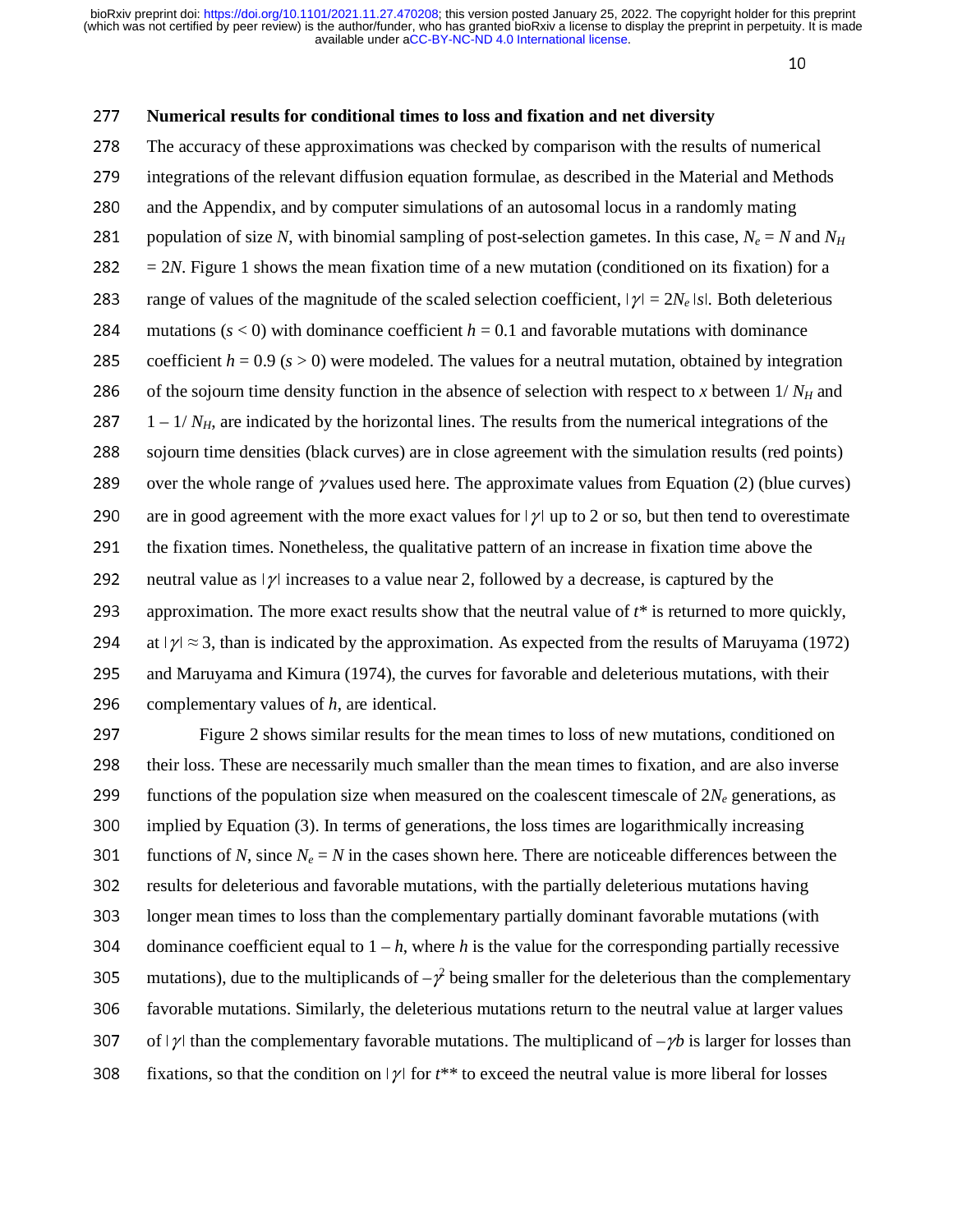11

309 than for fixations. However, the second-order terms in both cases are always positive, and 310 overcome the first-order terms when  $\vert \gamma \vert$  is large enough.

311 Similar patterns of behavior are found for the mean sums of the diversities conditioned on 312 fixations or losses,  $H^*$  and  $H^{**}$ ; examples similar to those in Figures 1 and 2 are shown in Figures <sup>313</sup>S1 and S2, using the integration and approximate results. As might be expected, *H*\* and *H*\*\*are 314 closely correlated with  $t^*$  and  $t^{**}$ , respectively (Figure S3).

315 Figure 3 shows the approximate and integration results for the conditional mean times to 316 fixation and loss for the whole range of dominance coefficients, with the magnitude of the scaled 317 selection coefficient  $|\gamma|$  equal to 1 or 2. The approximations (solid curves) agree very well with the <sup>318</sup>integration results (dashed curves) for both strengths of selection, and are nearly linear in *h*. As 319 expected from Equations 2 and 3, the relationships of the fixation and loss times to  $h$  for the 320 deleterious and favorable mutations are opposite in direction, with deleterious mutations having <sup>321</sup>fixation and loss times that decrease with *h*, whereas those for favorable mutations increase with *h.* <sup>322</sup>Weaker selection is associated with a larger range of *h* values for which the conditional fixation 323 time is greater than the neutral value.

324 A critical value of the dominance coefficient for a given  $\chi h_{cf}(\gamma)$ , can be defined, which is  $325$  the value of *h* at which the mean fixation time is equal to the neutral value. A similar quantity, 326 *h<sub>cl</sub>*( $\gamma$ ), can be defined for the mean time to loss. As is discussed in more detail in the section <sup>327</sup>*Relevance to associative overdominance and background selection*, these quantities provide a 328 useful link between the present approach and that of Zhao and Charlesworth (2016), who examined<br>329 the conditions for AOD versus BGS for the case of a large population that is initially in stochastic the conditions for AOD versus BGS for the case of a large population that is initially in stochastic 330 equilibrium under mutation, drift and selection, and then suffers a permanent reduction in 331 population size. As a measure of the magnitude of genetic drift, they used the asymptotic rate at 332 which variability at a neutral site linked to a site under selection decreases after the reduction in *N*,

333 and determined whether selection increased or reduced the rate of loss of variability.<br>334 Approximations for the critical dominance coefficients that correspond to the Approximations for the critical dominance coefficients that correspond to the boundary 335 between an increased and a decreased mean fixation or loss time can be obtained by setting the sum 336 of the terms involving  $\gamma$  and  $\gamma^2$  to zero in Equations (2) and (3), and solving the resulting quadratic 337 equations in *h*. For  $h_{cf}(\gamma)$ , the further approximation of replacing 59/300 with 1/5 is used.

338 After some algebra, the following expressions are obtained:

- 339
- 340  $h_{cf}(\gamma) \approx \frac{1}{2}\gamma^{-1}\{\gamma 10 + 10\sqrt{1 + 0.05\gamma^2}\}$  (8a)

341 
$$
h_{cl}(\gamma) \approx (0.264\gamma)^{-1} \{0.282\gamma - 1 + \sqrt{1 - 0.3\gamma + 0.08550\gamma^2}\}
$$
 (8b)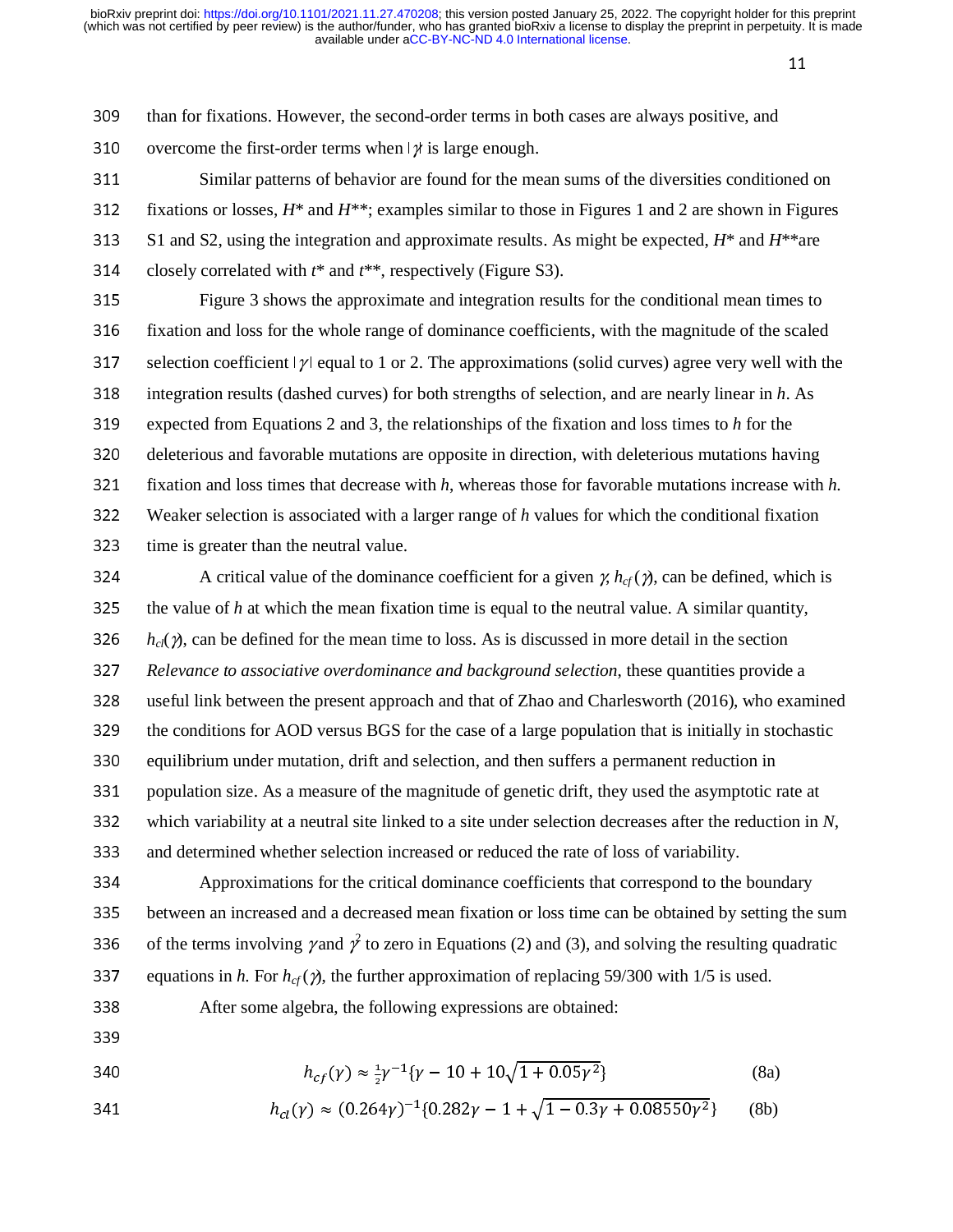$\frac{12}{2}$ 

342

343 As γ approaches zero, consideration of the leading terms in γ in the radicals in these 344 equations shows that the critical dominance coefficient  $\approx 0.5 + 0.125 \gamma$  in both cases, so that slightly 345 recessive mutations ( $\gamma$  < 0) or dominant mutations ( $\gamma$  > 0) result in an increase in mean fixation and 346 loss times when selection is very weak. For small  $\gamma$ , which is the main region of interest as far as

- 347 AOD is concerned, the critical dominance coefficients are nearly linear in  $\gamma$  (Figure 4).
- 348 The blue curves in Figure 4 show the critical dominance coefficients for the operation of
- 349 AOD, given by the solution of the approximate cubic Equation (18) of Zhao and Charlesworth
- 350 (2016). For favorable mutations, this expression breaks down for  $\gamma$  > 1.26, but performs well for
- 351 deleterious mutations over the entire range displayed. If the cubic equation is approximated by
- 352 ignoring terms in  $\gamma^2$ , the critical dominance coefficient for the operation of AOD is  $0.5 + 0.125\gamma$ , the
- 353 same as for  $h_{cf}$  and  $h_{cl}$ . This suggests that the two approaches are related to each other, although the
- 354 three different functions describing  $h_c$  do not agree precisely.

355

# <sup>356</sup>**Effects of weak selection on variability at linked neutral sites**

<sup>357</sup>Intuitively, one would expect the longer mean fixation times associated with weak selection and γ*<sup>b</sup>* 358  $\lt 0$  to produce a higher level of mean pairwise diversity  $(\pi)$  at a linked neutral site than when a 359 neutral mutation has become fixed. This was shown to be the case by Mafessoni and Lachmann <sup>360</sup>(2015) and Johri *et al.* (2021), using computer simulations (similar, but smaller, effects would be 361 expected from losses of new mutations; these were not, however, examined in these papers). Note, 362 however, that the fixation of a neutral mutation produces an approximately 42% reduction in  $\pi$  at 363 completely linked sites (Tajima 1990), so that all these cases are still associated with reduced rather 364 than increased diversity. This is because  $\pi$  is measured at a single point in time (when a new 365 mutation has been fixed), rather than using an estimate of the mean of  $\pi$  over a long time period at a  $366$  focal neutral site that is subject to a succession of evolutionary events at a linked site – if this site is 367 neutral, the mean  $\pi$  at the focal site cannot be affected by these events. An approximate method for 368 calculating  $\pi$  at the end of a fixation event was used by Johri *et al.* (2021), based on the selective 369 sweep equations of Charlesworth (2020b); this procedure is, however, unsatisfactory, since the 370 sweep equations are inaccurate at small  $|\gamma|$  values.

371 A first step towards obtaining an estimate of the long term mean value of  $\pi$  is to determine 372 the pattern of variability at a focal neutral site over the course of fixation (or loss) of a linked 373 mutation  $(A_2)$  introduced into a population initially fixed for the alternative allele  $(A_1)$ . This was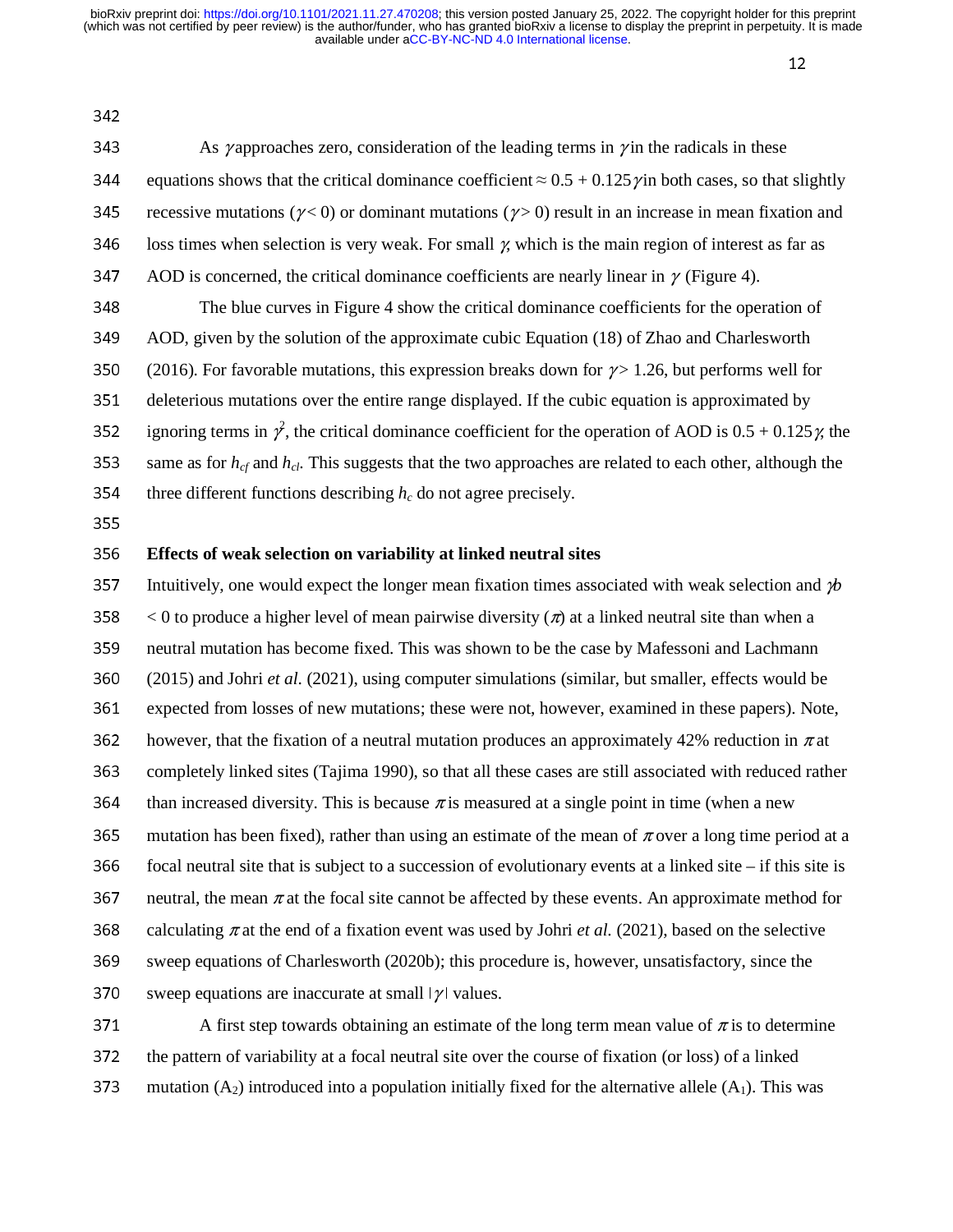13

374 done here by applying the simulation procedure of Tajima (1990), as described in the Material and <sup>375</sup>Methods section and in Johri *et al.* (2021). The left-hand panel in Figure 5 shows the results for 376 fixations of a favorable mutation with dominance coefficient  $h = 0.9$  and a range of values of the 377 scaled selection coefficient,  $\chi$  in a population size of 50, and with complete linkage between the 378 neutral and selected sites. All diversity statistics are measured relative to  $\theta = 4N_e\mu$ , the equilibrium 379 value in the absence of selection. It will be seen that the mean relative  $\pi$  over all genotypes taken 380 over a fixation event ( $\pi_w$ ) exceeds one for sufficiently small *γ* values, even for the neutral case of *γ* 381 = 0, whereas the relative  $\pi$  at the time of fixation or loss is always < 1. The reason for the excess in 382  $\pi_w$  over neutral expectation is that the slowness of the fixation process (whose expected value is of 383 the order of  $4N_e$  generations with weak selection) allows  $A_1$  and  $A_2$  haplotypes to diverge in 384 sequence over the course of the fixation of  $A_2$ , because their mean coalescent times in the absence 385 of recombination are much greater than the standard neutral value of  $4N_e$  generations (Kimura and 386 Ohta 1969). Comparable results are seen for losses of new mutations, but with much smaller effects 387 due to the shorter expected duration of loss events, which is close to  $2 \ln(N_H)$  generations with weak 388 selection (Figure S4).

389 These results yield the seemingly paradoxical conclusion that fixation and loss events can be 390 associated with a net increase in mean  $\pi$  at linked neutral sites during the course of fixation or loss, 391 even when they involve neutral mutations. The paradox with respect to neutral mutations comes 392 from the fact that one type of conditional event has been replaced by another: we are conditioning<br>393 on observing a fixation or loss event that is in progress, and the increasing divergence between <sup>393</sup>on observing a fixation or loss event that is in progress, and the increasing divergence between 394 haplotypes carrying the ancestral and mutant alleles influences the net effect of the fixation or loss 395 event on variability at the neutral site, as discussed in more detail below.

396 The following approximate approach avoids such conditioning. As was done by <sup>397</sup>Charlesworth (2020b) for the case of sweeps of strongly selected mutations, ergodicity is assumed: 398 the probability of a given value of  $\pi$  resulting from the hitchhiking effects of the selected site is 399 proportional to the amount of time that the process spends at that value of  $\pi$ , analogous to the use of 400 the sojourn time density for determining the frequency spectrum at a single locus (Ewens 2004) 401 pp.24-25).

<sup>402</sup>A core assumption is that the rates of fixation and loss events are sufficiently low that the <sup>403</sup>intervals between successive events allow a complete recovery of diversity. Once again, diversities 404 are measured relative to the value in the absence of selection, and the deviation of the relative 405 diversity value from one is denoted by  $\Delta \pi$ . If the mean value of  $\Delta \pi$  immediately after a given fixation or loss event is denoted by  $\Delta \pi_0$ , and the value of  $\Delta \pi$  at time *t* after such an event is  $\Delta \pi_0$ , we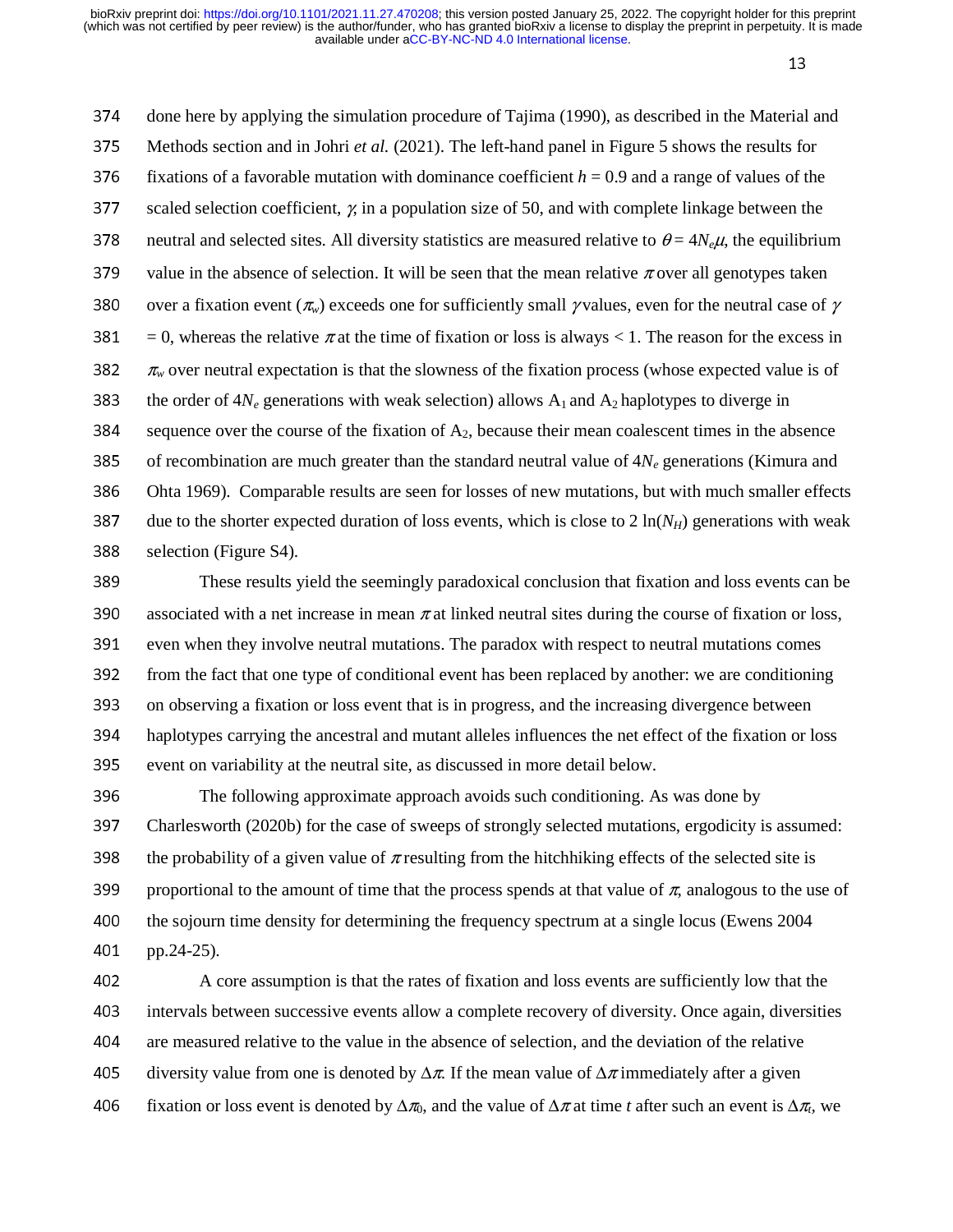n de la componentación de la componentación de la componentación de la componentación de la componentación de<br>En la componentación de la componentación de la componentación de la componentación de la componentación de la

| 407 | have $\Delta \pi_i \approx \Delta \pi_0 \exp(-t)$ , where t is in units of $2N_e$ generations (Malécot 1969, p.40; Wiehe and         |  |  |
|-----|--------------------------------------------------------------------------------------------------------------------------------------|--|--|
| 408 | Stephan 1993, Equation 6a). The sum of the values of $\Delta \pi$ over subsequent generations, relative to                           |  |  |
| 409 | $2N_e$ , can thus be approximated by:                                                                                                |  |  |
| 410 |                                                                                                                                      |  |  |
| 411 | $\Delta \pi_0 \int_0^\infty \exp(-t) dt = \Delta \pi_0$<br>(9)                                                                       |  |  |
| 412 |                                                                                                                                      |  |  |
| 413 | We also need to consider the contribution from the mean diversity over the course of each                                            |  |  |
| 414 | fixation (loss) event, which is given by the expectation of the product of the duration of an event,                                 |  |  |
| 415 | $T_e$ , and the associated mean value per generation of $\Delta \pi$ over the course of the event, $\Delta \pi_w$ , <i>i.e.</i> , by |  |  |
| 416 | $E\{T_e\Delta\pi_w\}$ . If $T_e$ is measured in units of coalescent time, and we use the sum of the $\Delta\pi$ values               |  |  |
| 417 | relative to $2N_e$ over a long period of time (or over many independent pieces of genome that are all                                |  |  |
| 418 | subject to the same evolutionary process), the mean sum of the deviation from 1 of the relative                                      |  |  |
| 419 | diversity between successive fixation (loss) events is given by:                                                                     |  |  |
| 420 |                                                                                                                                      |  |  |
| 421 | $\Delta \pi_{S} = \Delta \pi_{0} + \mathrm{E} \{ T_{e} \Delta \pi_{w} \}$<br>(10)                                                    |  |  |
| 422 |                                                                                                                                      |  |  |
| 423 | To calculate the change in mean relative diversity due to a succession of evolutionary                                               |  |  |
| 424 | events, we would of course need to know the total length of time involved, requiring a calculation                                   |  |  |
| 425 | of the expected number of occurrences of fixation (loss) events and the expected times between                                       |  |  |
| 426 | them (see the next section). Use of Equation (10) avoids having to make a detailed model of these                                    |  |  |
| 427 | events, and provides an index of the expected magnitude and sign of the effects on neutral diversity                                 |  |  |
| 428 | of fixations (losses) at a linked site. $\Delta \pi_S$ can thus be (loosely) referred to as the mean change in                       |  |  |
| 429 | diversity associated with a series of fixation or loss events.                                                                       |  |  |
| 430 | It should be noted that the assumption of an indefinitely large amount of time for recovery                                          |  |  |
| 431 | of diversity between fixation or loss events implies that the contribution of $\Delta \pi_0$ relative to $E\{T_e\Delta \pi_w\}$      |  |  |
| 432 | is overestimated compared with a realistic evolutionary model, so that any increases in diversity                                    |  |  |
| 433 | with weak selection when $p/6 < 0$ will be underestimated by this approach when $\Delta \pi_0 < 0$ and                               |  |  |
| 434 | $E\{T_e\Delta\pi_w\}>0.$                                                                                                             |  |  |
| 435 | Numerical values of the quantities involved can be obtained from the simulations of a                                                |  |  |
| 436 | neutral sites linked to a locus subject to selection, using the algorithm of Tajima (1990), as                                       |  |  |
| 437 | described in the Material and Methods. The relevant statistics are shown in the left-hand panel of                                   |  |  |
| 438 | Figure 5 for the case of the fixation of a partially dominant, favorable mutation ( $h = 0.9$ ) in a                                 |  |  |
| 439 | population with $N = 50$ . Using Equation (10), $\Delta \pi_s$ for recurrent fixations is shown in the right-hand                    |  |  |
|     |                                                                                                                                      |  |  |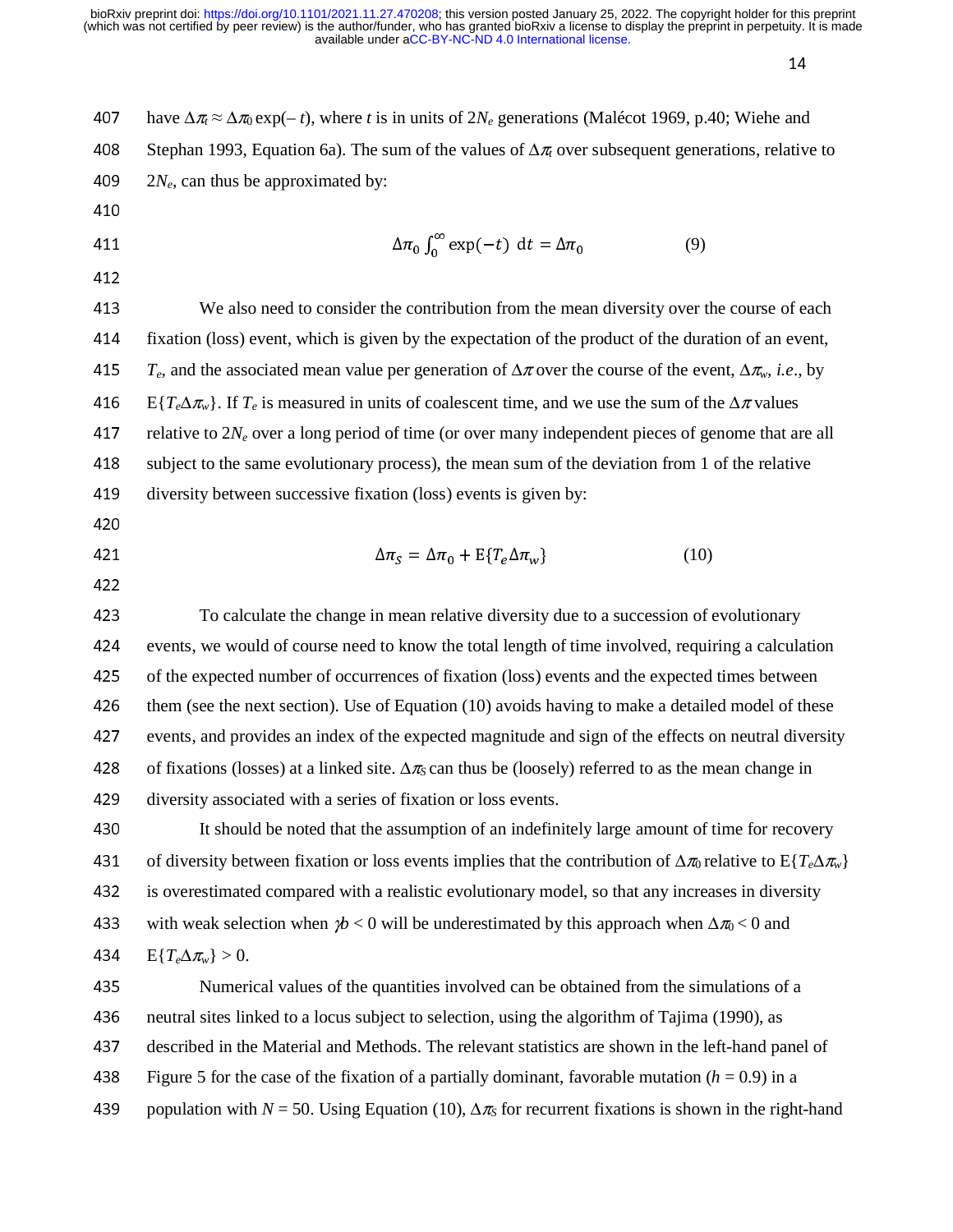15

440 panel of Figure 5, for  $N = 50$  and  $N = 500$ . Here, the mean of  $T_e\Delta\pi_w$  over many replicate simulations 441 is used as an estimate of the expectation of  $T_e\Delta\pi_w$ .

<sup>442</sup>It can be seen that fixations of highly dominant, favorable mutations cause an increase in 443 diversity when  $\gamma$  is sufficiently small, but diversity is reduced when  $\gamma$  is somewhat greater than 2; 444 the value of *γ* at the point of return to a reduction in  $\pi$  is smaller with the larger value of *N*. As 445 expected from the properties of the mean fixation time described above, a similar pattern (within the 446 limits of statistical error) is observed for fixations of deleterious mutations with  $h = 0.1$  and the 447 same absolute value of  $\gamma$  (Figure S4). Figures 6 and S5 show comparable results for losses of both <sup>448</sup>favorable and deleterious mutations; in this case, the patterns are noticeably different for the two types of mutations, and are much more strongly affected by the population size, as expected from<br>450 the corresponding effects on mean loss times described in the previous section. Tables S1-S8 show the corresponding effects on mean loss times described in the previous section. Tables S1-S8 show 451 the detailed statistics for the simulations on which these figures are based, and Table S9 shows<br>452 summary diversity statistics for fixation and loss events for a range of dominance coefficients. summary diversity statistics for fixation and loss events for a range of dominance coefficients, and 453 two different strengths of positive and negative selection.<br>454 The results allow questions to be asked about the r

The results allow questions to be asked about the nature of the major determinant of the 455 effect of selection on neutral diversity at a linked site. Intuitively, it would seem likely that the 456 mean conditional times to fixation,  $t^*$ , and loss,  $t^{**}$ , must play a major role. However, the answer 457 depends on what aspect of diversity is being explored. A detailed discussion of results relating to 458 this question is given in section 2 of Supplementary File 1, section 1. These results show that, for a 459 given value of  $\chi$  both sojourn times are nearly linearly related to the diversity statistics, but the sign 460 and magnitude of *γ* influence the values of the diversity statistics for the same value of  $t^*$  or  $t^{**}$ . 461 There is a close correspondence between the values of  $t^*$  and  $t^{**}$  that are generated by the 462 simulations with  $\gamma = 0$  and the thresholds at which  $\Delta \pi_s \geq 0$ , within the limits of sampling error 463 (Figures S6 and S9).

<sup>464</sup>The results can be interpreted as follows. The mean neutral diversity of haplotypes carrying 465 the selectively favorable  $A_2$  variant increases with the duration of a fixation event, because these 466 haplotypes spend longer in the population before reaching fixation and hence have a longer 467 coalescence time. The divergence between  $A_1$  and  $A_2$  haplotypes also increases with  $t^*$ , since a 468 longer time is available for them to diverge. The changes in the diversity of  $A_1$  haplotypes are more 469 minor. The net result is that the net mean diversity over the course of the event  $(\Delta \pi_w)$  increases with <sup>470</sup>*t*\*, as can be seen in Figure S7, so that its product with *t*\*, which appears in the equation for Δ<sup>π</sup>*<sup>S</sup>* <sup>471</sup>(Equation 10) also increases with *t*\*. This effect is reinforced by the decline in the reduction of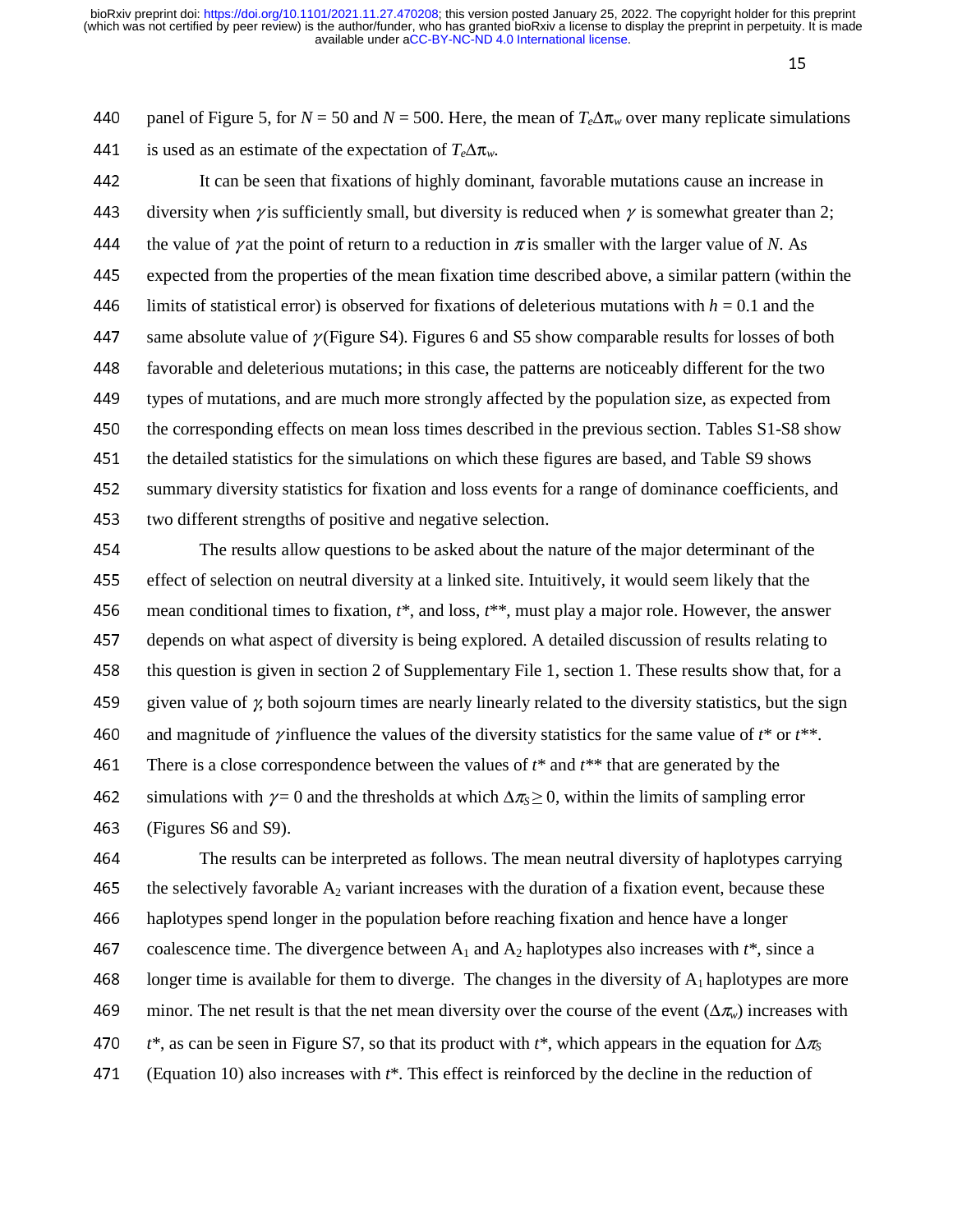| 472 | diversity at the time of fixation of $A_2$ , $-\Delta \pi_0$ , as $t^*$ increases (Figure S8), reflecting a greater               |
|-----|-----------------------------------------------------------------------------------------------------------------------------------|
| 473 | coalescence time for $A_2$ when its sojourn time is longer.                                                                       |
| 474 | These considerations apply to both positive and negative selection. However, with positive                                        |
| 475 | selection, $A_2$ spends more of its time at high frequencies than at low frequencies before becoming                              |
| 476 | fixed, whereas the reverse is true with negative selection, as can be seen in the plots of the sojourn                            |
| 477 | time densities relative to the neutral values that are shown in Figure 8 (note that $t^*(x)$ is independent                       |
| 478 | of x in the absence of selection). This means that, for the same $\psi$ value, haplotypes carrying $A_1$                          |
| 479 | have a longer coalescence time with negative than with positive selection; because these haplotypes                               |
| 480 | start with the equilibrium neutral diversity value $\theta$ , they contribute disproportionately to $\Delta \pi_{w}$ . This       |
| 481 | effect is especially clear for the larger values of $ \gamma $ ; for example, with $ \gamma  = 5$ , the mean diversity of         |
| 482 | A <sub>1</sub> haplotypes is 0.657±0.001 for $\gamma = -5$ , and 0.608±0.001 for $\gamma = 5$ .                                   |
| 483 | Similar patterns are seen with losses of mutations. This is perhaps less surprising, since $t^{**}$                               |
| 484 | for a given $\vert \psi \rangle$ value is greater for deleterious mutations than for favorable mutations when h for the           |
| 485 | former is the same as $1 - h$ for the latter, i.e., the dominance coefficients are complementary (Figure                          |
| 486 | $3)$ .                                                                                                                            |
| 487 |                                                                                                                                   |
| 488 | Relevance to associative overdominance and background selection                                                                   |
| 489 | As mentioned in the Introduction, the relevance of these results to associative overdominance                                     |
| 490 | (AOD) arises from the fact that, if selection is sufficiently weak in relation to genetic drift, a                                |
| 491 | biallelic locus subject to selection and reversible mutations will experience a constant flux of                                  |
| 492 | mutations from the states of fixation for $A_1$ to fixation for $A_2$ and vice-versa, as in the Li-Bulmer                         |
| 493 | model of codon usage bias (Li 1987; Bulmer 1991; McVean and Charlesworth 1999). Here, A <sub>1</sub> is                           |
| 494 | now used to denote the selectively favorable allele at a given site, and $A_2$ its deleterious alternative,                       |
| 495 | rather than ancestral and mutant alleles, respectively.                                                                           |
| 496 | For the case of an autosomal locus, the relative fitnesses of the three genotypes $A_1A_1$ , $A_1A_2$                             |
| 497 | and A <sub>2</sub> A <sub>2</sub> are 1, 1 – hs and 1 – s, respectively ( $s \ge 0$ ); with weak selection, this is equivalent to |
| 498 | representing these fitnesses as $1 + s$ , $1 + (1 - h)s$ and 1. Thus, if the deleterious effects of A <sub>2</sub> are            |
| 499 | recessive or partially recessive ( $0 \le h < 0.5$ ) and $\gamma = 2N_e s$ is sufficiently small, the entry of an A <sub>2</sub>  |
| 500 | mutation into a population temporarily fixed for $A_1$ will be associated with a longer net sojourn time                          |
| 501 | in the population than that for a neutral mutation. The same applies to the entry of a favorable $A_1$                            |

502 mutation into a population temporarily fixed for  $A_2$ .

503 The results in the previous section strongly suggest that, under these conditions, diversity at 504 closely linked neutral sites will be enhanced when a stationary state with respect to mutation,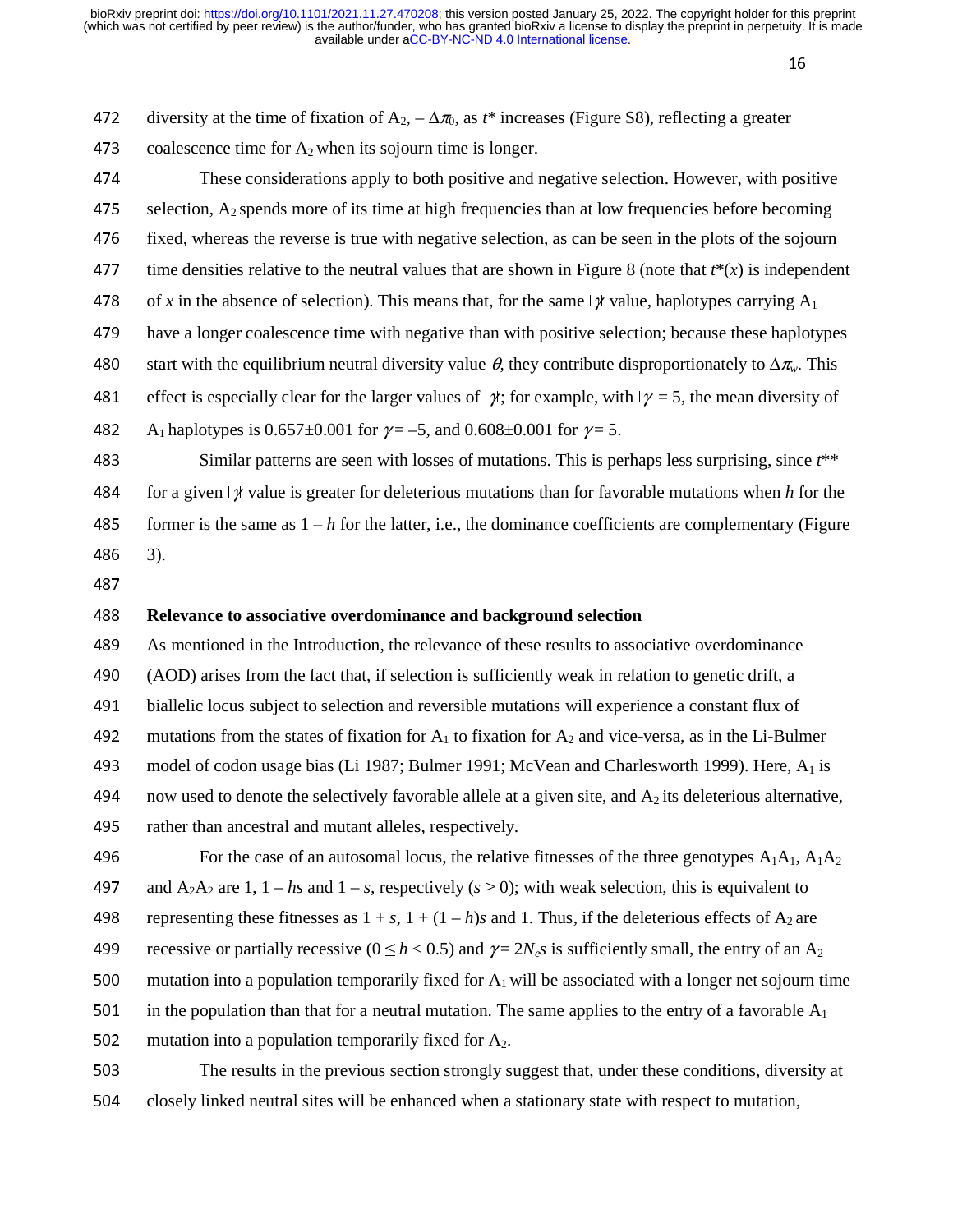$\frac{17}{2}$ 505 selection and drift is reached. The effect of the constant flux of mutations at a selected site on the 506 expected level of neutral diversity  $(\pi)$  at the linked neutral site can be determined with the use of the 507 ergodic assumption. This allows the application of the results of the simulations described above 508 that used this approach, employing the infinite sites assumption that mutations are sufficiently 509 infrequent that new mutations occur only at sites that are fixed for either  $A_1$  or  $A_2$ , which was 510 applied to the theory of codon usage by Bulmer (1991) and McVean and Charlesworth (1999). 511 Table 1 shows the variables that are used in this procedure. As in the previous section, diversity is 512 measured relative to the purely neutral equilibrium value  $\theta = 4N_e\mu$ , and its deviation from one at 513 given point in time is denoted by  $\Delta \pi$ . 514 Consider a site that has just become fixed for  $A_1$ . Under the above assumptions, the 515 distribution of times until an  $A_2$  mutation arises and becomes fixed is exponential, with parameter 516  $\lambda_{11}$ . If a time *t* is drawn from this distribution, the expected number of A<sub>2</sub> mutations that arise and 517 become lost during an interval of length *t* is  $\lambda_{10} t$ , where  $\lambda_{10} >> \lambda_{11}$  from the formulae in Table 1. 518 Integrating over the distribution of *t*, the expected number of losses of  $A_2$  mutations before  $A_2$ 519 becomes fixed is found to be approximately equal to  $\lambda_{10} / \lambda_{11} = P_{10}/P_{11}$ . If the times between each 520 successive event are  $\gg 1$ , diversity completely recovers between loss events, and between the 521 initial fixation and first loss event (it is shown below that this assumption can be relaxed). Applying 522 Equation (10) from the previous section, and using the notation in Table 1, the expected sum 523 (relative to  $2N_e$ ) of  $\Delta \pi$  values at the neutral site over the interval between the successive fixation 524 events  $A_2$  to  $A_1$  and  $A_1$  to  $A_2$  is given by: 525  $Δπ₁ ≈ Δπ₁<sub>f</sub> + (λ<sub>10</sub> /λ<sub>11</sub>) Δπ<sub>10S</sub>$  (11a)<br>527 527 528 A similar argument applies to the interval succeeding the fixation of the  $A_2$  mutation and 529 another fixation of an A<sub>1</sub> mutation, substituting 2 for 1 in the first subscripts for the *Ps* and  $\lambda$ s in 530 Table 1 ( $\lambda_{20} \gg \lambda_{21}$  is assumed), giving: 531

$$
\Delta \pi_2 \approx \Delta \pi_{2f} + (\lambda_{20}/\lambda_{21}) \Delta \pi_{20S} \tag{11b}
$$

- 533
- 534 The expectation of the sum of  $\Delta \pi$  values over an entire cycle between successive fixations 535 of A<sub>1</sub> mutations is simply  $\Delta \pi$ <sub>*T*</sub> =  $\Delta \pi$ <sub>1</sub> +  $\Delta \pi$ <sub>2</sub>. We can thus estimate the expected value of  $\Delta \pi$ <sub>*T*</sub> per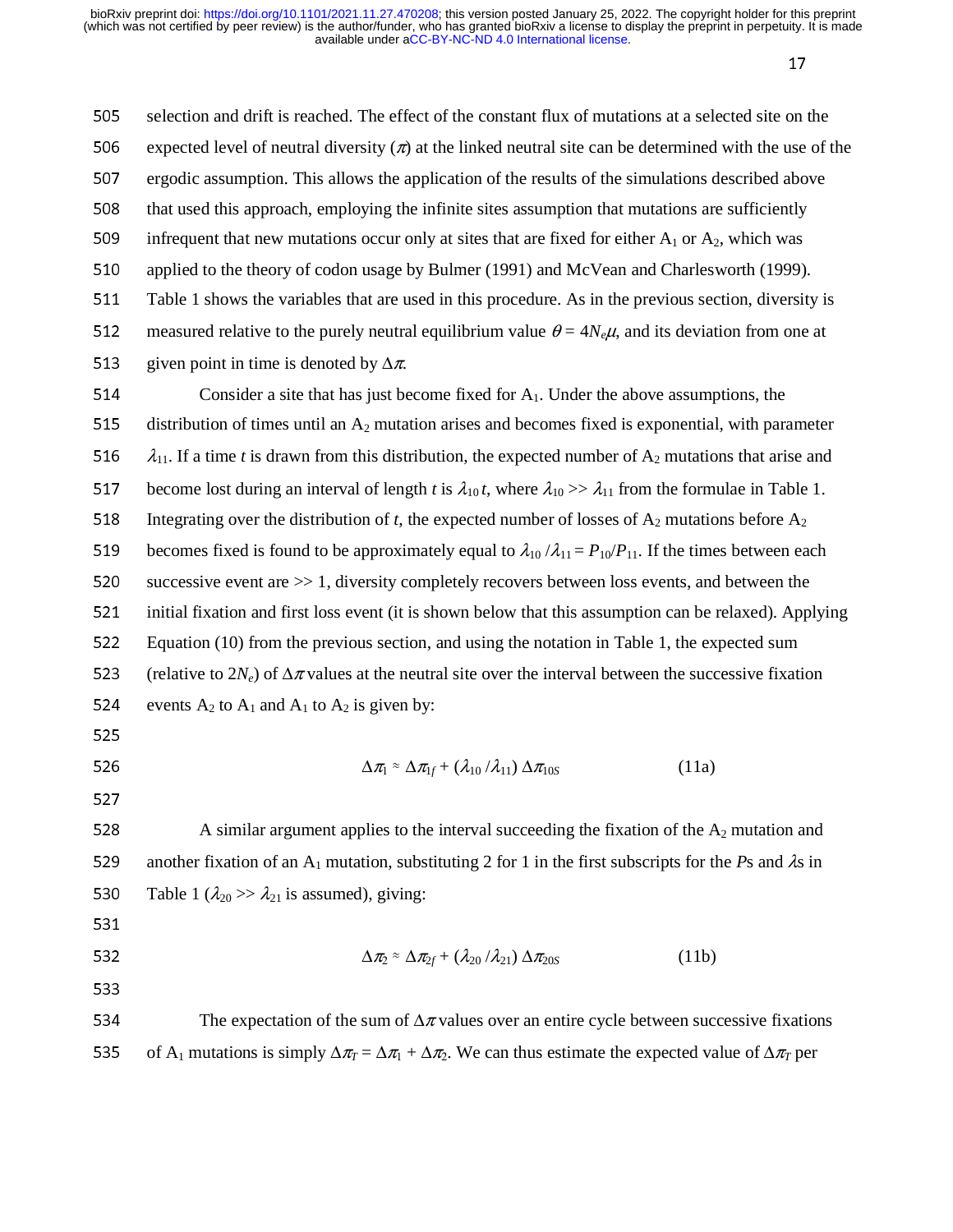18

536 generation,  $\Delta \pi_e$ , by dividing  $\Delta \pi_T$  by the expected time between successive fixations of A<sub>1</sub> (in units 537 of  $2N_e$  generations),  $T_s = (\lambda_{11}^{-1} + \lambda_{21}^{-1})$ :

 $\Delta \pi_e = \frac{\Delta n_1 + \Delta n_2}{T_S}$ 

- 538
- 539  $\Delta \pi_e = \frac{\Delta n_1 + \Delta n_2}{T_s}$  (11c)
- 540

541 It is useful to note that the expression for  $T<sub>s</sub>$  is consistent with the existence of a stationary 542 state for the proportion of sites fixed for  $A_1$  versus  $A_2$ , using the infinite sites assumption. If these 543 proportions are denoted by *X* and  $1 - X$ , respectively, stationarity exists if  $\lambda_{11}X = \lambda_{21}(1 - X)$ , i.e.,  $X =$ 544  $\lambda_{21}/(\lambda_{11} + \lambda_{21})$  (Bulmer 1991; McVean and Charlesworth 1999). At stationarity, the proportion of 545 sites that are fixed for  $A_1$  is proportional to the expected time a site spend in that state, so that  $X=$ 546  $\lambda_{11}^{-1}/(\lambda_{11}^{-1} + \lambda_{21}^{-1}) = \lambda_{21}/(\lambda_{11} + \lambda_{21}).$ 

547 All the quantities needed for determining the value of  $\Delta \pi_e$  in Equation (11c), other than the 548 mutational parameters at the selected site,  $\theta_s$  and  $\kappa$ , can be obtained from the integral formulae for 549 the fixation probabilities, together with the simulation methods described in the previous section. 550 The mutational parameters serve only to determine the magnitude of  $\Delta \pi_e$ , and have no influence on 551 its sign, provided that the assumptions concerning the times to recovery after fixation and loss 552 events and the relative values of  $\lambda_{i0}$  and  $\lambda_{i1}$  are met. The general equations above are valid regardless 553 of the frequency of recombination; the values of the  $\Delta \pi$  variables that appear in these expressions 554 will, of course, be affected by recombination.

555 Figure 7 shows an example of estimates of  $\Delta \pi_e$  for the case of a neutral locus that is 556 completely linked to a selected locus with equal mutation rates in each direction between 557 deleterious and favorable alleles ( $\kappa = 1$ ), as a function of the scaled selection coefficient,  $\gamma$ . The 558 deleterious allele (A<sub>2</sub>) has dominance coefficient  $h = 0.1$ , such that the relative fitnesses of heterozygotes and homozygotes for this allele are  $1 - 0.1s$  and  $1 - s$ , respectively. As expected heterozygotes and homozygotes for this allele are  $1 - 0.1s$  and  $1 - s$ , respectively. As expected from 560 the previous results, the enhancement of diversity is maximal (approximately 0.008 with  $N = 500$ ) 561 when  $\gamma = 1.5$ . The fact that  $\Delta \pi_e$  is significantly negative for  $\gamma = 0$  suggests that, as noted above, the 562 assumption of a long recovery period between successive losses or fixations at the selected locus 563 results in an underestimation of  $\Delta \pi_e$  for small *γ*.

564 In the example in the figure, the scaled mutation rate at the selected locus was 0.01 for both 565 population sizes, corresponding to an absolute mutation rate of 5 x  $10^{-5}$  with *N* = 50 and 5 x  $10^{-6}$ 566 with  $N = 500$ ; the results are not very sensitive to the absolute value of  $N$  for the same set of scaled 567 parameters, so that the approximate values for an arbitrary  $\theta$ <sub>s</sub> can be obtained by multiplying the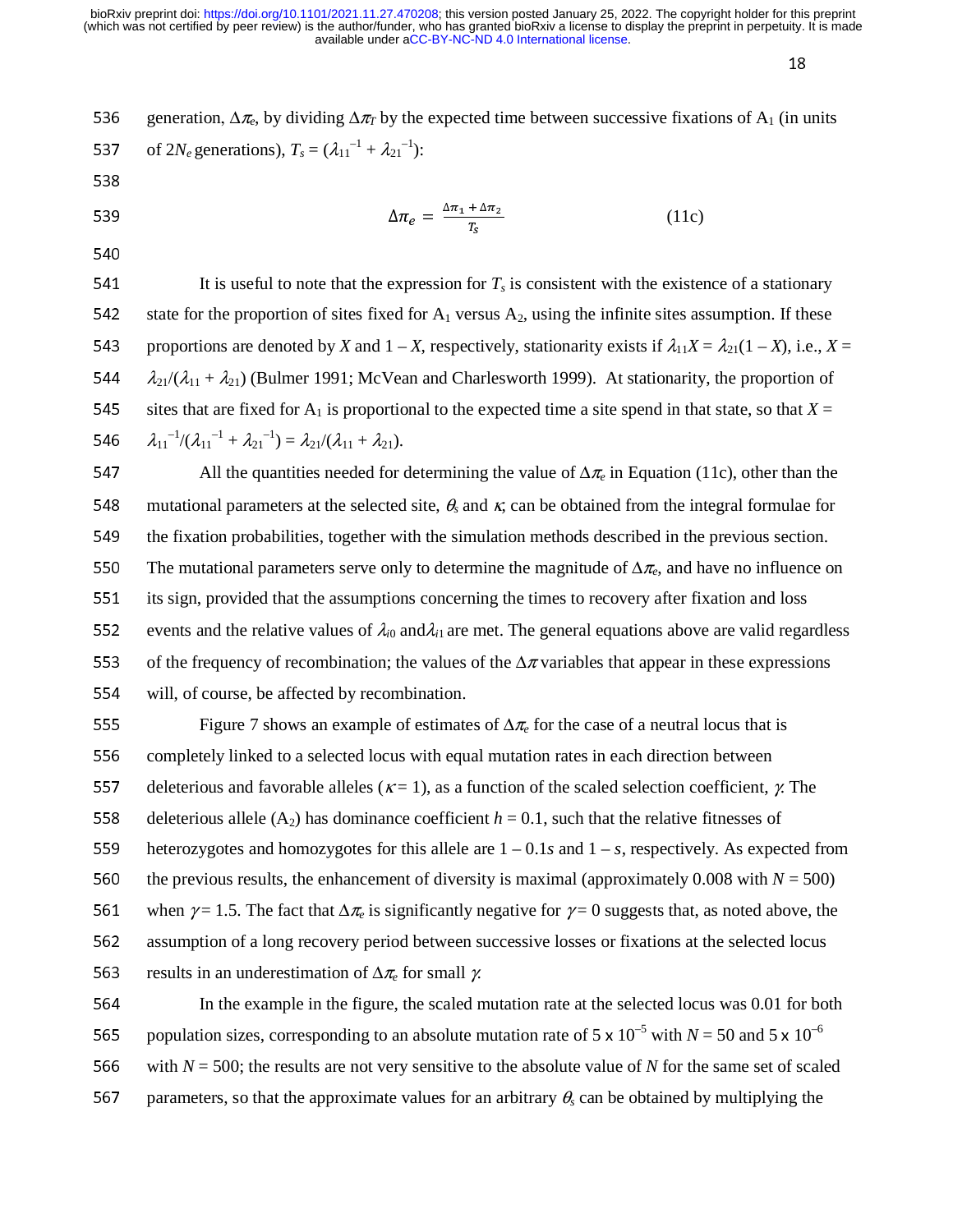19

568 results in the figure by 100 $\theta_s$ . In a population of size 10,000, the mutation rate would be 1.25 x 10<sup>-7</sup>, 569 corresponding to a non-recombining region with 25 basepairs under selection with mutation rate is 570 0.5 x 10<sup>-8</sup> per basepair, which is approximately the same as the estimate for *Drosophila* 

<sup>571</sup>*melanogaster* (Assaf *et al.* 2017).

572 A check on the validity of this approach is provided by the case when  $\gamma$  is so large that the 573 rate of fixation of deleterious mutations is negligible. This means that only the state when the 574 population is fixed for the favorable allele  $A_1$  needs to be considered. There is then a constant input 575 of new mutations to  $A_2$  alleles, which are successively lost from the population with a probability 576 close to 1. This situation corresponds to the standard model of background selection (BGS), under 577 which stochastic effects at the loci under selection are assumed to be negligible (Charlesworth et al. 578 1993). In this case, however, the assumption of a complete recovery of diversity at the neutral locus 579 after each loss event is likely to be violated, as the large population size means that there is a high 580 rate of input of new deleterious mutations that are then rapidly lost from the population, especially 581 if we are dealing with a non-recombining region with numerous genes subject to purifying 582 selection.

583 This problem is examined in the second part of the Appendix, where it is shown that the 584 results obtained with the assumption of complete recovery should still provide a good 585 approximation in this case. The deviation of mean relative diversity from one can be predicted from 586 the sum of the  $\Delta \pi$  values over the period covering the loss of an A<sub>2</sub> allele and the appearance of a 587 new mutation to  $A_2$ , as given by Equation (10), divided by the expected time between successive 588 losses of deleterious mutations (equivalent to multiplication by  $\lambda_{10}$ ), as can be seen from Equation <sup>589</sup>(A12). This prediction can be compared to the standard BGS formula for autosomal loci in a 590 randomly mating population, which assumes that allele frequencies subject to selection are 591 unaffected by drift, i.e.,  $\gamma \gg 1$ . In this case, the reduction in diversity relative to neutral expectation 592 at a neutral site completely linked to a selected locus or group of loci is approximately equal to  $u/hs$ 593 provided that  $u/hs \ll 1$ , where *u* is the net rate of mutation to deleterious alleles (Charlesworth *et* <sup>594</sup>*al.* 1993). This can be equated to Δ<sup>π</sup>*e* for the same values of *u*, *h* and *s* when applying Equation 595 (11c) to the simulations used here. To model large  $\gamma$  values while retaining the assumption of small 596 *s*, it is necessary to use simulations with a large population size ( $N = 500$ ). To generate these 597 numbers, the scaled rate of mutation to deleterious mutations,  $\theta_s$ , was arbitrarily set to 1; the values 598 for an arbitrary deleterious mutation rate of *u* can be found by multiplying these values by 4*Nu*. 599 Some examples are shown in Table 2; it can be seen that the predictions from the present approach 600 converge on the values from the large population size formula as  $h\gamma$  increases.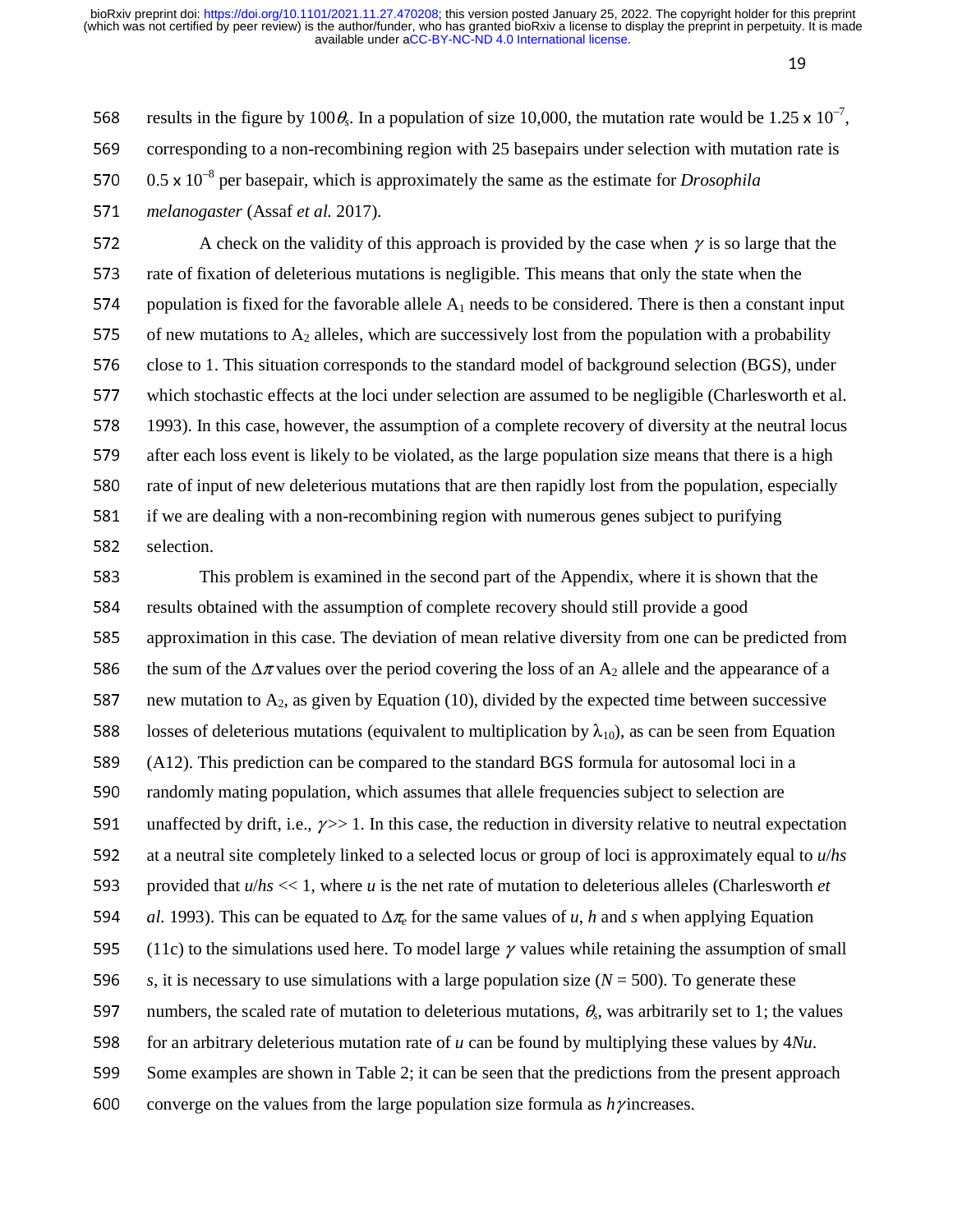$20<sup>2</sup>$ 

| 601 | Stochastic fluctuations in the frequencies of alleles at selected loci are known to reduce the                                               |
|-----|----------------------------------------------------------------------------------------------------------------------------------------------|
| 602 | effect of BGS on diversity (Charlesworth et al. 1993). Table 1 of Charlesworth et al. (1993) gives                                           |
| 603 | simulation results for a range of $\gamma$ values for the case of a non-recombining region with a deleterious                                |
| 604 | mutation rate of $u = 0.005$ , $s = 0.1$ and $h = 0.2$ , so that $u/hs = 0.25$ The ratio of the negative of the                              |
| 605 | natural logarithm of a simulated value of $\pi/\theta$ to 0.25 provides a measure of the extent of the                                       |
| 606 | deviation from the deterministic prediction. These measures (with their standard errors) were as                                             |
| 607 | follows: $0.696 \pm 0.024$ ( $\gamma = 20$ ), $0.892 \pm 0.035$ ( $\gamma = 40$ ), $0.828 \pm 0.054$ ( $\gamma = 80$ ) and $1.056 \pm 0.049$ |
| 608 | $(\gamma = 180)$ . The corresponding ratios from the present method for these parameter sets were                                            |
| 609 | $0.510\pm0.015$ , $0.858\pm0.020$ , $0.992\pm0.020$ and $1.124\pm0.016$ , respectively. In view of the                                       |
| 610 | approximations needed to obtain these results, there is reasonably good agreement with the exact                                             |
| 611 | simulation results.                                                                                                                          |
| 612 | The argument concerning the effect of the times between events presented in the Appendix                                                     |
| 613 | can be extended to the case when there is a continual flux between $A_1$ and $A_2$ alleles, as in the case                                   |
| 614 | of the model of AOD discussed above. Here, the probabilities of fixation of both variants are of the                                         |
| 615 | order of $1/N_H$ , whereas the probabilities of loss are of the order of one. The expected numbers of                                        |
| 616 | loss events between successive fixations are thus of order $N_H$ for both types of event. Provided that                                      |
| 617 | $N_H$ is not too small, the argument leading to Equation (A.12) implies that the net effect on diversity                                     |

618 is similar to the value when there is a complete recovery between loss events, so that Equation (11c)<br>619 should provide a good approximation to the effects of successive losses, but there will still be an

should provide a good approximation to the effects of successive losses, but there will still be an 620 inaccuracy associated with the recovery period following a fixation event.

## **Discussion**

623<br>624

The analytical and simulation results described here shed light on the effects of the fixations and

625 losses of weakly selected or neutral mutations on levels of genetic diversity at linked neutral sites,

626 first studied by Tajima (1990), and which have recently received renewed attention in the<br>627 bopulation genetics literature (Mafessoni and Lachmann 2017: Johri et al. 2021: Kaushik

population genetics literature (Mafessoni and Lachmann 2017; Johri et al. 2021; Kaushik and Jain

2021; Moinet et al. 2021). As described in the previous two sections, these effects can largely be

629 understood in terms of the effects of the selection parameters on the times to fixation or loss,

630 conditioned on fixation or loss, with some slight complications.

# **Conditional fixation and loss times with weak selection**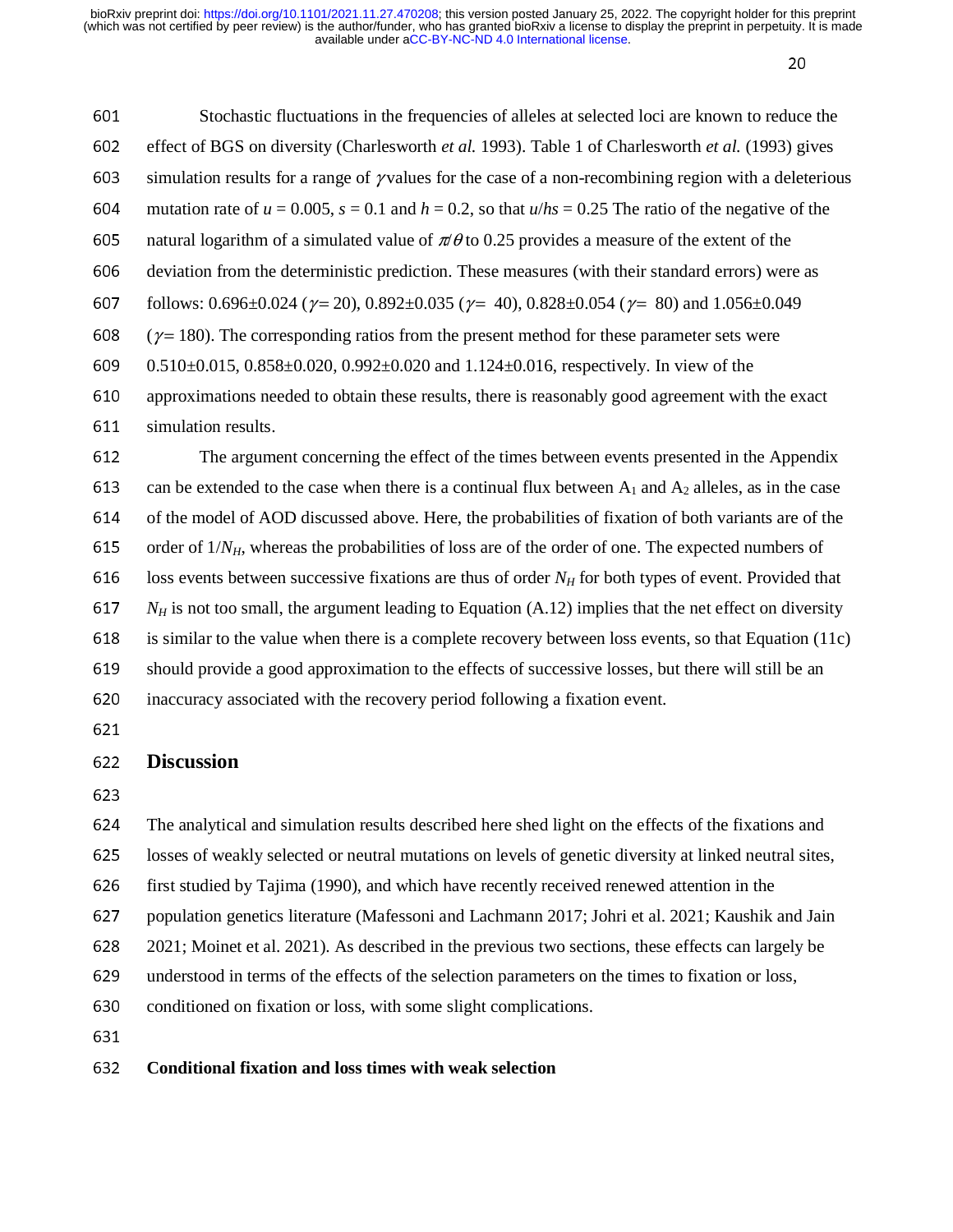21

<sup>633</sup>One might expect selection on favorable mutations to reduce their mean time to fixation relative to 634 neutrality, and selection against deleterious mutations to have the opposite effect, with the converse 635 applying to losses of mutations. As described above, this is not necessarily the case. Mafessoni and <sup>636</sup>Lachmann (2015) used numerical integration of the relevant diffusion equation formulae for 637 autosomal mutations with random mating to show that the mean fixation times (conditioned on 638 fixation) of weakly selected dominant or partially dominant  $(h > \frac{1}{2})$  mutations, as well as of weakly 639 selected, recessive or partially recessive  $(h < \frac{1}{2})$  deleterious mutations, can be larger than the 640 corresponding neutral values. They also showed that, under similar conditions, the mean conditional 641 times to loss of new mutations are larger than the neutral values. For sufficiently large values of the 642 magnitude of the scaled selection coefficient,  $|\gamma| = 2N_e|s|$ , however, fixation and loss times are 643 always lower than the neutral values when there is directional selection ( $0 \le h \le 1$ ). The approximations derived here (Equations 2 and 3), which are accurate with respect to sec approximations derived here (Equations 2 and 3), which are accurate with respect to second-order 645 terms in  $\chi$  confirm these findings (see also Kaushik and Jain 2021, Equation 9). They provide a 646 reasonably good fit to the numerical integration and simulation results for  $\frac{1}{12}$  values of the order of <sup>647</sup>2 or less, provided that the population size is sufficiently large (Figures 1 and 2). 648

# <sup>649</sup>**Effects of weak selection on neutral diversity at linked sites**

650 Mafessoni and Lachmann (2015) also showed that fixations of partially recessive favorable or 651 partially dominant deleterious mutations can increase the mean level of diversity ( $\pi$ ) at a linked 652 neutral site, compared with the corresponding value for fixations of neutral mutations, if this is<br>653 neasured at the time of fixation. The conditions for such an increase are similar to those for an measured at the time of fixation. The conditions for such an increase are similar to those for an <sup>654</sup>increased time to fixation (see also Johri *et al.* [2021] and Kaushik and Jain [2021]). The simulation 655 results described here confirm this finding, and give similar results for losses of deleterious 656 mutations (Figures 5, S4 and S5). However, the diversity levels at the times of fixation or loss are 657 always lower than the mean equilibrium neutral diversity,  $\theta = 4N_e\mu$ , even if these events involve 658 purely neutral mutations, as was first described by Tajima (1990). As was explained in the section <sup>659</sup>*Effects of weak selection on variability at linked neutral sites*, this effect is a consequence of 660 conditioning on an unusually short coalescent time at the neutral site linked to the site under 661 observation, and would not be expected to occur if we observe the mean diversity at this site over a 662 long time period that includes multiple fixation or loss events. The question of whether diversity 663 can be increased above  $\theta$  by weak selection under appropriate conditions is thus not fully answered 664 by these results.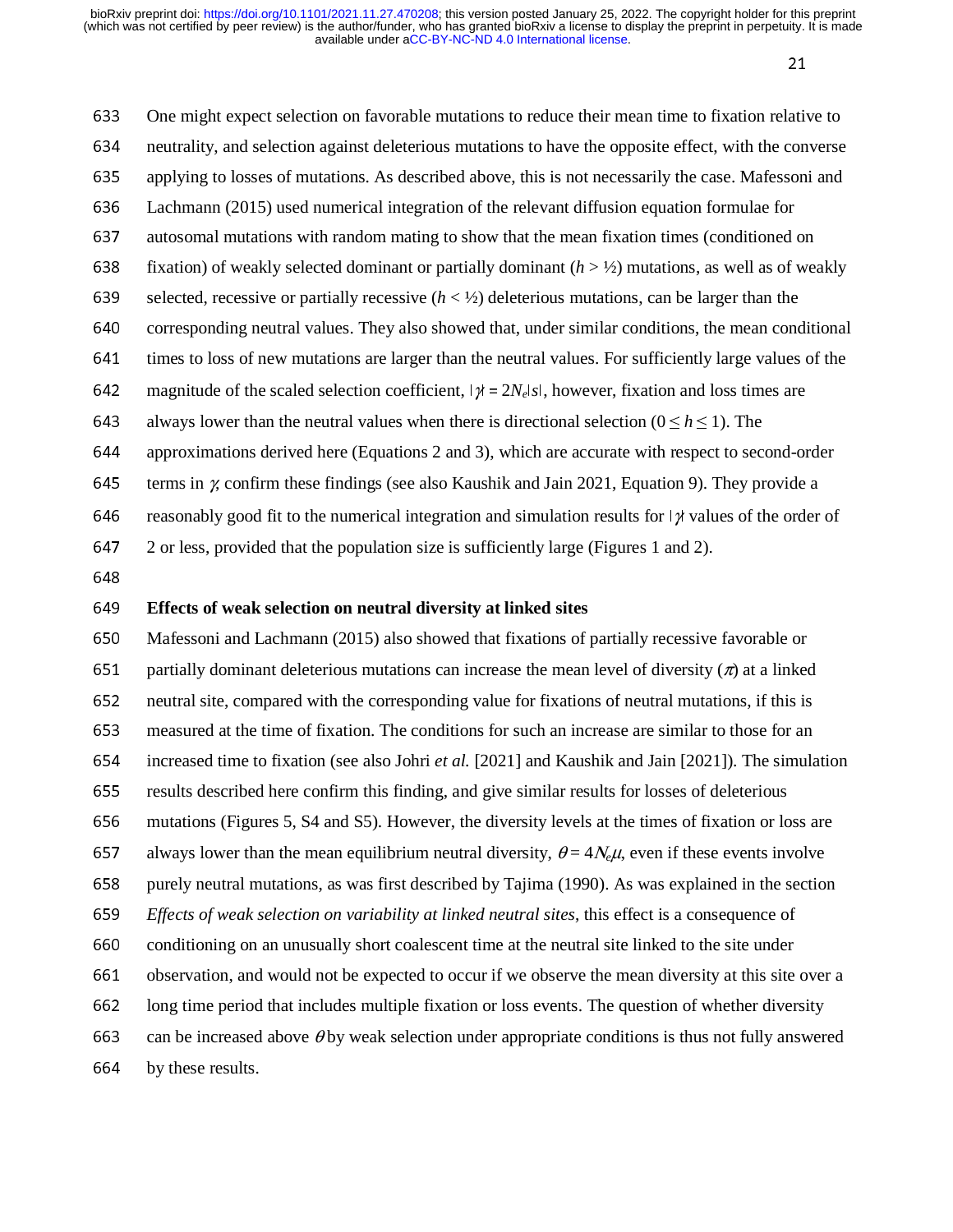22

665 A simple approximate method for evaluating the effects of successive fixations or losses at a 666 site linked to focal neutral site was described above (Equation 10). This combines the sum of the 667 diversities at the focal site over the generations while a fixation or loss event is in progress with the 668 sum of the diversities over the generations that intervene until the next such event, during which 669 diversity recovers towards the neutral equilibrium value. As shown in Figures 5, S4 and S5, the 670 mean diversity taken over all generations during a fixation or loss event can be increased over the 671 neutral value when I<sub>I</sub>I is sufficiently small, and  $h < \frac{1}{2}$  for deleterious mutations or  $> \frac{1}{2}$  for favorable 672 ones, partly due to mutational divergence between the haplotypes carrying the two different alleles 673 at the site under selection. Under suitable conditions (a sufficiently long duration of the fixation or <sup>674</sup>loss event), this effect can outweigh the reduction in diversity at the end of the fixation or loss 675 event, resulting in a net increase in mean neutral diversity when taken over the entire period.

676 These considerations yield the seemingly paradoxical result that neutral diversity can be 677 enhanced by fixations or losses of weakly selected favorable or deleterious mutations, in contrast to 678 the usual assumption that diversity is reduced by fixations of favorable mutations (selective sweeps) 679 or losses of deleterious mutations (background selection). It has, however, long been known that 680 neutral diversity can in principle be increased by selection against deleterious recessive or partially 681 recessive mutations at closely linked sites – the process of associative overdominance or AOD <sup>682</sup>(Frydenberg 1963; Ohta 1971; Latter 1998; Pamilo and Palsson 1998; Palsson and Pamilo 1999; <sup>683</sup>Wang and Hill 1999; Becher et al. 2020; Gilbert et al. 2020; Waller 2021). A correct analytical 684 treatment of this process for the simplest case of a single selected locus and a linked neutral locus 685 has, however, only recently been provided (Zhao and Charlesworth 2016). As shown in Figure 4, 686 the critical dominance coefficient for the operation of AOD versus background selection (BGS) as a 687 function of  $\frac{1}{1}$  has similar, but not identical, properties to the conditions for increases over the <sup>688</sup>neutral value of the mean conditional fixation and loss times of new deleterious or favorable 689 mutations.

<sup>690</sup>The section *Relevance to associative overdominance and background selection* describes 691 how to relate the simulation results for the effects of selection on the diversity statistics at a linked 692 neutral locus, when there is a continual flux of mutations between sites fixed for deleterious and 693 favorable mutations. Under this scenario, the net mean deviation from one of  $\pi/\theta$  is given by  $\Delta \pi_e$  in 694 Equation (11c). Fixations and losses contribute approximately equal amounts to  $\Delta \pi$ ; although the 695 effects on diversity of losses are much smaller than those of fixations, this is offset by the much 696 higher frequencies of loss events.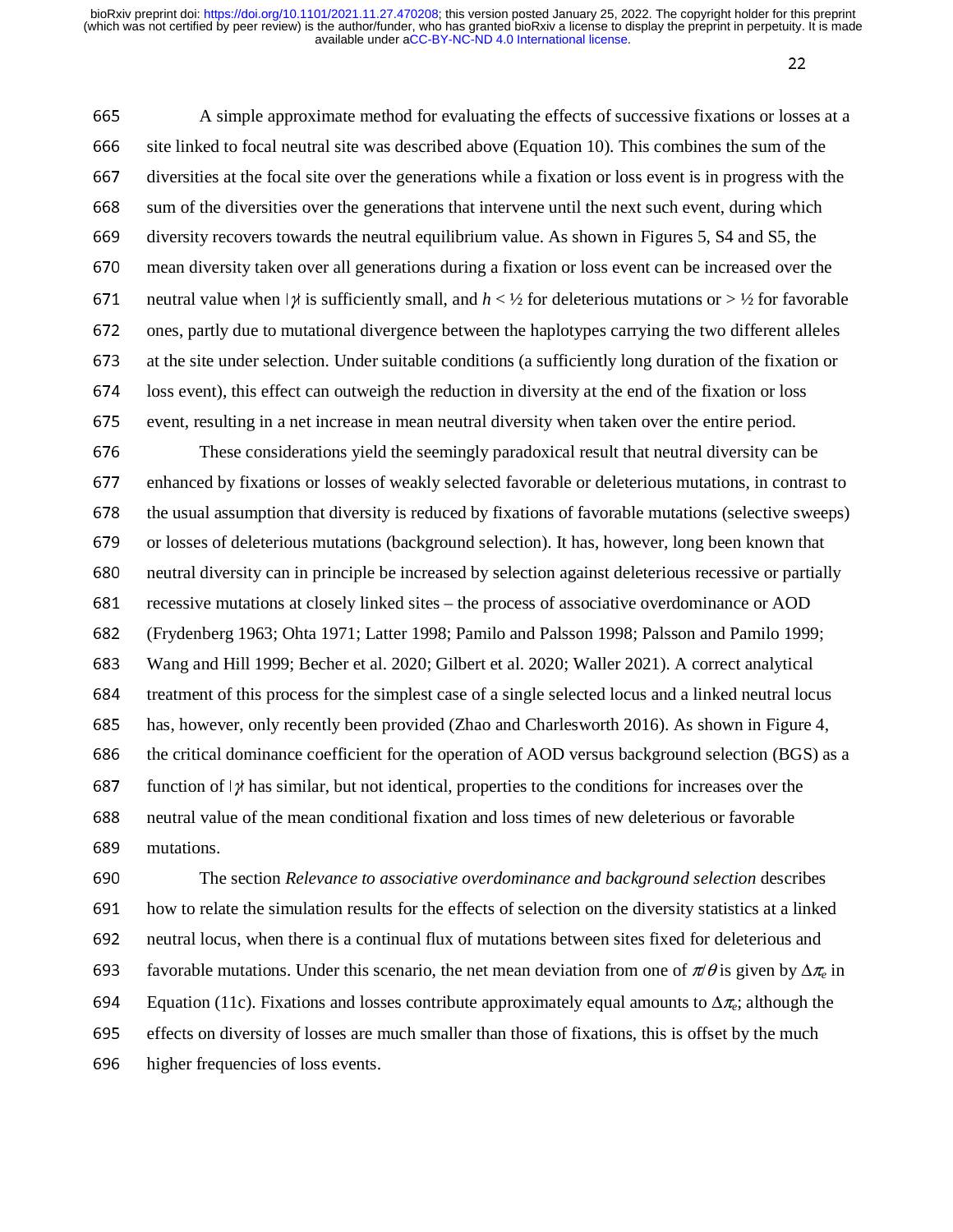23

697 The results described here provide a new perspective on the relation between AOD and 698 BGS. If one imagines a locus subject to reversible mutation between a wild-type allele  $(A_1)$  and a 699 deleterious allele  $(A_2)$ , the standard model of BGS corresponds to the situation when selection 700 against A<sub>2</sub> is so strong ( $|\gamma| >> 1$ ) that there is effectively no possibility of fixations of reverse 701 mutations to  $A_1$ , and the system can be treated as though it is at equilibrium under mutation and 702 selection, as in the standard formulae used to describe the effect of BGS on neutral diversity <sup>703</sup>(Charlesworth, et al. 1993; Hudson and Kaplan 1995; Nordborg, et al. 1996). In reality, the 704 population size is finite, so mutations from  $A_1$  to  $A_2$  are constantly occurring and being quickly lost 705 from the population, with a probability close to one when  $|\gamma| >> 1$ . As shown in Table 2, the 706 application of the approach described here to this situation closely approximates the properties of 707 BGS when finite population size is modeled by exact simulations.  $708$  If  $\frac{1}{\gamma}$  is sufficiently small, however, the effects of genetic drift and reversible mutation 709 between  $A_1$  and  $A_2$  need to be considered jointly, as in the Li-Bulmer model of selection on codon 710 usage (Li 1987; Bulmer 1991; McVean and Charlesworth 1999). With I<sub>∤</sub>I I≤ 2 or so and *h* for 711 deleterious mutations less than  $\frac{1}{2}$ , the results enshrined in Equations (11) show that diversity at 712 linked neutral sites can be increased over neutral expectation when the population is at statistical<br>713 equilibrium under drift, mutation and selection for sites under selection. These findings complements 713 equilibrium under drift, mutation and selection for sites under selection. These findings complement<br>714 the results of the analysis of AOD by Zhao and Charlesworth (2016), who examined the rate of loss the results of the analysis of AOD by Zhao and Charlesworth (2016), who examined the rate of loss 715 of neutral variability in a population that was initially at statistical equilibrium, and then placed into 716 an environment with a relatively small  $N_e$ . As noted already, the conditions on the dominance 717 coefficient as a function of  $\vert \gamma \rangle$  that allow an enhancement of variability are similar for the two 718 approaches. The framework described here is more appropriate than that of Zhao and Charlesworth <sup>719</sup>(2016) for populations maintained for a long time at low effective population sizes, as is the case in 720 some laboratory experiments that have yielded evidence for AOD (Latter 1998), and for low 721 recombining genomic regions in large populations, where recent work has also suggested the 722 operation of AOD (Becher *et al.* 2020; Gilbert *et al.* 2020). 723

# <sup>724</sup>**Interpreting the effects of selection on the conditional sojourn times,** *t***\* and** *t***\*\***

<sup>725</sup>Here, intuitive interpretations are presented of the conditions for increases in the mean conditional

726 times to fixation  $(t^*)$  and loss  $(t^{**})$  over their neutral expectation. A more rigorous approach to this

- 727 question is given in Supplementary File S1, section 3. One important point to note is that Equations
- 728 (2) and (3) show that the first-order terms in  $\chi$  in the expressions for  $t^*$  and  $t^{**}$  are zero when  $b = 0$
- $729$  ( $h = \frac{1}{2}$  for autosomal mutations), so that the conditional sojourn times are then approximately the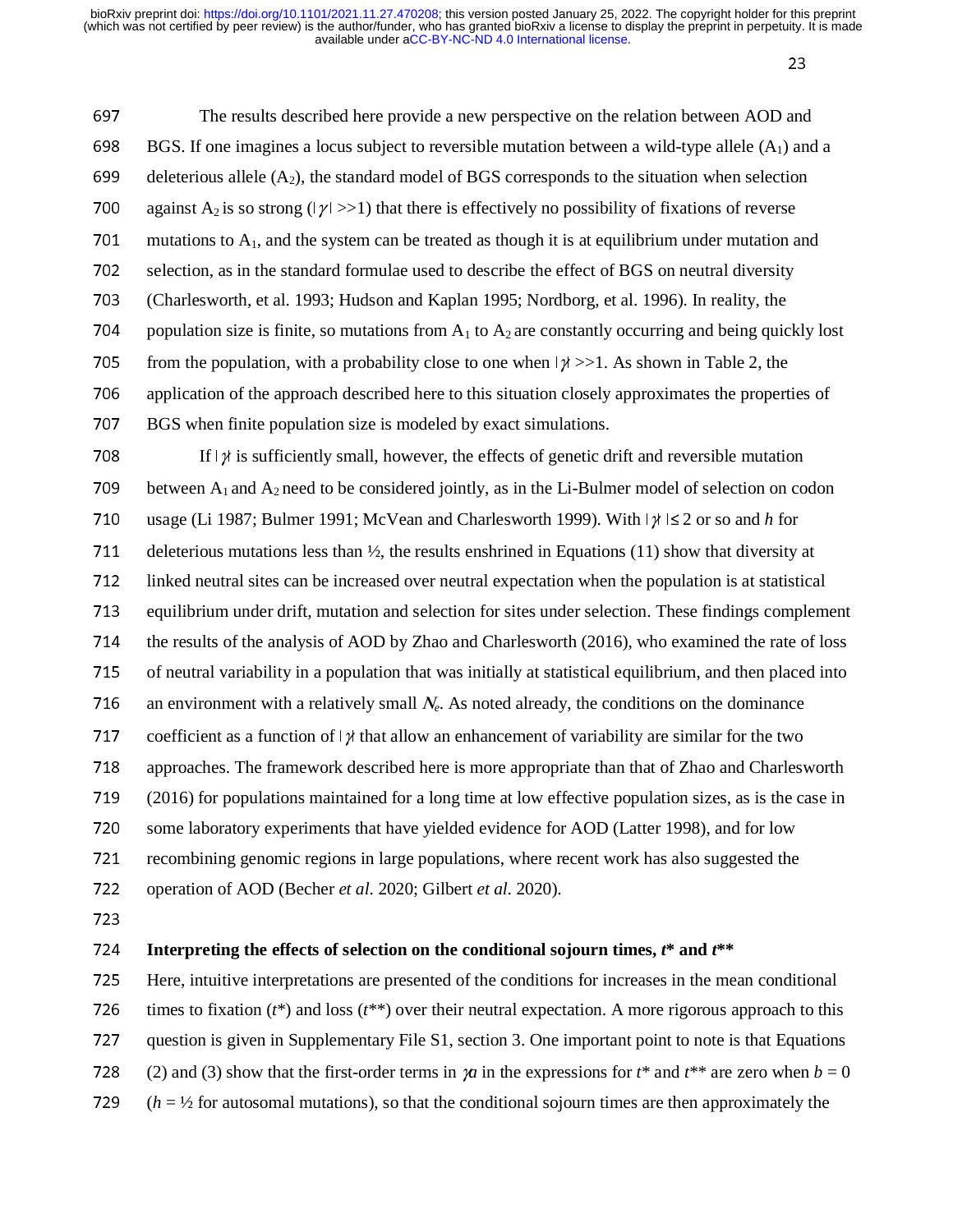24

730 same as with neutrality when selection is very weak. This finding suggests that the first-order 731 effects of selection that depend on the term in  $\chi$  in Equation (1) are absorbed into the probabilities <sup>732</sup>of fixation and loss, so that the conditional sojourn times are controlled by γ*b* alone when selection 733 is very weak. Another relevant point is that the relative effectiveness of selection versus drift can be 734 quantified by dividing Equation (1) by  $x(1 - x)$ , which gives the ratio of the selective change in 735 allele frequency per generation to the sampling variance under drift,  $x(1 - x)/2N_e$ . This ratio is 736 denoted here by  $f(x) = \gamma(a + bx)$ . If  $\gamma b < 0$ , the relative effectiveness of selection in causing a 737 movement of *x* away from zero, as measured by  $f(x)$ , is reduced, compared with the quasi-neutral 738 case with  $\psi = 0$ , and decreases as *x* increases. 739 The condition for weak selection to cause an increase in  $t^*$  over neutrality is then relatively

740 easy to interpret (see Mafessoni and Lachmann (2015) for a different viewpoint). If  $\gamma > 0$  and  $b < 0$  $741$  (*h* > ½ for an autosomal mutation), *x* tends to be decreased by selection compared with quasi-<br>742 neutrality, especially at larger values of *x*, so that the net time to reach fixation is increased by <sup>742</sup>neutrality, especially at larger values of *x*, so that the net time to reach fixation is increased by 743 selection, and the times spent at larger values of *x* are increased relative to the neutral case. If  $\gamma < 0$ 744 and  $b > 0$  ( $h < \frac{1}{2}$  for an autosomal mutation), there is a stronger tendency for *x* to move towards 745 zero than under quasi-neutrality; because we are conditioning on fixation of  $A_2$ , this causes the 746 sojourn time to be increased over neutrality. The pull towards lower values of x is weaker for small <sup>747</sup>*x*, so that the time spent at low values of *x* is increased relative to the neutral case. These effects on 748 the sojourn time densities at different frequencies are illustrated in the lower panels of Figure 8.

749 It is less easy to interpret the properties of  $t^{**}$ , because the argument used for  $t^*$  would at 750 first sight suggest a reduction rather than an increase in  $t^{**}$  when  $\gamma b < 0$ . The most plausible 751 interpretation is that losses of new mutations are largely caused by drift, and take place rapidly as 752 long as *x* remains close to zero. However, the time for an  $A_2$  mutation to reach a relatively high 753 frequency is increased by weak selection when  $\gamma b < 0$ . It is then relatively immune to loss, and 754 hence spends longer segregating in the population. This interpretation is consistent with the fact that 755 the sojourn time densities relative to the neutral values are increasing functions of  $x$  for both 756 favorable and deleterious mutations, as is shown in the upper panels of Figure 8.

757

#### <sup>758</sup>**Conclusions and future prospects**

759 The work described here illuminate the conditions under which weak directional selection

760 can interact with genetic drift to cause an increase rather than a decrease in genetic diversity<br>761 at linked neutral sites. It also sheds light on the conditions under which associative

- at linked neutral sites. It also sheds light on the conditions under which associative
- 762 overdominance rather than background selection operates. The results are, however, limited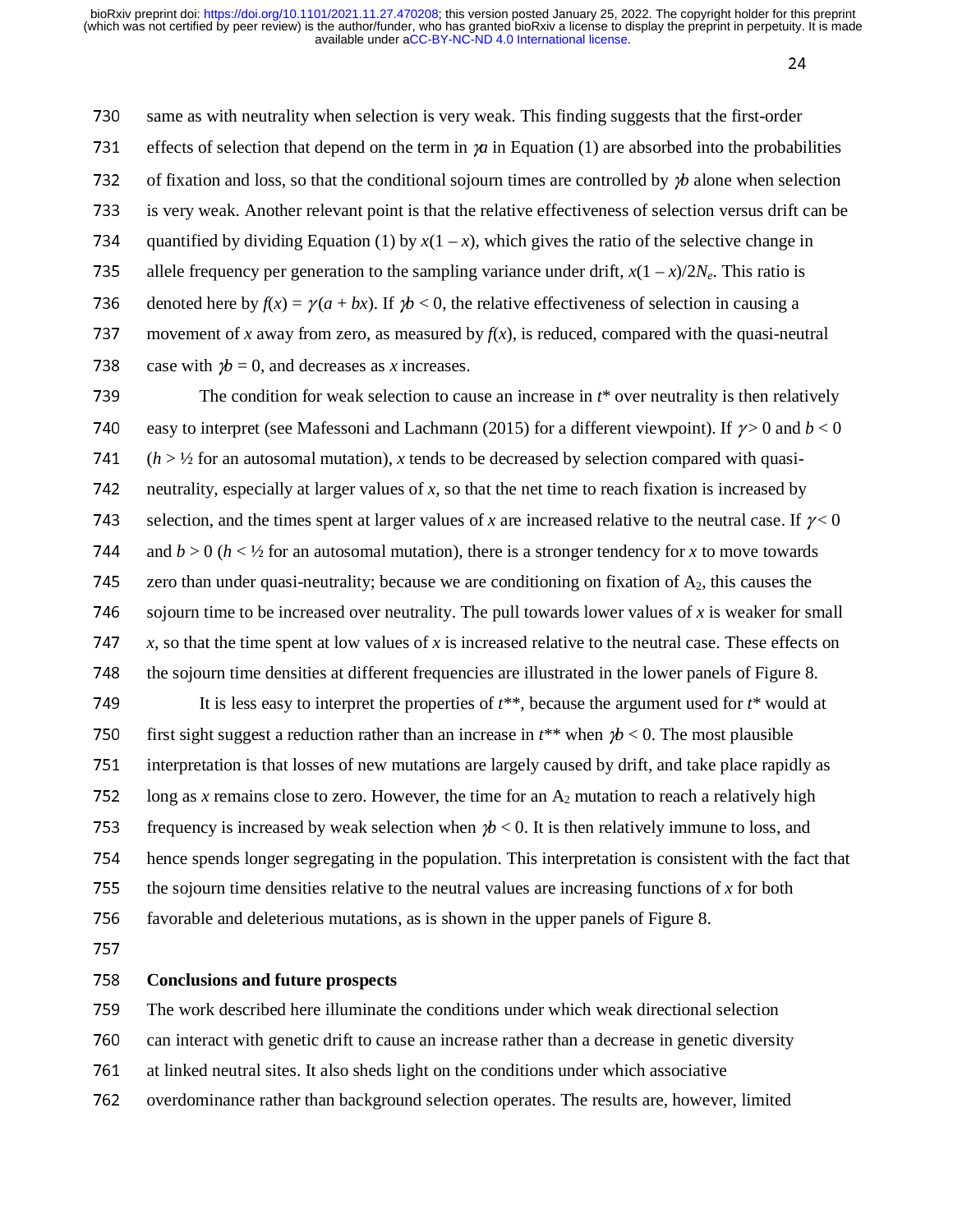25

763 in several important respects. First, only the pairwise diversity measure  $\pi$  has been studied, so 764 that the properties of the site frequency spectra at neutral sites linked to the target of selection 765 have not been examined; the results of Mafessoni and Lachmann (2015) and Johri *et al.*<br>766 (2021) suggest that an increase in variability at a neutral locus caused by fixations of lin <sup>766</sup>(2021) suggest that an increase in variability at a neutral locus caused by fixations of linked 767 weakly selected mutations is accompanied by a reduction in the frequencies of rare variants 768 relative to the standard neutral expectation. Further work is needed to investigate the 769 magnitude and direction of distortions of the site frequency spectrum in the context of 770 recurrent fixations and losses of weakly selected mutations. These events can cause 771 associative overdominance, which is expected to cause a skew toward intermediate frequency 772 variants (Becher et al. 2020; Gilbert et al. 2020). 773 Second, the extent to which multiple weakly selected loci will mutually affect each 774 other has largely been unexplored; a recent review of relevant data suggests that such effects<br>775 of multiple loci may be important for explaining the unexpectedly high levels of inbreeding of multiple loci may be important for explaining the unexpectedly high levels of inbreeding 776 depression and variation in quantitative traits in small populations (Waller 2021). Previous<br>777 simulation work has shown that, with low rates of recombination and many tightly linked  $\frac{1}{2}$  simulation work has shown that, with low rates of recombination and many tightly linked 778 highly recessive or deleterious mutations, the population can "crystallize" into two<br>779 haplotypes carrying complementary sets of mutations that exhibit pseudo-overdomi haplotypes carrying complementary sets of mutations that exhibit pseudo-overdominance 780 (Charlesworth and Charlesworth 1997; Palsson 2000; Gilbert et al. 2020); there is evidence 781 for less severe effects, causing a retardation of loss of variability, when multiple loci are 782 subject to deleterious mutations in small populations (Latter 1998; Bersabé *et al.* 2016). 783 Further investigation of this topic is desirable. It would also be of interest to investigate the 784 properties of subdivided populations, where stochastic effects on loci under selection can be 785 significant when deme sizes are sufficiently small (Roze and Rousset 2004; Roze 2015; 786 Charlesworth 2018). 787 Finally, the properties of fixation times in varying environments can be significantly 788 different from those for a constant environment that are used here, with a breakdown in the

789 symmetry between *h* and  $1 - h$  for favorable and deleterious mutations as far as  $t^*$  is 790 concerned (Kaushik and Jain 2021). It is likely that this will also apply to times to loss. The 791 relations of these quantities with associative overdominance in small laboratory populations<br>792 will probably not be affected by this effect, but the behavior of natural populations could be will probably not be affected by this effect, but the behavior of natural populations could be

793 significantly changed.

794

# <sup>795</sup>**Data Availability**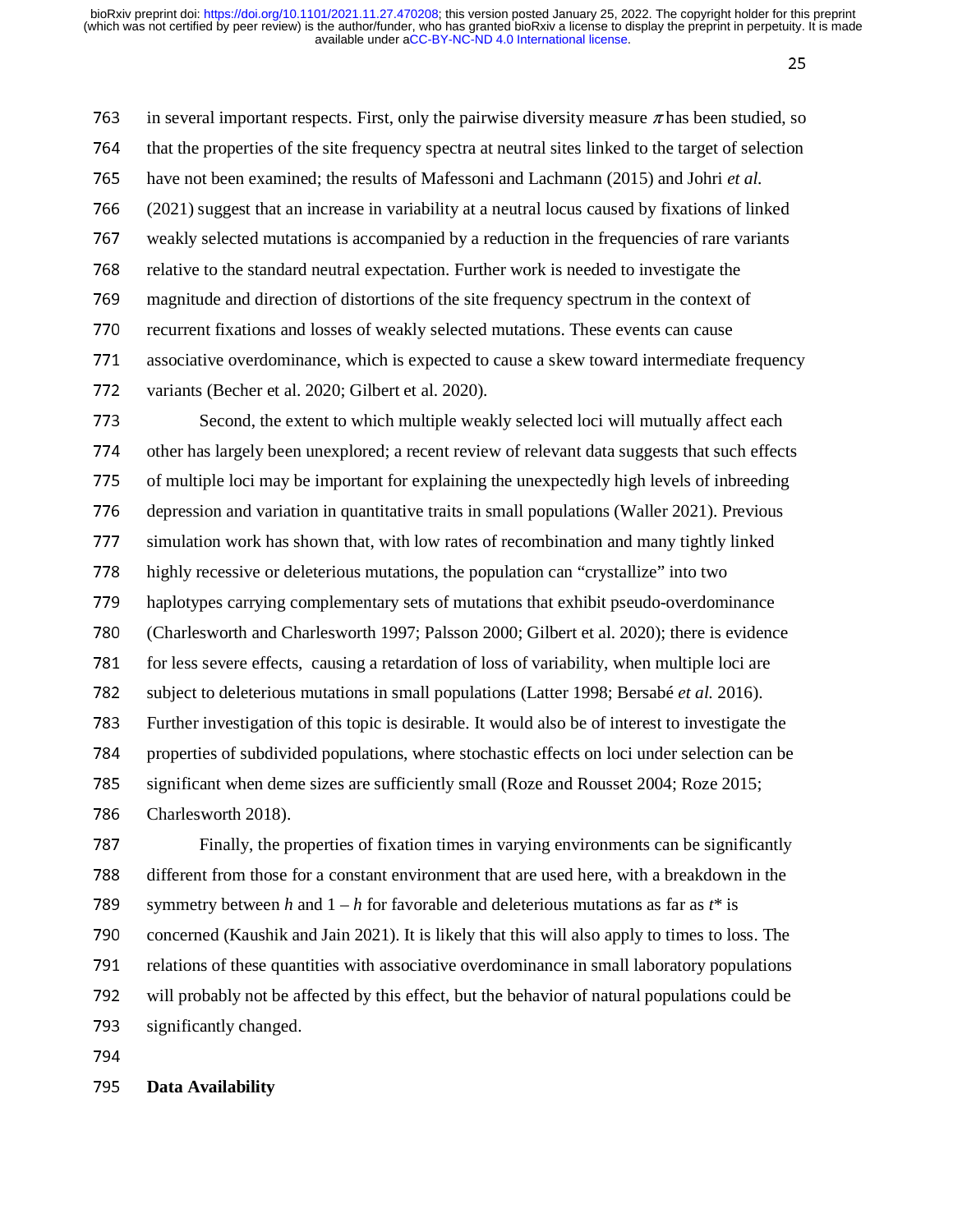| 796 | No new data or reagents were generated by this research. The codes for the computer programs     |
|-----|--------------------------------------------------------------------------------------------------|
| 797 | used to produce the results described below will be made available on Figshare on acceptance.    |
| 798 |                                                                                                  |
| 799 | <b>Conflicts of Interest</b>                                                                     |
| 800 | None                                                                                             |
| 801 |                                                                                                  |
| 802 | <b>Acknowledgments</b>                                                                           |
| 803 | I thank two anonymous reviewers, Graham Coop, Kavita Jain and Lei Zhao for their                 |
| 804 | comments on the manuscript, which have helped to improve it; in particular, Lei Zhao             |
| 805 | detected errors in the original versions of Equations (3b) and (8b), which have been             |
| 806 | corrected.                                                                                       |
| 807 |                                                                                                  |
| 808 | <b>Literature Cited</b>                                                                          |
| 809 | Assaf ZJ, Tilk S, Park J, Siegal ML, Petrov DA. 2017. Deep sequencing of natural and             |
| 810 | experimental populations of <i>Drosophila melanogaster</i> reveals biases in the spectrum of new |
| 811 | mutations. Genome Res. 27:1988-2000.                                                             |
| 812 | Becher H, Jackson BC, Charlesworth B. 2020. Patterns of genetic variability in genomic           |
| 813 | regions with low rates of recombination. Curr. Biol. 30:94-100.                                  |
| 814 | Bersabé D, Caballero A, Pérez-Figueroa A, García-Dorado A. 2016. On the consequences of purging  |
| 815 | and linkage on fitness and genetic diversity. G3 6:171-181.                                      |
| 816 | Bulmer MG. 1991. The selection-mutation-drift theory of synonymous codon usage. Genetics         |
| 817 | 129:897-907.                                                                                     |
| 818 | Campos JL, Charlesworth B. 2019. The effects on neutral variability of recurrent                 |
| 819 | selective sweeps and background selection. Genetics 212:287-303.                                 |
| 820 | Charlesworth B. 2018. Mutational load, inbreeding depression and heterosis in subdivided         |
| 821 | populations. Mol. Ecol. 24:4991-5003.                                                            |
| 822 | Charlesworth B. 2020a. How long does it take to fix a favorable mutation,                        |
| 823 | and why should we care? Am. Nat. 195:753-771.                                                    |
| 824 | Charlesworth B. 2020b. How good are predictions of the effects of selective sweeps on            |
| 825 | levels of neutral diversity? Genetics 216:1217-1239.                                             |
| 826 | Charlesworth B, Charlesworth D. 1997. Rapid fixation of deleterious alleles by Muller's ratchet. |
| 827 | Genet. Res. 70:63-73.                                                                            |
| 828 | Charlesworth B, Jensen JD. 2021. Effects of selection at linked sites on patterns of genetic     |
| 829 | variability. Ann. Rev. Ecol. Evol. Syst. 52:177-197.                                             |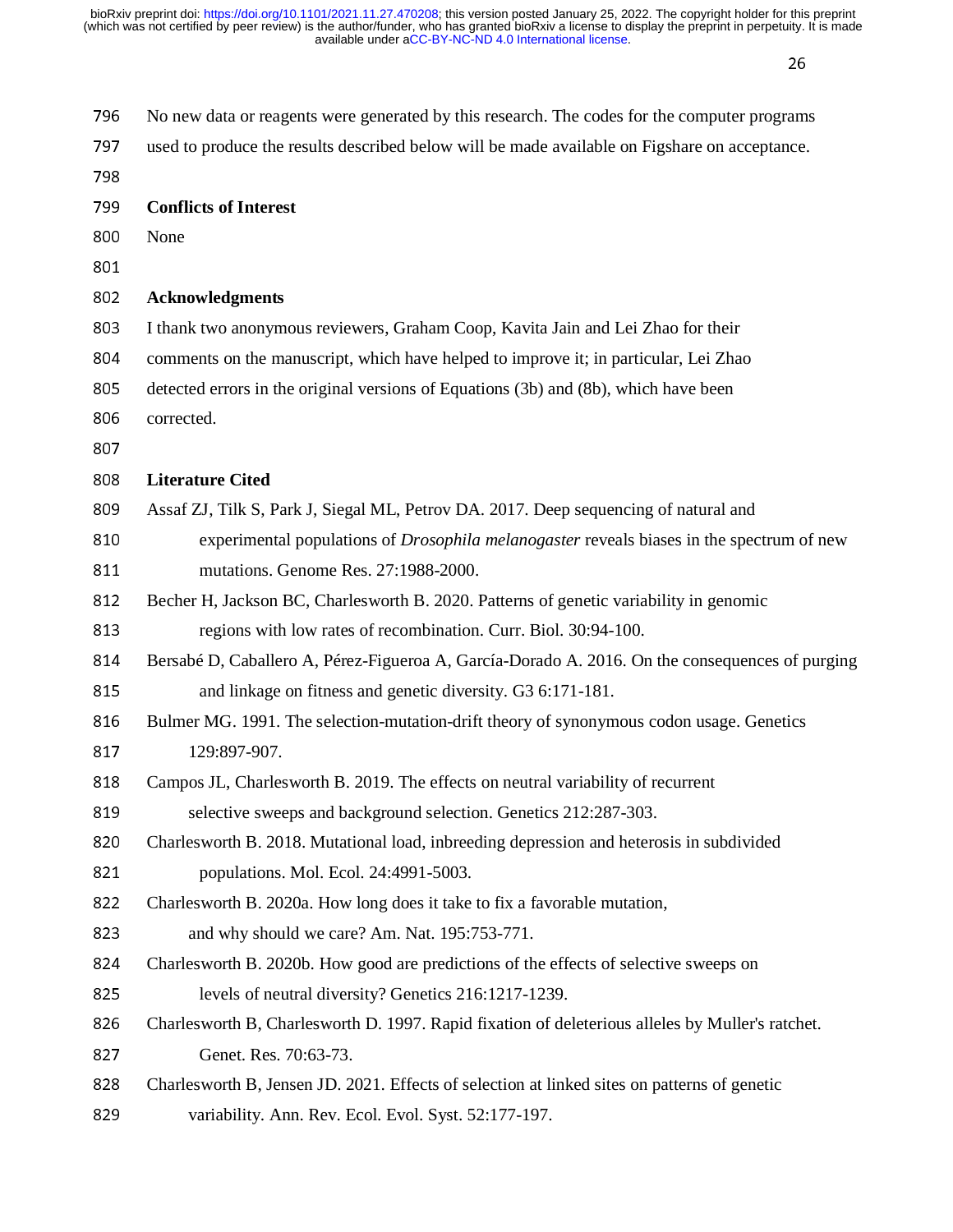| 830 | Charlesworth B, Morgan MT, Charlesworth D. 1993. The effect of deleterious mutations on          |
|-----|--------------------------------------------------------------------------------------------------|
| 831 | neutral molecular variation. Genetics 134:1289-1303.                                             |
| 832 | Cutter AD, Payseur BA. 2013. Genomic signatures of selection at linked sites: unifying the       |
| 833 | disparity among species. Nature Rev. Genet. 14:262-272.                                          |
| 834 | Ewens WJ. 2004. Mathematical Population Genetics. 1. Theoretical Introduction. New York:         |
| 835 | Springer.                                                                                        |
| 836 | Fisher RA. 1930. The distribution of gene ratios for rare mutations. Proceedings of the Royal    |
| 837 | Society of Edinburgh 50:205-220.                                                                 |
| 838 | Frydenberg O. 1963. Population studies of a lethal mutant in <i>Drosophila melanogaster</i> . I. |
| 839 | Behaviour in populations with discrete generations. Hereditas 50:89-116.                         |
| 840 | Gilbert KJ, Pouyet F, Escoffier L, Peischel S. 2020. Transition from background selection to     |
| 841 | associative overdominance promotes diversity in regions of low recombination. Curr.              |
| 842 | Biol. 30:101-107.                                                                                |
| 843 | Hudson RR, Kaplan NL. 1995. Deleterious background selection with recombination.                 |
| 844 | Genetics 141:1605-1617.                                                                          |
| 845 | Johri P, Charlesworth B, Howell EK, Lynch M, Jensen JD. 2021. Revisiting the notion of           |
| 846 | deleterious sweeps. Genetics 219: iyab094.                                                       |
| 847 | Kaushik S, Jain K. 2021. Time to fixation in changing environments. Genetics 219: iyab148.       |
| 848 | Kimura M. 1983. The Neutral Theory of Molecular Evolution. Cambridge: Cambridge                  |
| 849 | University Press.                                                                                |
| 850 | Kimura M. 1971. Theoretical foundations of population genetics at the molecular level.           |
| 851 | Theor. Pop. Biol. 2:174-208.                                                                     |
| 852 | Kimura M, Ohta T. 1969. The average number of generations until fixation of a mutant gene        |
| 853 | in a finite population. Genetics 61:763-771.                                                     |
| 854 | Latter BDH. 1998. Mutant alleles of small effect are primarily responsible for the loss of       |
| 855 | fitness with slow inbreeding in <i>Drosophila melanogaster</i> . Genetics 148:1143-1158.         |
| 856 | Li W-H. 1987. Models of nearly neutral mutations with particular implications for non-           |
| 857 | random usage of synonymous codons. J. Mol. Evol. 24:337-345.                                     |
| 858 | Mafessoni F, Lachmann D. 2015. Selective strolls: fixation and extinction in diploids            |
| 859 | are slower for weakly selected mutations than for neutral ones. Genetics 201:1581-               |
| 860 | 1589.                                                                                            |
| 861 | Malécot G. 1969. The Mathematics of Heredity. San Francisco, CA: W.H. Freeman.                   |
| 862 | Maruyama T. 1972. The average number and the variance at a particular gene frequency in          |
| 863 | the course of fixation of a mutant gene in a finite population. Genet. Res. 19:109-114.          |
|     |                                                                                                  |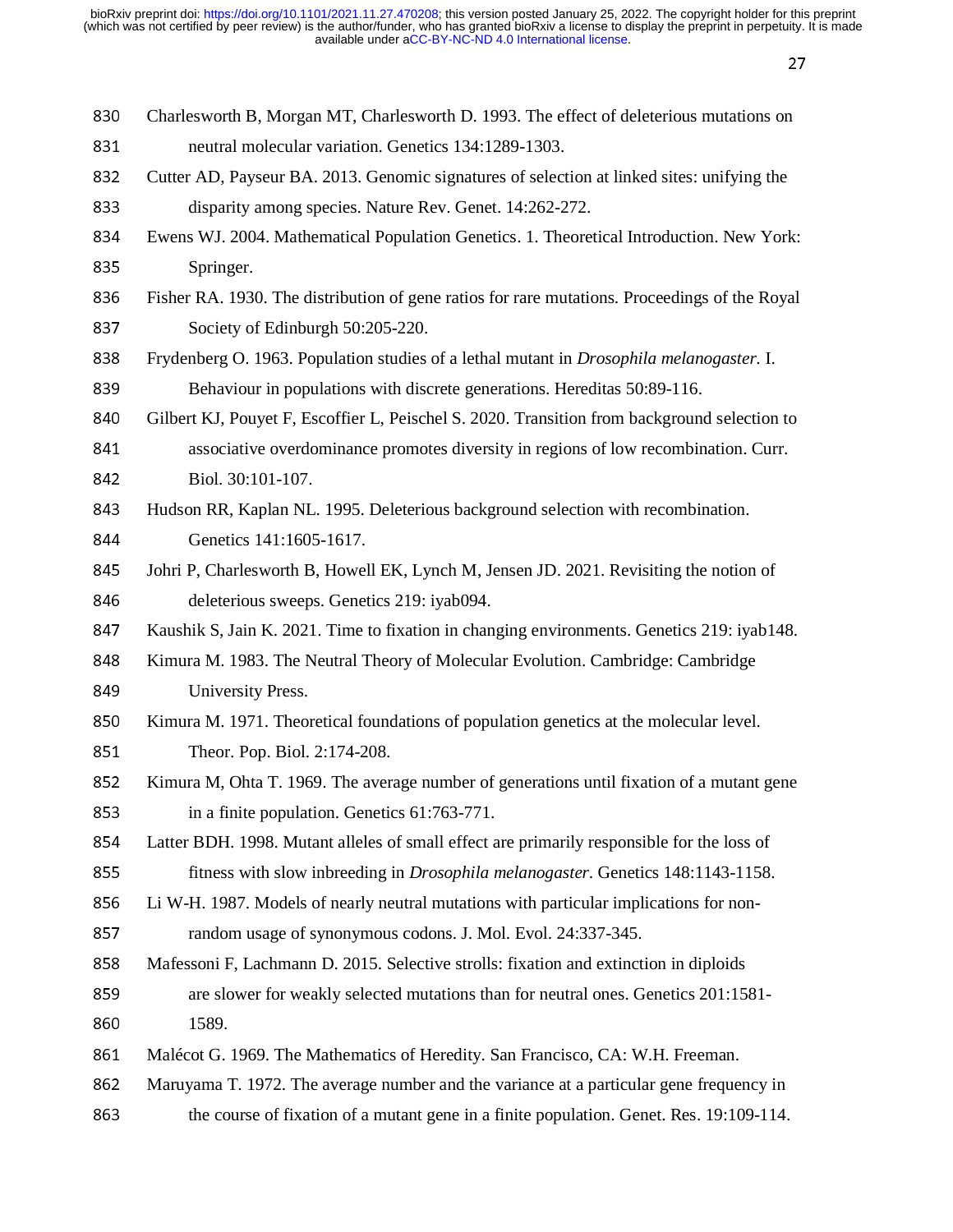| 864 | Maruyama T, Kimura M. 1974. A note on the speed of gene frequency changes in reverse                    |
|-----|---------------------------------------------------------------------------------------------------------|
| 865 | directions in a finite population. Evolution 28:161-163.                                                |
| 866 | McVean GAT, Charlesworth B. 1999. A population genetic model for the evolution of synonymous            |
| 867 | codon usage: patterns and predictions. Genet. Res. 74:145-158.                                          |
| 868 | Moinet, A, Peischl, S, and Excoffier, L. 2021. Strong neutral sweeps occurring during a population      |
| 869 | contraction. BioRiv 10.1101/2021.08.25.457712.                                                          |
| 870 | Nordborg M, Charlesworth B, Charlesworth D. 1996. The effect of recombination on                        |
| 871 | background selection. Genet. Res. 67:159-174.                                                           |
| 872 | Ohta T. 1971. Associative overdominance caused by linked detrimental mutations. Genet.                  |
| 873 | Res. 18:277-286.                                                                                        |
| 874 | Palsson S. 2001. The effects of deleterious mutations in cyclically parthenogenetic organisms. J.       |
| 875 | Theor. Biol. 208:201-214.                                                                               |
| 876 | Palsson S, Pamilo P. 1999. The effects of deleterious mutations on linked neutral variation in          |
| 877 | small populations. Genetics 153:475-483.                                                                |
| 878 | Pamilo P, Palsson S. 1998. Associative overdominance, heterozygosity and fitness. Heredity              |
| 879 | 81:381-389.                                                                                             |
| 880 | Roze D. 2015. Effects of interference between selected loci on the mutation load, inbreeding            |
| 881 | depression and heterosis. Genetics 201:745-757.                                                         |
| 882 | Roze D, Rousset F. 2004. Joint effects of self-fertilization and population structure on mutation load, |
| 883 | inbreeding depression and heterosis. Genetics 167:1001-101.                                             |
| 884 | Schou MF, V. L, Bechsgaard J, Schlötterer C, Kristensen TN. 2017. Unexpected high                       |
| 885 | diversity in small populations suggests maintenance by associative overdominance.                       |
| 886 | Mol. Ecol. 26:6510-6523.                                                                                |
| 887 | Sved JA. 1968. The stability of linked systems of loci with a small population size. Genetics           |
| 888 | 59:543-563.                                                                                             |
| 889 | Tajima F. 1990. Relationship between DNA polymorphism and fixation time. Genetics                       |
| 890 | 125:447-454.                                                                                            |
| 891 | Waller DM. 2021. Addressing Darwin's dilemma: Can pseudo-overdominance explain                          |
| 892 | persistent inbreeding depression and load? Evolution 75:779-793.                                        |
| 893 | Wang J, Hill WG. 1999. Effect of selection against deleterious mutations on the decline in              |
| 894 | heterozygosity at neutral loci in closely inbreeding populations. Genetics 153:1475-                    |
| 895 | 1489.                                                                                                   |
| 896 | Wiehe THE, Stephan W. 1993. Analysis of a genetic hitchiking model and its application to               |
| 897 | DNA polymorphism data. Mol. Biol. Evol. 10:842-854.                                                     |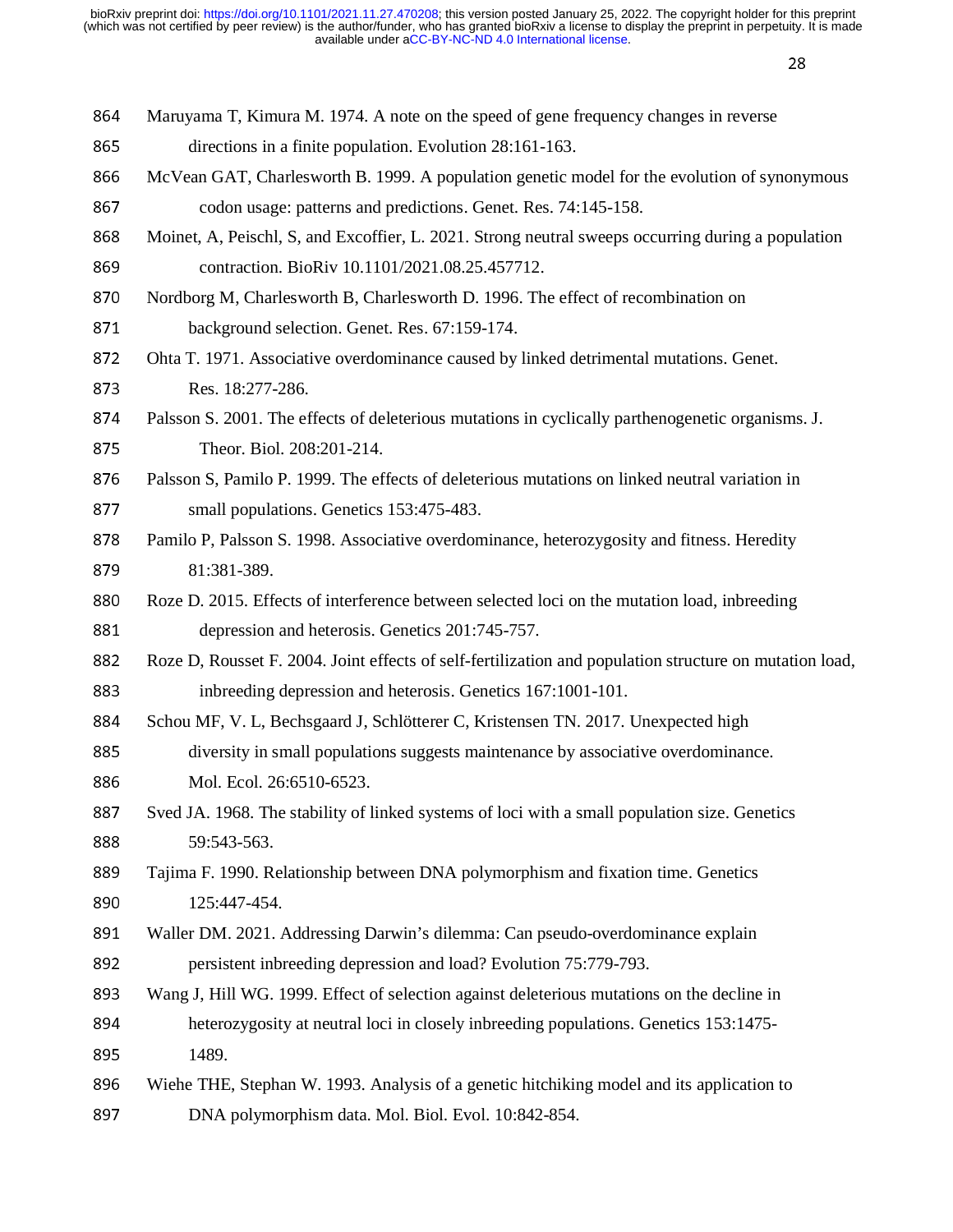- 898 Zhao L, Charlesworth B. 2016. Resolving the conflict between associative<br>899 overdominance and background selection. Genetics 203:1315-1334.
- overdominance and background selection. Genetics 203:1315-1334.
- 900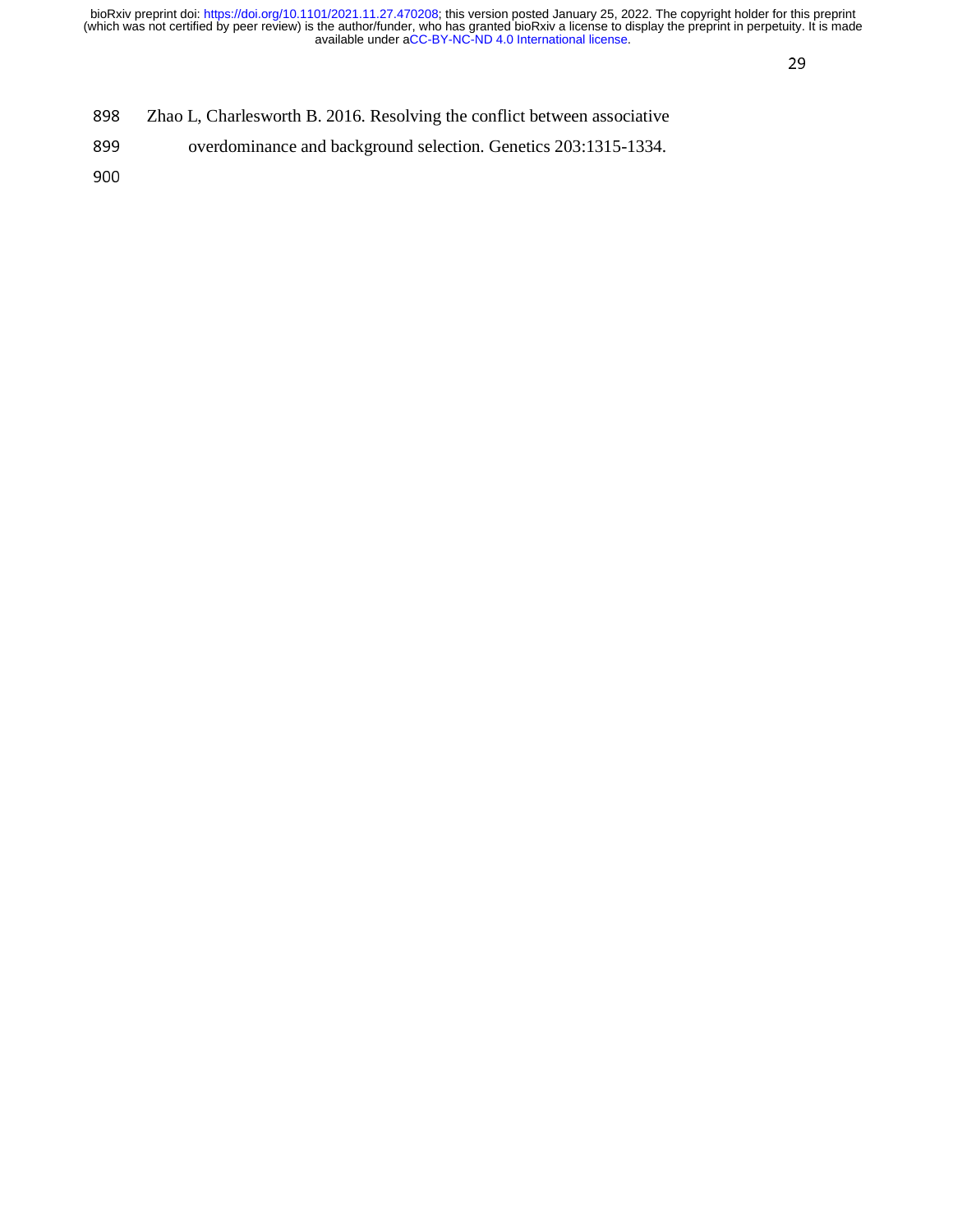$30<sub>o</sub>$ 

| 901 | <b>Appendix</b>                                                                                                      |
|-----|----------------------------------------------------------------------------------------------------------------------|
| 902 | Conditional sojourn time formulae                                                                                    |
| 903 | Equation (4.52) of Ewens (2004) can be used to evaluate the sojourn time density conditional on                      |
| 904 | fixation for an allele A <sub>2</sub> at frequency whose initial frequency is $q = 1/N_H$ , so that $x \ge q$ . This |
| 905 | equation can be rewritten as:                                                                                        |
| 906 |                                                                                                                      |
| 907 | $t^{*}(x, q) = 2P_1(x)[x(1-x)\psi(x)]^{-1} \int_{x}^{1} \psi(y) dy$<br>(A1a)                                         |
| 908 |                                                                                                                      |
| 909 | where $P_1(x)$ is the probability of fixation from frequency x, respectively, which is given by:                     |
| 910 |                                                                                                                      |
| 911 | $P_1(x) = \int_0^x \psi(y) \, dy / \int_0^1 \psi(y) \, dy$<br>(A1b)                                                  |
| 912 |                                                                                                                      |
| 913 | $\psi(y) = \exp - 2 \int \frac{\Delta y}{\nu(1-\nu)} dy$<br>(A1c)                                                    |
| 914 |                                                                                                                      |
| 915 | Similarly, the probability of loss from frequency $x$ is given by:                                                   |
| 916 |                                                                                                                      |
| 917 | $P_0(x) = \int_x^1 \psi(y) \, dy / \int_0^1 \psi(y) \, dy$<br>(A1d)                                                  |
| 918 |                                                                                                                      |
| 919 | (Ewens 2004, Equations 4.15-4.17).                                                                                   |
| 920 | Substituting the expression for $\Delta x$ given by Equation (1) of the main text into Equation                      |
| 921 | (A1c) we have:                                                                                                       |
| 922 | $\psi(y) = \exp(-\gamma(2ay + by^2))$<br>(A2)                                                                        |
| 923 |                                                                                                                      |
| 924 | For $b = 0$ (semi-dominance) analytic expressions for the integrals in Equations (A1) are                            |
| 925 | available (Ewens 2004, pp.165, 169 -170). In other cases, numerical evaluations are needed if the                    |
| 926 | approximations derived below are to be avoided. For this purpose, it is convenient to use series                     |
| 927 | representations of the integrals in Equations (A1b) and (A1c). Expanding the exponential function                    |
| 928 | in Equation (A2), the indefinite integral of $\psi(y)$ can be written as:                                            |
| 929 |                                                                                                                      |
| 930 | $\int \psi(y) dy = 1 + \sum_{i=1}^{\infty} \frac{(-y)^i}{i!} \int (2ay + by^2)^i dy$<br>(A3a)                        |
| 931 |                                                                                                                      |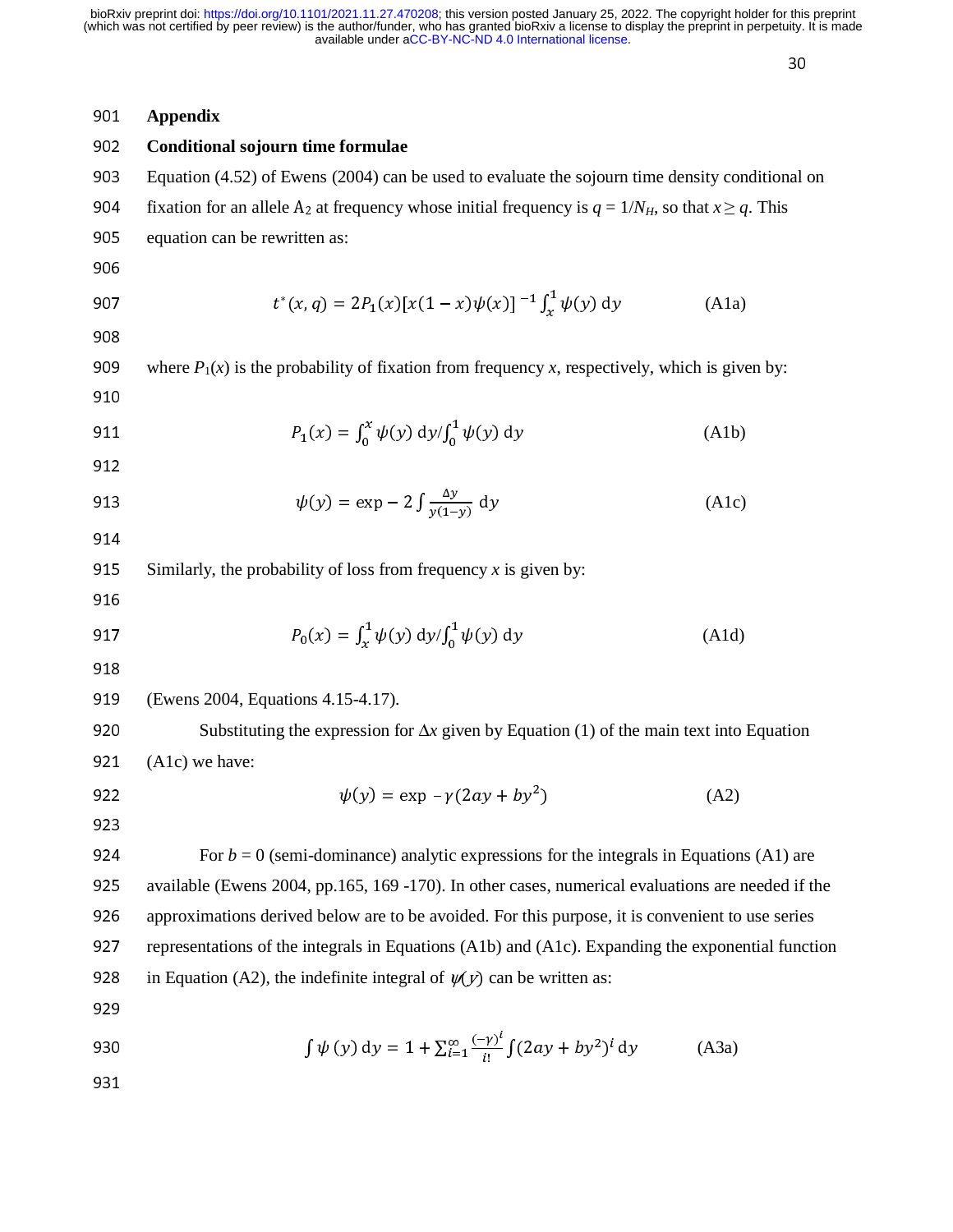932 With 
$$
b \ne 0
$$
, and writing  $c = a/b$ , this expression can be reduced to a simpler form by the  
\n933 transform  $z = (y + c)\sqrt{|yb|}$ , which gives  $\psi(y)dy = \exp(\gamma ac) \exp(-z^2) dz/\sqrt{|yb|}$  if  $yb > 0$   
\n934 and  $\exp(\gamma ac) \exp(z^2) dz/\sqrt{|yb|}$  if  $yb > 0$ . The terms in  $\exp(-z^2)$  or  $\exp(z^2)$  can then be  
\n935 expanded as a Taylor series in  $z$ , and integrated term by term to yield an infinite series in  $z$ :  
\n936  
\n937  $\sqrt{|yb|} \int \psi(y) dy = \exp(\gamma ac) \sum_{i=0}^{\infty} \frac{(-1)^i z^{2i+1}}{(2i+1)!}$   $(yb > 0)$  (A3b)  
\n938  $\sqrt{|pb|} \int \psi(y) dy = \exp(\gamma ac) \sum_{i=0}^{\infty} \frac{z^{2i+1}}{(2i+1)!}$   $(yb < 0)$  (A3c)  
\n939  
\n940 If third- and higher-order terms in  $\gamma$  in Equations (A1) - (A3a) are neglected, the following  
\n941 approximations for the components of Equations (A1) emerge after some algebra:  
\n942  
\n943  $\psi(x)^{-1} \approx 1 + \gamma(2ax + bx^2) + \gamma^2(2a^2x^2 + 2abx^3 + \frac{1}{2}b^2x^4)$  (A4a)  
\n944  
\n945  $\int_0^x \psi(y) dy \approx x \left[1 - \gamma(ax + \frac{1}{2}bx^2)\right] + \gamma^2(\frac{2}{3}a^2x^2 + \frac{1}{2}abx^3 + \frac{1}{10}b^2x^4)\right]$  (A4b)  
\n946  
\n947  $\int_0^1 \psi(y) dy^{-1} \approx 1 + \gamma(a + \frac{1}{2}b) + \gamma^2(\frac{1}{3}a^2 + \frac{1}{6}ab + \frac{1}{30}b^2)$  (A4c)  
\n948  
\n949  $\int_x^1 \psi(y) dy \approx (1 - x)\{1 - \gamma[a(1 + x) + \frac{1}{3}b(1 + x +$ 

$$
t^*(x,q) \approx 2\{1 - \frac{1}{3}ybx(1-x) - \frac{1}{3}y^2x(1-x)[a^2 + \frac{1}{2}ab(1+2x) + \frac{1}{30}b^2(1+x[2+13x])]\}
$$
(A5)

955

956 For the sojourn time density conditional on loss, Equation (4.52) of Ewens (2004) can be 957 used:

958 
$$
t^{**}(x,q) = 2[\int_x^1 \psi(y) \, dy]^2 P_1(q) [P_0(q)x(1-x)\psi(x) \int_0^1 \psi(y) \, dy]^{-1} \quad (A6)
$$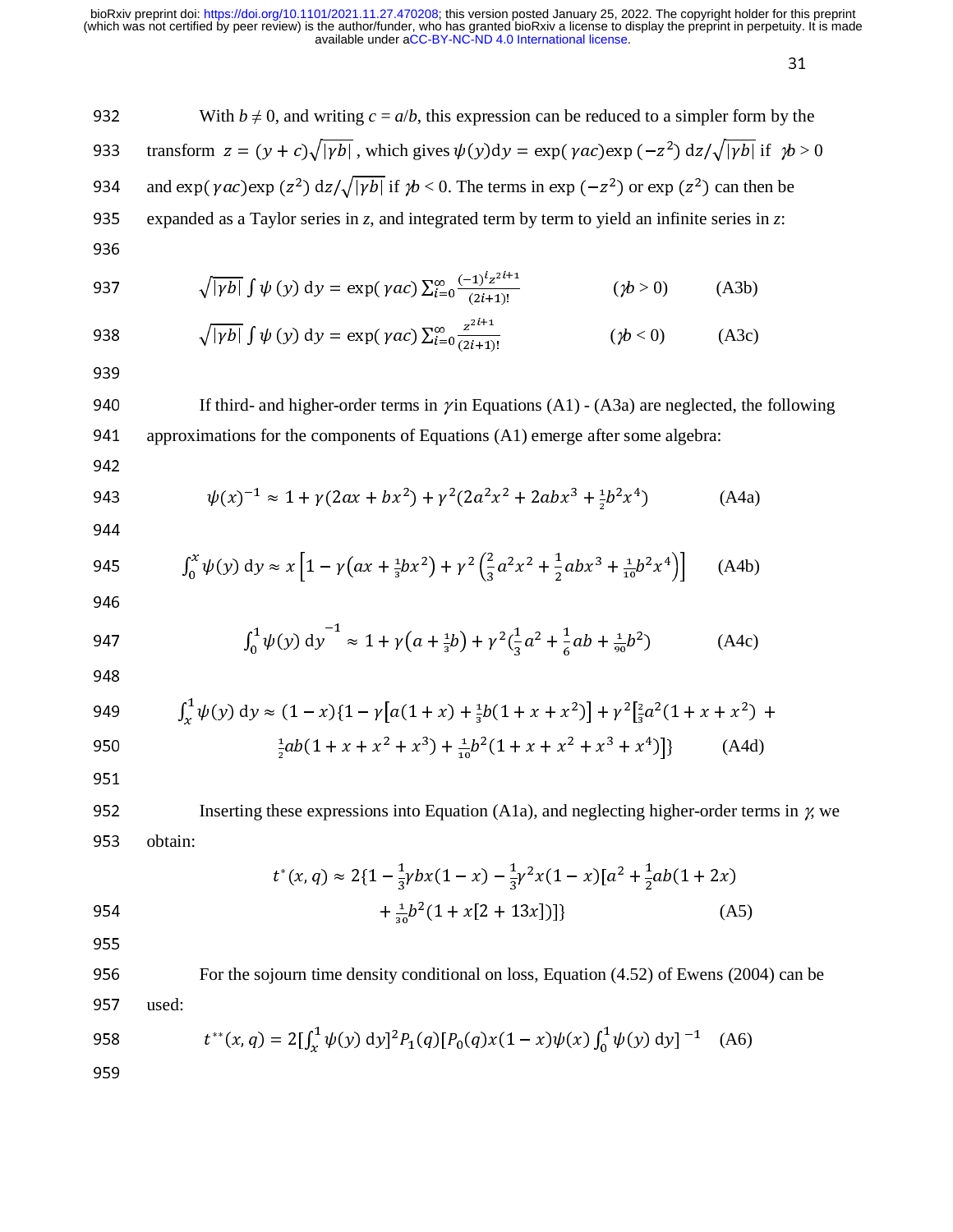$32$ 

960 Using the procedure applied to 
$$
t^*(x, q)
$$
, the following second-order approximation with  
\n961 respect to *y* is obtained:  
\n962  
\n $t^{**}(x, N_n^{-1}) \approx 2N_n^{-1}(1 - x)x^{-1}\{1 - \frac{1}{2}ybx(2 - x) - \frac{1}{2}y^2x[a^2(2 - x) + ab(1 + x[1 - x])]\}$   
\n964  
\n $+ \frac{1}{36}b^2(x + [2 - 3x][1 - 3x] + 13x^2[1 - x])\}$  (A7)  
\n965  
\nAn approximation for the density function for the expected sojoum time between loss or  
\n967 fixation at frequency *x* for a new mutation can similarly be obtained from Equation (4.23) of Ewens  
\n968 2004):  
\n969  
\n $t(x, N_n^{-1}) \approx 2N_n^{-1} \int_x^1 \psi(y) dy [x(1 - x)\psi(x) \int_0^1 \psi(y) dy]^{-1}$  (A8)  
\n970  
\n971 This expression yields:  
\n972  
\n $t(x, N_n^{-1}) \approx 2N_n^{-1}x^{-1}\{1 + yx [a - \frac{1}{3}b(1-2x)] - \frac{1}{3}y^2x[a^2(1-2x) +$   
\n973  
\n974  
\n $\frac{1}{2}ab(1 + x[3 - 5x]) + \frac{1}{40}b^2(1 + x[1 + x(21 - 24x)])\}$  (A9)  
\n975  
\n**Background selection approximation**  
\n971 In this case, only losses of new mutations to the deleterious allele A<sub>2</sub> from a population fixed for the  
\n878 favorable allele A<sub>1</sub> need to be considered. It is assumed that this process has been going on  
\n979 indefinitely, and that the population is being observed over a long time period  $T_o$  (in units of 2N<sub>e</sub>  
\n980 generations); the mean diversity at the neutral site is then taken over this period. From Table 1, the  
\n981 expected number of losses of A<sub>2</sub> over this period is  $\lambda_{10}T_o = 0.5\theta_s N_s P_{10}T_o$ , and the expected time  
\n982 interval between successive losses is  $T_l = 1/\lambda_{10}$ , where  $T_l < 1$  in the case of BGS. At the start of  
\n983 the

988

989 
$$
\Delta \pi_{2l}^* = \Delta \pi_{2l} \lambda_{10} \int_0^\infty \exp\left[ -(1 + \lambda_{10})t \right] dt = \frac{\Delta \pi_{2l} \lambda_{10}}{(1 + \lambda_{10})} \approx \Delta \pi_{2l} \exp(-T_l)
$$
 (A10)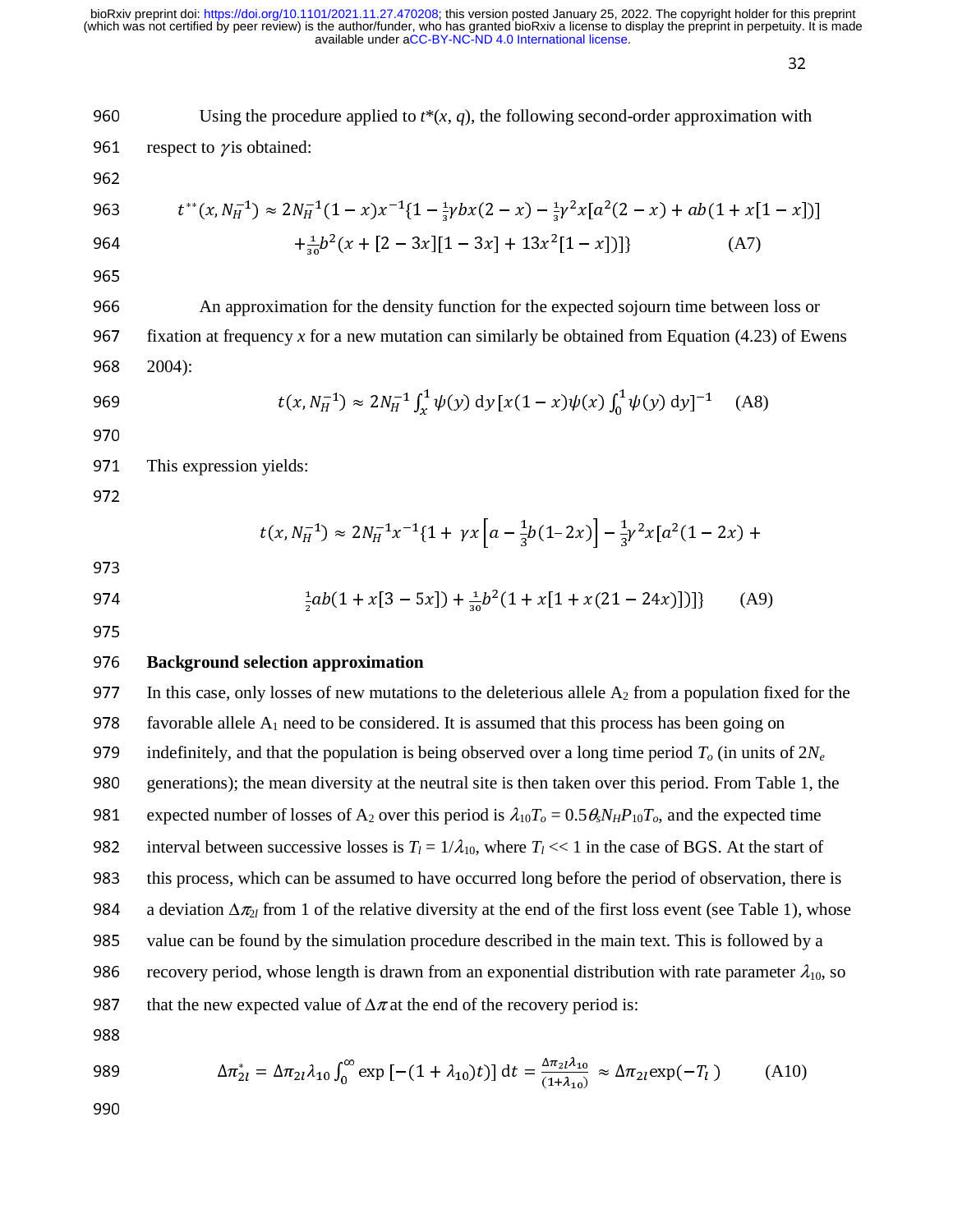| 991                          | The sum of the $\Delta \pi$ values over the recovery period is approximately equal to $\Delta \pi_{2l} T_l$ , since                                     |
|------------------------------|---------------------------------------------------------------------------------------------------------------------------------------------------------|
| 992                          | most values will be close to $\Delta \pi_{2l}$ due to the short length of this period; a more exact derivation of                                       |
| 993                          | this result can be obtained by use of the argument that yielded Equation S22 of Campos and                                                              |
| 994                          | Charlesworth (2019).                                                                                                                                    |
| 995                          | If the change in diversity at each event is small, we can assume additivity of individual                                                               |
| 996                          | effects in order to obtain the net change after several events. The second loss event thus results in a                                                 |
| 997                          | deviation before recovery of $\Delta \pi_{2l}^* + \Delta \pi_{2l}$ and a corresponding sum of $\Delta \pi$ over the recovery period                     |
| 998                          | of $(\Delta \pi_{2l}^* + \Delta \pi_{2l})T_l$ . Using the argument above, the post-recovery deviation $\approx$                                         |
| 999                          | $(\Delta \pi_{2l}^* + \Delta \pi_{2l})$ exp $(-T_l) = \Delta \pi_{2l} [1 + \exp(-T_l)]$ exp $(-T_l)$ , and the corresponding sum of $\Delta \pi$ values |
| 1000                         | over the recovery period $\approx \Delta \pi_{2l} [1 + \exp(-T_l)] T_l$ . If this process is repeated indefinitely, it can be                           |
| 1001                         | seen that the individual post-recovery deviations are given by the product of $\Delta \pi_{21}$ exp (-T <sub>l</sub> ) and the                          |
| 1002                         | sum of a geometric series in exp $(-T_l)$ , which converges on:                                                                                         |
| 1003                         |                                                                                                                                                         |
| 1004                         | $\Delta \pi_{2l} \exp(-T_l)/[1-\exp(-T_l)] \approx \Delta \pi_{2l} \lambda_{10}$<br>(A11a)                                                              |
| 1005                         |                                                                                                                                                         |
| 1006                         | Similarly, the sum of the individual deviations over the recovery period converges on:                                                                  |
| 1007<br>1008<br>1009<br>1010 | $\Delta \pi_{2l} \lambda_{10} T_l = \Delta \pi_{2l}$<br>(A11b)                                                                                          |
| 1011                         | This formula is the same as for the case when there is a complete recovery of diversity after a                                                         |
| 1012                         | loss of $A_2$ . It therefore follows that the net deviation in diversity caused by multiple losses of                                                   |
| 1013                         | $A_2$ at rate $\lambda_{10}$ is approximated by:                                                                                                        |
| 1014                         |                                                                                                                                                         |
| 1015                         | $\lambda_{10}(\Delta \pi_{20w} + \Delta \pi_{2l})$<br>(A12)                                                                                             |
| 1016                         |                                                                                                                                                         |
|                              |                                                                                                                                                         |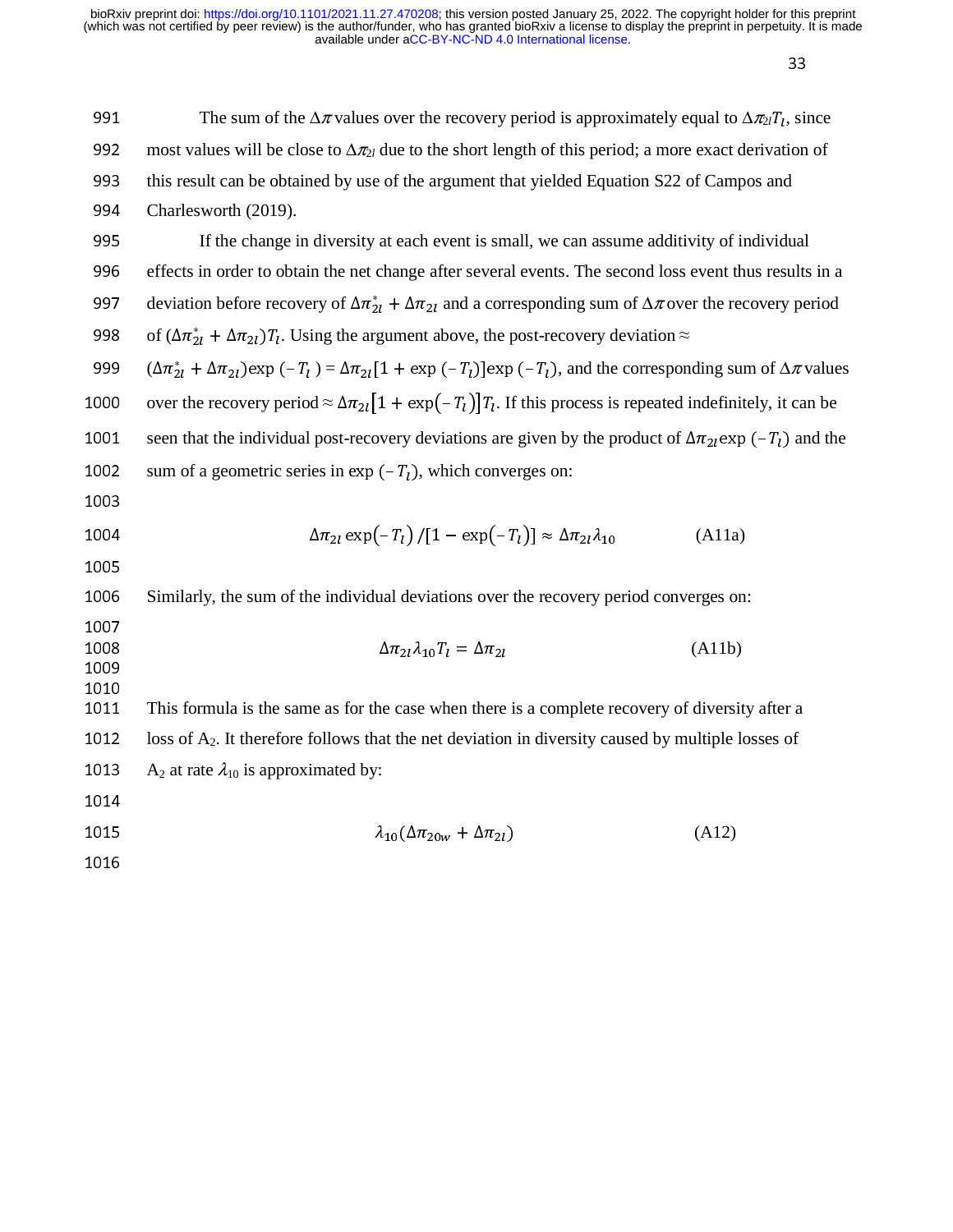| 1017 | Table 1 Parameters used in the model of associative overdominance |                                                                                                                   |  |
|------|-------------------------------------------------------------------|-------------------------------------------------------------------------------------------------------------------|--|
| 1018 |                                                                   |                                                                                                                   |  |
| 1019 | $\boldsymbol{u}$                                                  | rate of mutation per generation from $A_1$ to $A_2$ at the selected locus                                         |  |
| 1020 | $\mathcal V$                                                      | rate of mutation per generation from $A_2$ to $A_1$ at the selected locus                                         |  |
| 1021 | $\boldsymbol{\mathcal{K}}$                                        | mutational bias parameter, such that $u = \kappa v$                                                               |  |
| 1022 | $\theta_{s}$                                                      | scaled mutation rate at the selected locus, such that $\theta_s = 4N_e u$                                         |  |
| 1023 | $P_{10}$                                                          | Probability of loss of an $A_2$ mutation introduced into a population fixed for $A_1$ .                           |  |
| 1024 | $P_{11}$                                                          | Probability of fixation of an $A_2$ mutation introduced into a population fixed for $A_1$ .                       |  |
| 1025 | $P_{20}$                                                          | Probability of loss of an $A_1$ mutation introduced into a population fixed for $A_2$ .                           |  |
| 1026 | $P_{21}$                                                          | Probability of fixation of an $A_1$ mutation introduced into a population fixed for $A_2$ .                       |  |
| 1027 | $\lambda_{10}$                                                    | Rate of loss of new A <sub>2</sub> mutations from a population fixed for A <sub>1</sub> (in units of $2N_e$ )     |  |
| 1028 |                                                                   | generations); $\lambda_{10} = 0.5 \theta_s N_H P_{10}$                                                            |  |
| 1029 | $\lambda_{11}$                                                    | Rate of fixation of new A <sub>2</sub> mutations in a population fixed for A <sub>1</sub> (in units of $2N_e$ )   |  |
| 1030 |                                                                   | generations); $\lambda_{11} = 0.5 \theta_s N_H P_{11}$                                                            |  |
| 1031 | $\lambda_{20}$                                                    | Rate of loss of new A <sub>1</sub> mutations from a population fixed for A <sub>2</sub> (in units of $2N_e$ )     |  |
| 1032 |                                                                   | generations); $\lambda_{20} = 0.5 \,\kappa^{-1} \theta_s N_H P_{20}$                                              |  |
| 1033 | $\lambda_{21}$                                                    | Rate of fixation of new A <sub>1</sub> mutations in a population fixed for A <sub>2</sub> (in units of $2N_e$ )   |  |
| 1034 |                                                                   | generations); $\lambda_{21} = 0.5 \,\kappa^{-1} \theta_s \, N_H P_{21}$                                           |  |
| 1035 | $\Delta \pi_{il}$                                                 | Value of $\Delta \pi$ at the neutral site, when an allele of type $A_i$ has just become lost from the             |  |
| 1036 |                                                                   | linked selected site.                                                                                             |  |
| 1037 | $\Delta \pi_{\!\scriptscriptstyle f}$                             | Value of $\Delta \pi$ at the neutral site, when an allele of type $A_i$ has just become fixed at the              |  |
| 1038 |                                                                   | linked selected site.                                                                                             |  |
| 1039 | $\Delta \pi_{i0S}$                                                | Sum of $\Delta \pi$ values at the neutral site over the course of the loss of a type <i>i</i> mutation from the   |  |
| 1040 |                                                                   | linked selected site.                                                                                             |  |
| 1041 | $\Delta \pi_{i1S}$                                                | Sum of $\Delta \pi$ values at the neutral site over the course of the fixation of a type <i>i</i> mutation at the |  |
| 1042 |                                                                   | linked selected site.                                                                                             |  |
| 1043 |                                                                   |                                                                                                                   |  |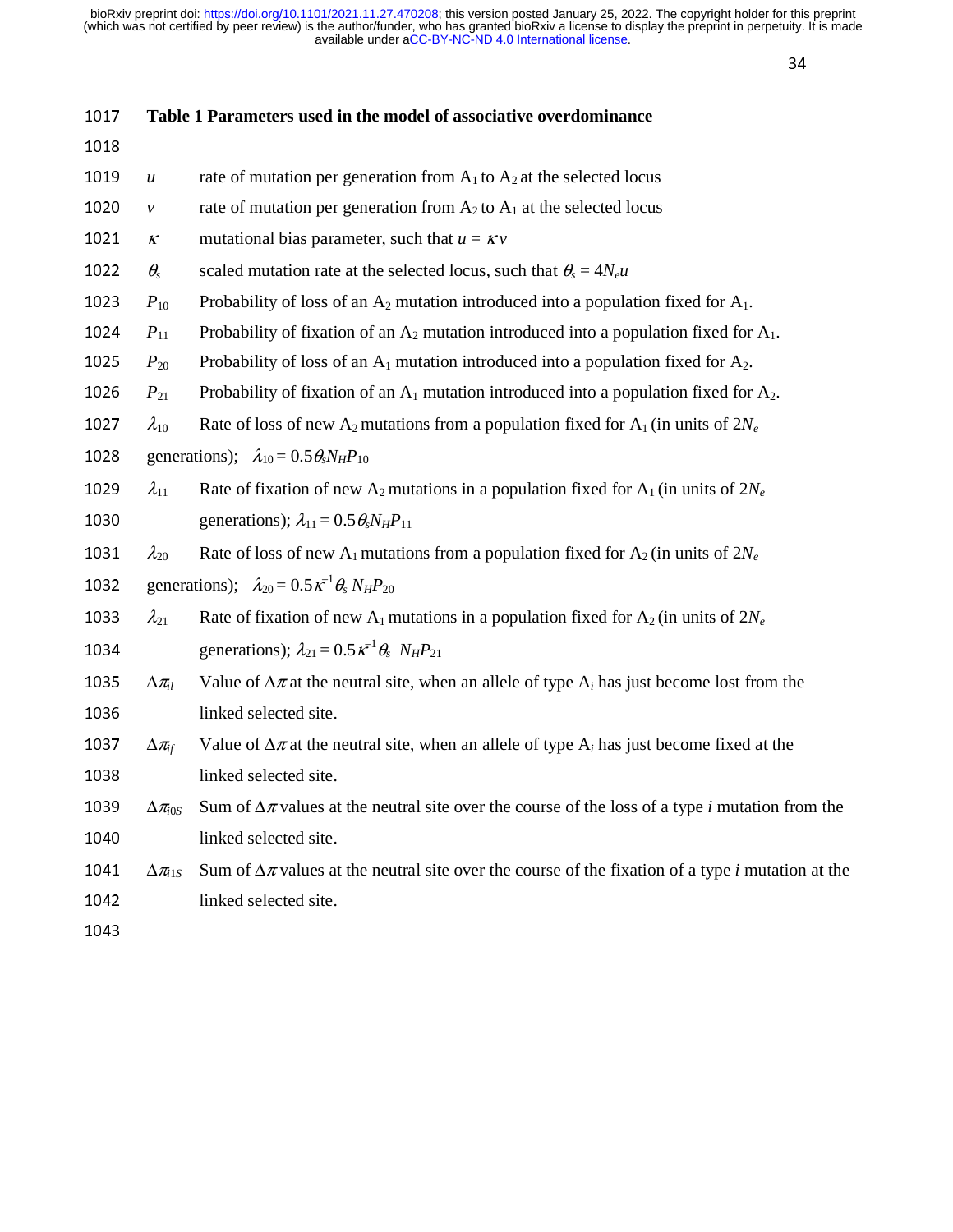$355$ 

| 1044 | Table 2 Comparison of the deterministic BGS predictions for the |
|------|-----------------------------------------------------------------|
|      |                                                                 |

<sup>1045</sup>**reduction in neutral diversity with simulations of losses of** 

<sup>1046</sup>**deleterious mutations from populations fixed for the favorable allele** 

| h   | $u/hs = 0.2$      | $u/hs = 0.1$      | $u/hs = 0.05$     | $u/hs = 0.025$    |
|-----|-------------------|-------------------|-------------------|-------------------|
| 0.4 | $\gamma = 6.25$   | $\gamma$ = 12.5   | $\gamma = 25$     | $\gamma$ = 50     |
|     | $0.124 \pm 0.011$ | $0.089 \pm 0.003$ | $0.053 \pm 0.001$ | $0.027 \pm 0.001$ |
| 0.3 | $\gamma = 8.33$   | $\gamma$ = 16.6   | $\gamma$ = 33.3   | $\gamma$ = 66.6   |
|     | $0.130 \pm 0.005$ | $0.084 \pm 0.003$ | $0.050 \pm 0.001$ | $0.027 \pm 0.001$ |
| 0.2 | $\gamma$ = 2.5    | $\gamma = 25$     | $\gamma$ = 50     | $\gamma$ = 100    |
|     | $0.123 + 0.005$   | $0.076 \pm 0.002$ | $0.035 + 0.001$   | $0.026 \pm 0.001$ |
| 0.1 | $\gamma = 25$     | $\gamma$ = 50     | $\gamma$ = 100    | $\gamma$ = 200    |
|     | $0.102 + 0.003$   | $0.066 + 0.002$   | $0.041 + 0.001$   | $0.024 + 0.001$   |

1047

1048

<sup>1049</sup>The lower entries in each cell are the simulation results for the reductions in neutral diversity

<sup>1050</sup>(with standard errors) under recurrent losses of completely linked, deleterious mutant alleles

1051 from a population fixed for the selectively favorable alternative, with mutation rate  $u$  to

1052 deleterious alleles, selection coefficient *s* and dominance coefficient *h*. The population size is

1053  $N = 500$ , so that  $s = \gamma$ 1000, the scaled deleterious mutation rate is  $\theta_s = 4Nu = 1$ , and  $u = 2.5 \times 10^{4}$ .

1054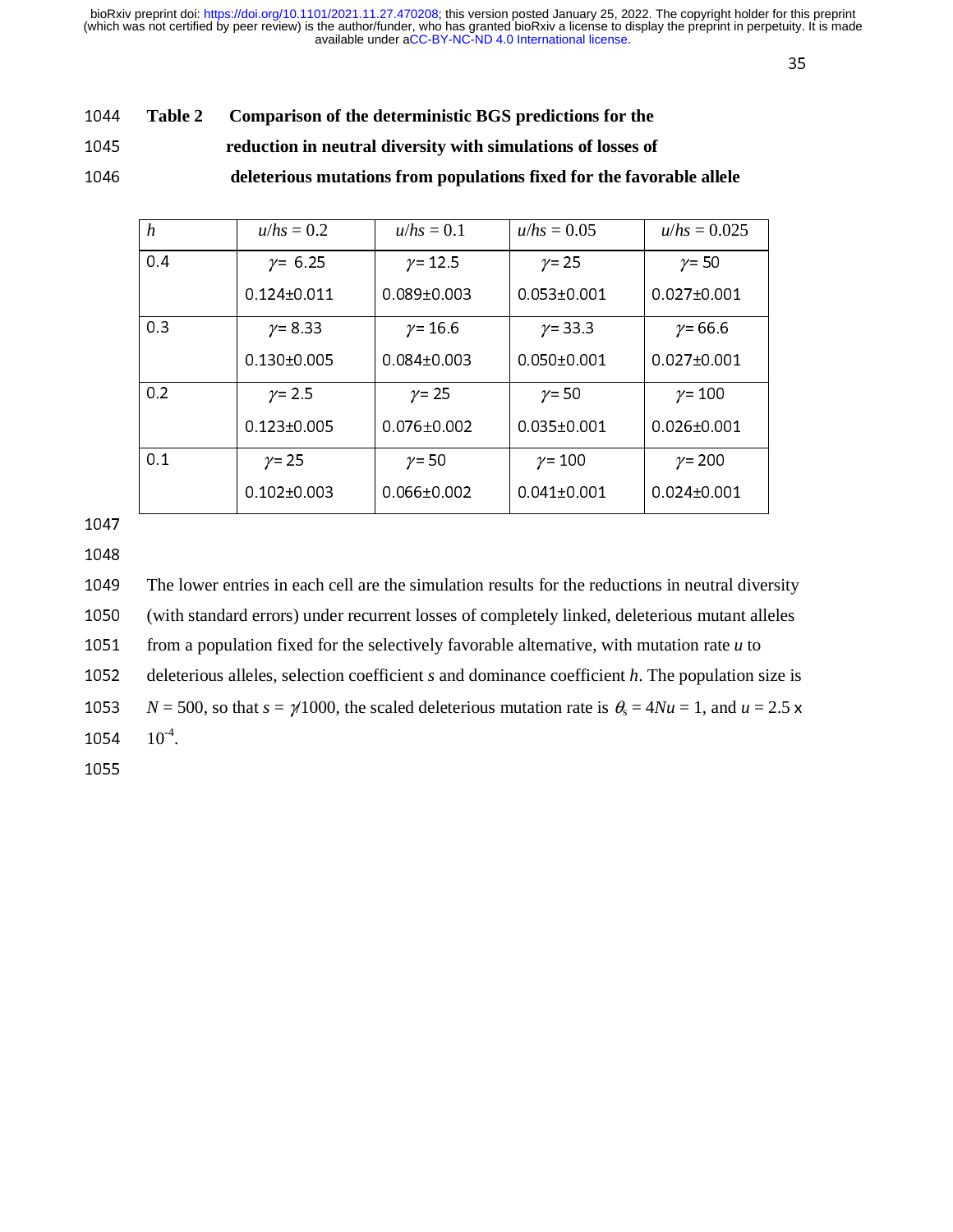which was not certified by peer review) is the author/funder, who has granted bioRxiv a license to display the preprint in perpetuity. It is made<br>available under [aCC-BY-NC-ND 4.0 International license.](http://creativecommons.org/licenses/by-nc-nd/4.0/) bioRxiv preprint doi: [https://doi.org/10.1101/2021.11.27.470208;](https://doi.org/10.1101/2021.11.27.470208) this version posted January 25, 2022. The copyright holder for this preprint

| 1056<br>1057 |                                                                                                   |
|--------------|---------------------------------------------------------------------------------------------------|
| 1058         | Figure 1. Mean time to fixation of a new mutation as a function of the absolute value of the      |
| 1059         | scaled selection coefficient $\gamma$ assuming autosomal inheritance and a Wright-Fisher model of |
| 1060         | genetic drift with population size N. Times are in units of coalescent time (2N generations).     |
| 1061         | The cases with negative selection have a dominance coefficient $h = 0.1$ and those with           |
| 1062         | positive selection have $h = 0.9$ . The results for two different values of N are shown. The red  |
| 1063         | points with error bars are the mean values from simulations and their standard errors. The        |
| 1064         | blue curves are the values from the approximation of Equation (2), and the black curves are       |
| 1065         | the values from numerical integrations of the diffusion equation results (Equations A1). The      |
| 1066         | horizontal lines are the neutral values from the numerical integrations.                          |
| 1007         |                                                                                                   |

- 1067
- 1068



- 1069
- 1070
- 1071
- 1072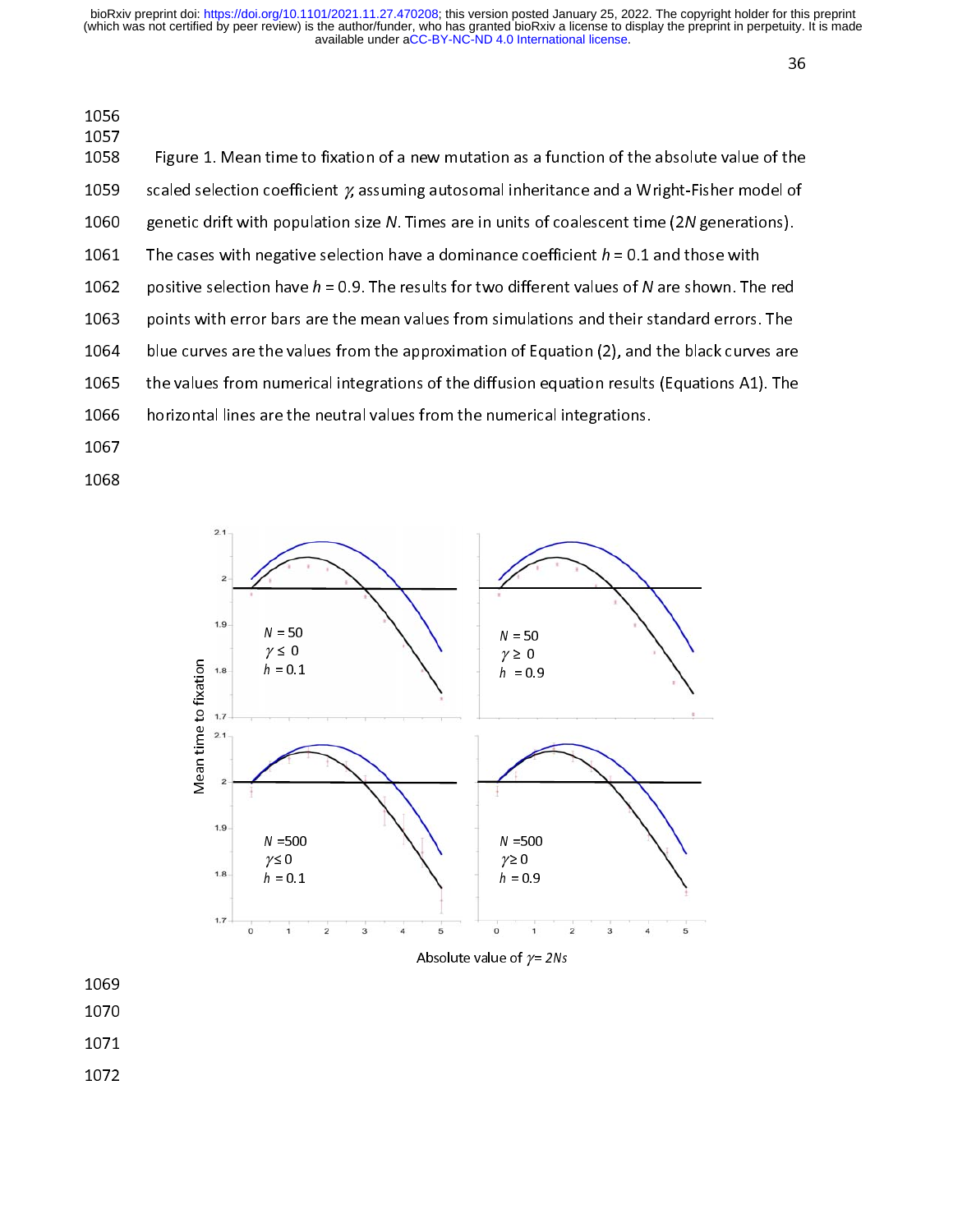1074

| 1075 | Figure 2. Mean time to loss of a new mutation as a function of the absolute value of the            |
|------|-----------------------------------------------------------------------------------------------------|
| 1076 | scaled selection coefficient, assuming autosomal inheritance and a Wright-Fisher model of           |
| 1077 | genetic drift with population size N. Times are in units of coalescent time (2N generations).       |
| 1078 | The cases with negative selection have a dominance coefficient $h = 0.1$ and those with             |
| 1079 | positive selection have $h = 0.9$ . The results for two different values of the population size, N, |
| 1080 | are shown. The red points with error bars show the mean values of simulations and their             |
| 1081 | standard errors. The blue curves are the values from the approximation of Equation (3), and         |
| 1082 | the black curves are the values from numerical integrations of the diffusion equation results       |
| 1083 | (Equations A1 and A6). The horizontal lines are the neutral values from the numerical               |
| 1084 | integrations.                                                                                       |
| 1085 |                                                                                                     |
|      |                                                                                                     |

1086



 $\frac{1007}{1088}$ 1000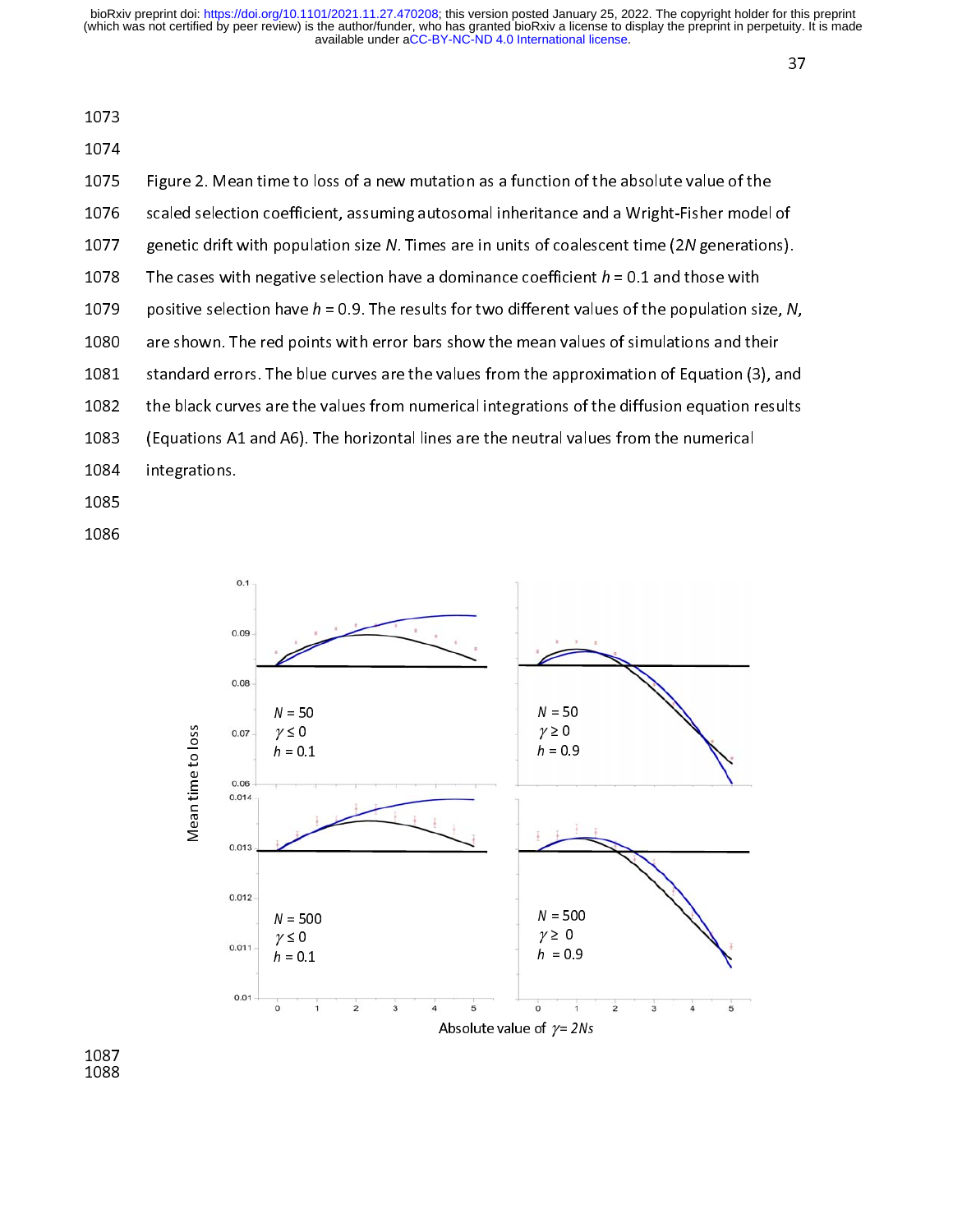$388$   $388$   $388$   $388$   $388$   $388$   $388$   $388$   $388$   $388$   $388$   $388$   $388$   $388$   $388$   $388$   $388$   $388$   $388$   $388$   $388$   $388$   $388$   $388$   $388$   $388$   $388$   $388$   $388$   $388$   $388$   $388$   $388$   $388$   $388$   $388$   $388$ 

- 1089 Figure 3. Mean time to fixation and loss of a new mutation (in units of coalescent time) as a
- 1090 function of the dominance coefficient h, for the models used in Figures 1 and 2. The black
- 1091 and blue lines use the approximations of Equations (2) and (3) to generate results for  $|y| = 1$
- 1092 and 2, respectively. The dashed green and red lines are the corresponding values from
- 1093 numerical integrations of the diffusion equation expressions. The horizontal lines are the
- 1094 neutral values from the numerical integrations. The population size N is equal to 500.
- 1095

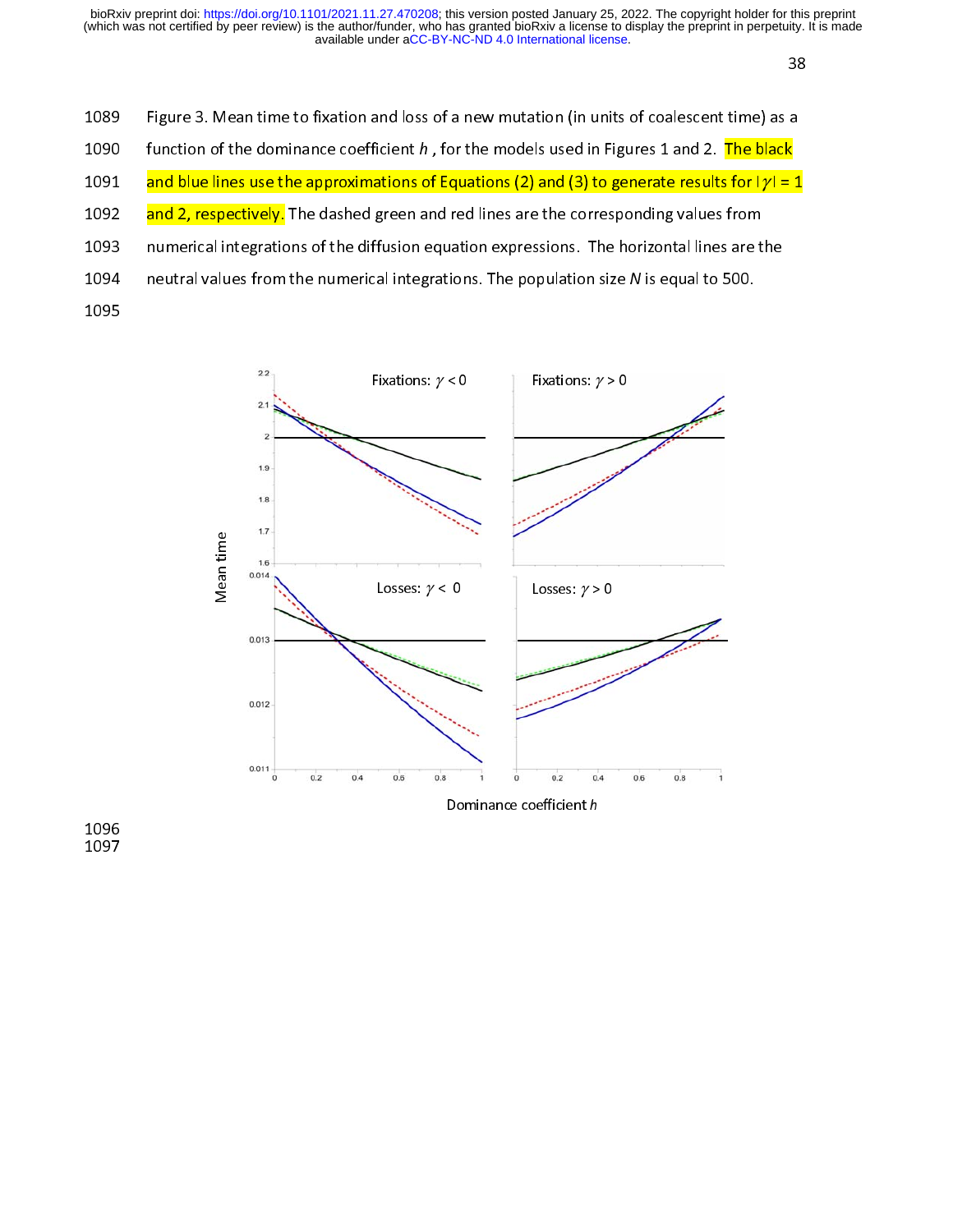| 1098 |                                                                                                 |
|------|-------------------------------------------------------------------------------------------------|
| 1099 |                                                                                                 |
| 1100 | Figure 4. The critical values of the dominance coefficient as functions of the scaled selection |
| 1101 | coefficient for mean fixation time (full red line) or mean loss time (dashed black line). The   |
| 1102 | results were obtained using the approximate Equations (8). The blue curves are the              |
| 1103 | solutions to Equation (18) of Zhao and Charlesworth (2016). The results for favorable           |
| 1104 | mutations are shown in the left-hand panel) and those for deleterious mutations in the          |
| 1105 | right-hand panel                                                                                |
| 1106 |                                                                                                 |
| 1107 |                                                                                                 |



 $\frac{1100}{1109}$ 1109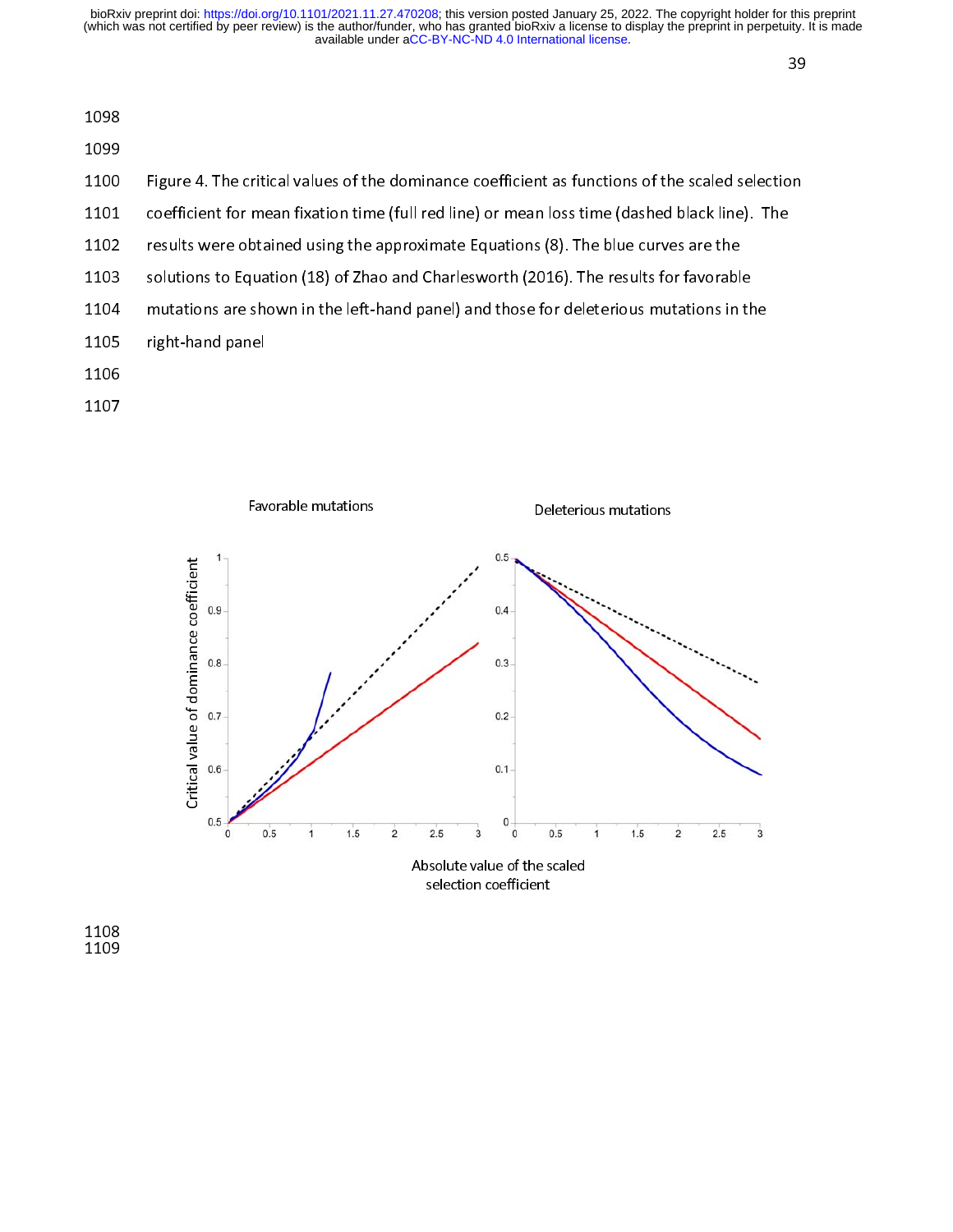$\overline{40}$ 

1110 Figure 5. The left-hand panel shows the mean pairwise diversities (relative to the purely 1111 neutral value  $\theta$ ) at a neutral site during the course of fixation of a completely linked 1112 beneficial mutation with dominance coefficient  $h = 0.9$ , for haplotypes carrying the 1113 ancestral allele  $(A_1)$ , the new mutation  $(A_2)$ , and the divergence between  $A_1$  and  $A_2$ 1114 haplotypes (A<sub>1</sub> versus A<sub>2</sub>). The final diversity at the time of fixation of A<sub>2</sub> and the mean 1115 diversity over all three haplotypes over the course of the fixation process, are also shown. 1116 Autosomal inheritance and a Wright-Fisher model of genetic drift with population size  $N =$ 1117 50 were simulated by the method of Tajima (1990). The right-hand panel displays the mean 1118 values and standard errors of the net change in relative diversity over repeated fixation 1119 events for two different *N* values, estimated from the simulations by the method described<br>1120 in the text. in the text.

1121



Scaled selection coefficient  $\gamma$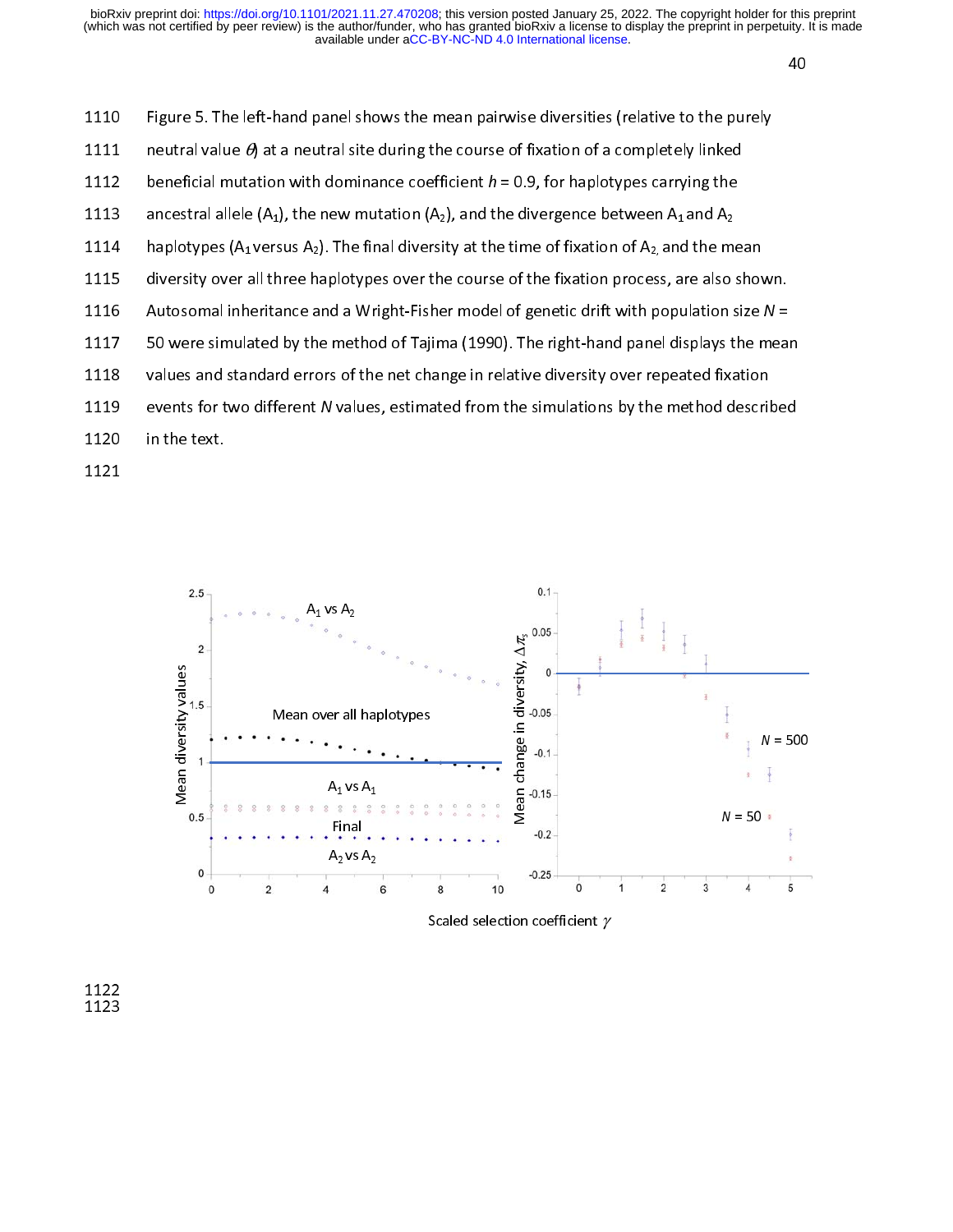$\mathcal{A}$  1

- 1124 Figure 6. The mean values and standard errors of the net changes in relative diversity over
- 1125 repeated loss events with two different N values, for deleterious mutations with  $h = 0.1$  and<br>1126 favorable mutations with  $h = 0.9$ , using the same model and methods as in Figure 7.
- favorable mutations with  $h = 0.9$ , using the same model and methods as in Figure 7.
- 1127
- 1128
- 1129



Scaled selection coefficient  $\gamma$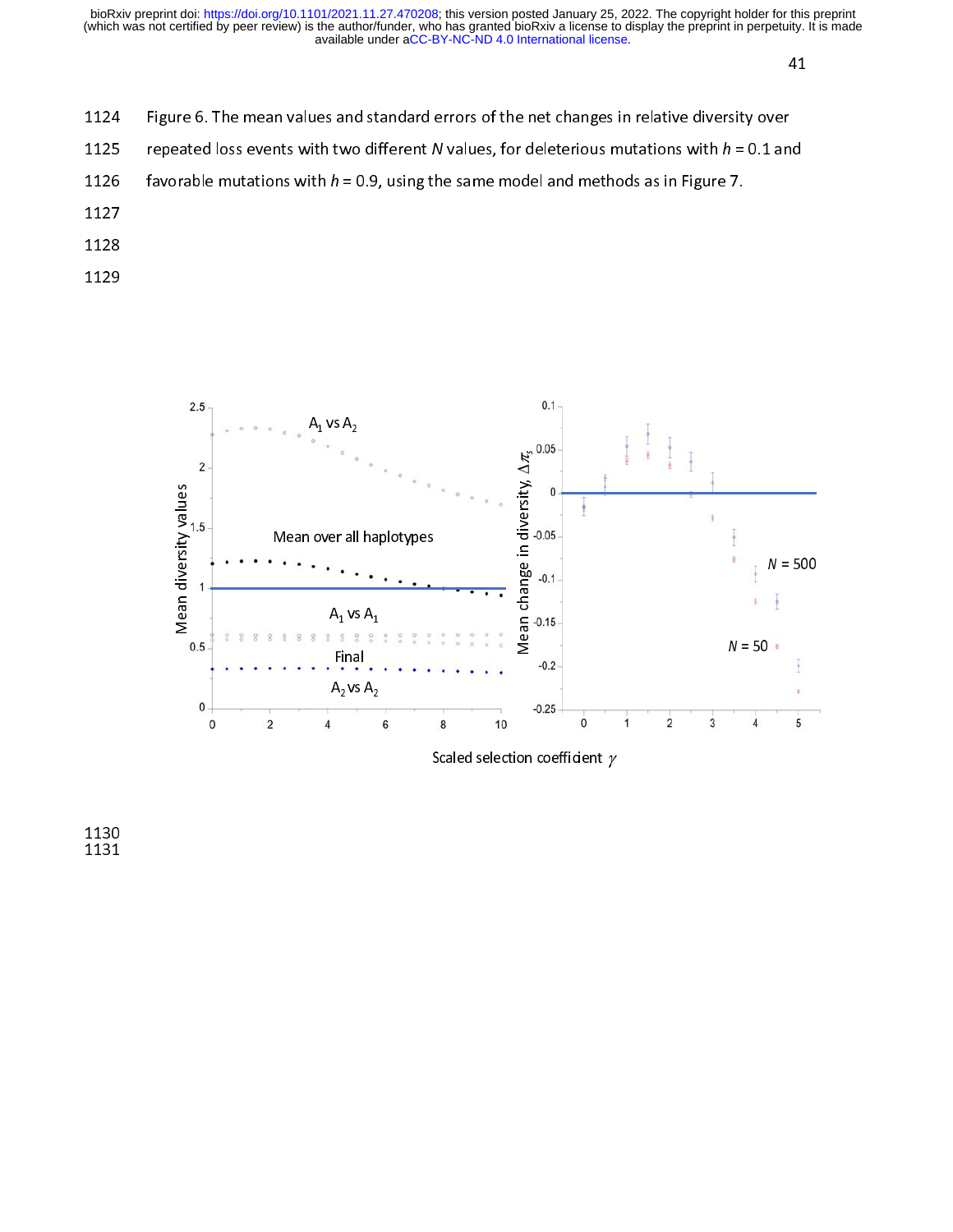1132 Figure 7. The expected deviation of relative diversity for a completely linked neutral site

1133 from its value in the absence of selection  $(\Delta \pi_e)$ , at the stationary state under genetic drift,

1134 mutation and selection. The dominance coefficients for deleterious and favorable mutations

- 1135 are  $h = 0.1$  and  $h = 0.9$ , respectively. Equal frequencies of mutations in each direction at the
- 1136 selected site were assumed, with a scaled mutation rate  $\theta_s$  = 0.01. The means and standard
- 1137 errors over replicate simulations are shown for population sizes of 50 (red points) and 500
- 1138 (black points).
- 1139
- 1140
- 1141